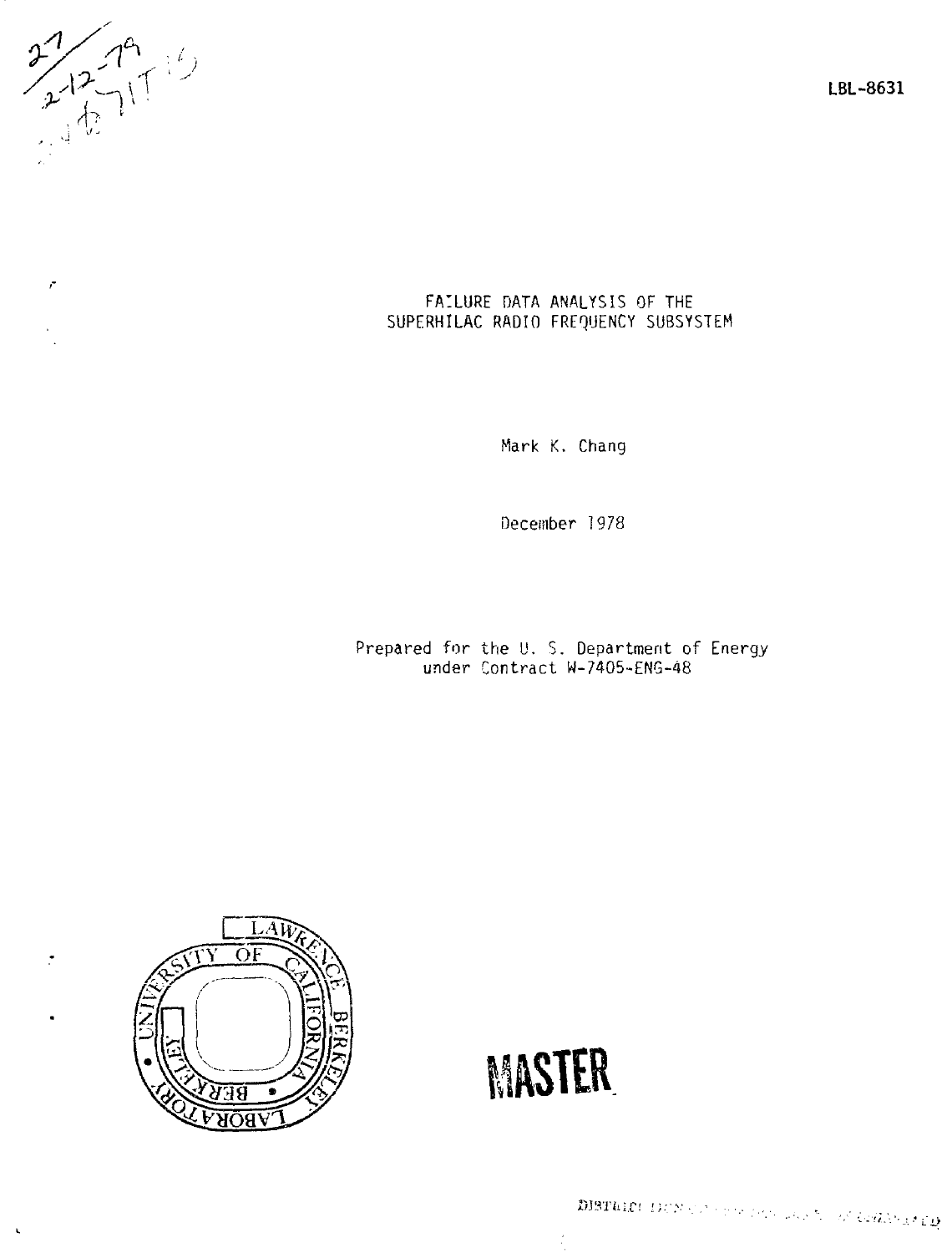#### ACKNOWLEDGEMENT

I wish to thank Frank Selph of the Lavrence Berkeley Laboratory (LBL) and Richard E. Barlow of the Department of Industrial Engineering and Operations Research for their advice and support. I am indebted to Lee Besse of LBL and Bernard Davis cf the Operations Research Center (ORC) for their assistance and the access to their computer programs. Special thanks must go to Eduardo Ruiz-Esparza o' ORC for his excellent programming and valuable help. This report was supported by the Office of Energy Research of the U.S. Department of Energy.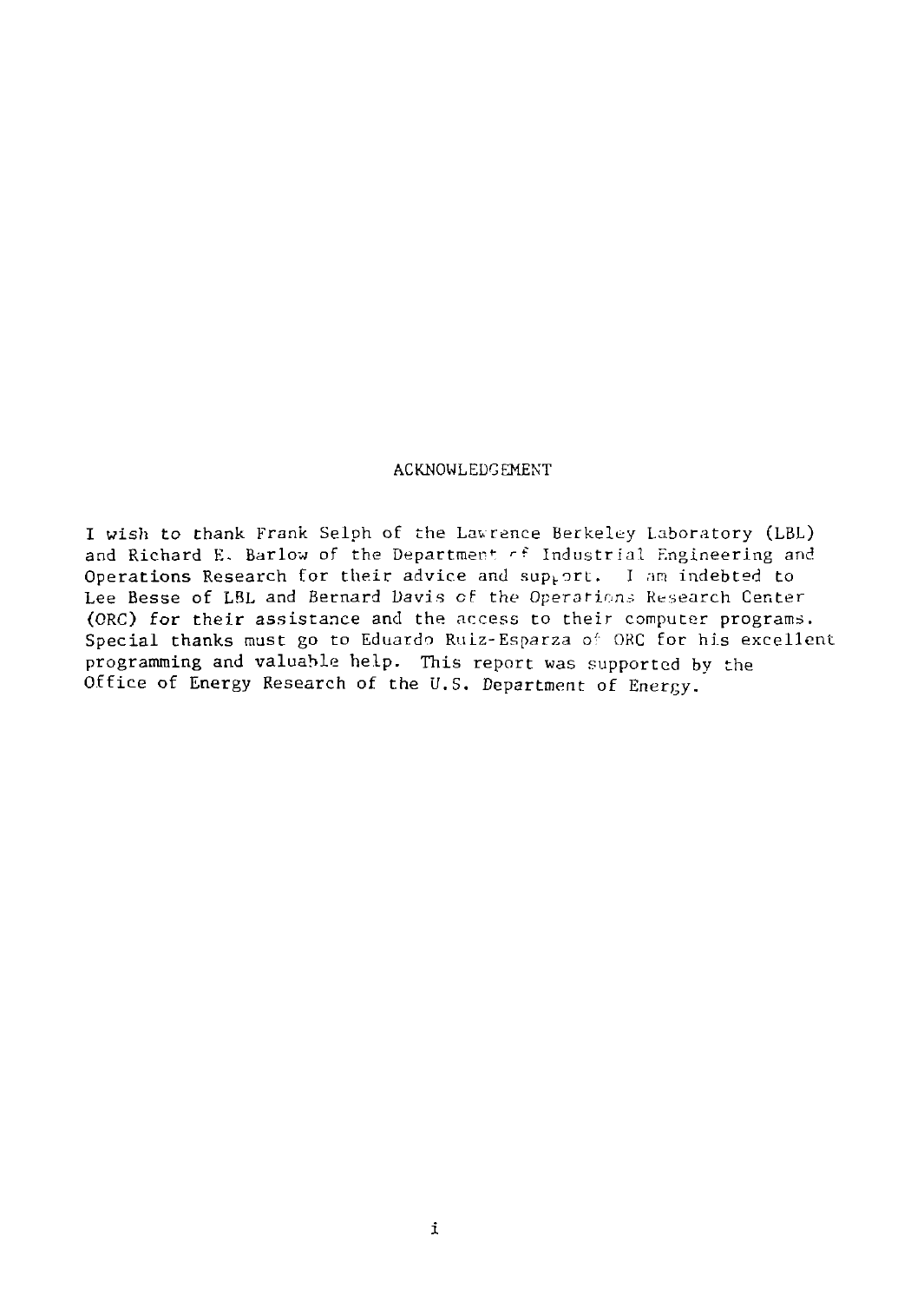#### ABSTRACT

This report is a follow-up of the study done by Liang [1], [2] in 1977 to investigate nev techniques for analyzing SuperHILAC system availability. Recent and more accurate data are used and emphasis is on the Radio Frequency (RF) subsystem and its components. Time Series Analysis and Total Time on Test plots are the main tools used in the analysis. Recommendations for the improvement of RF availability, general SuperHILAC performance, and the data collecting process are given. The primary result suggests that the RF operating period should be extended.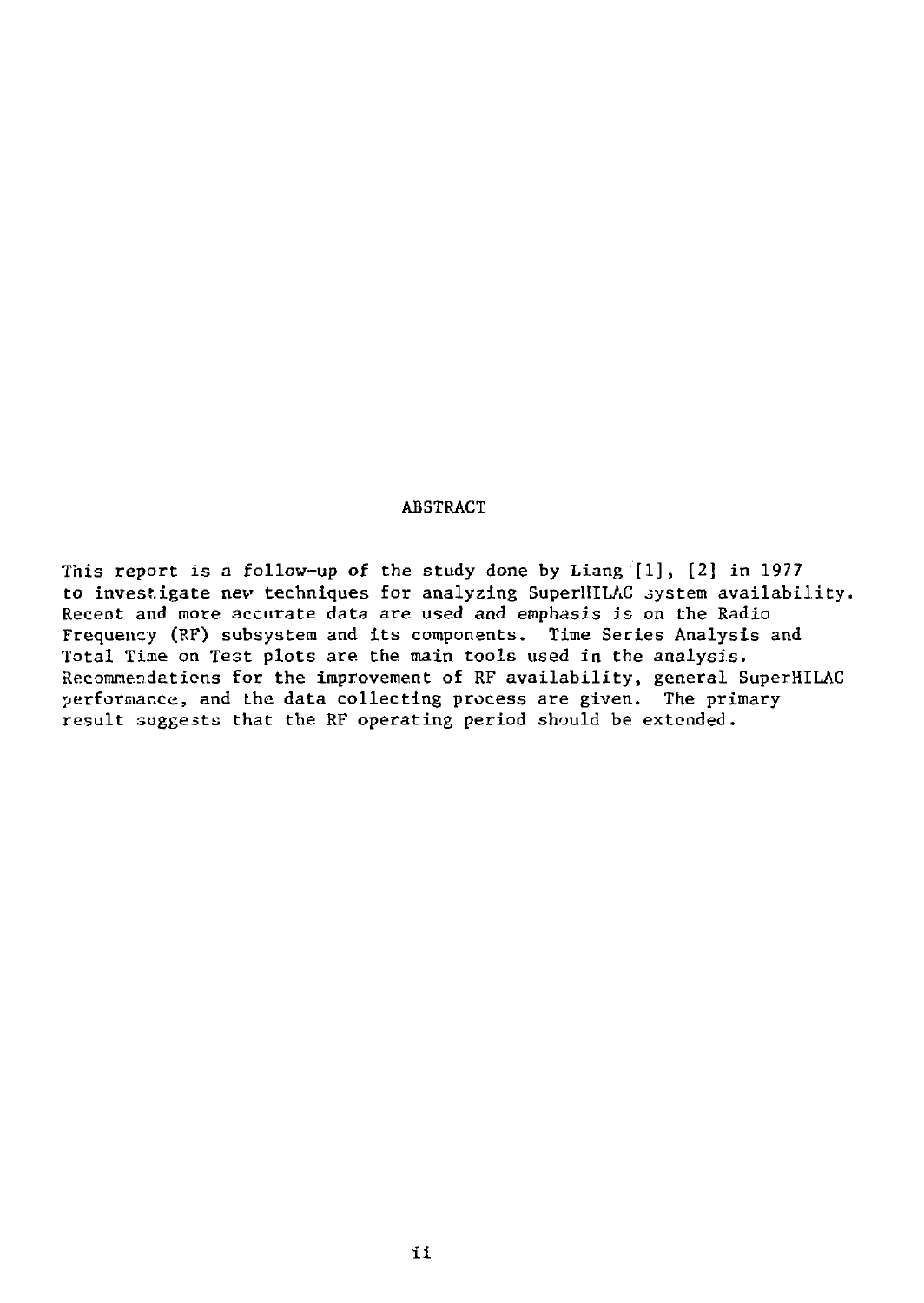#### TABLE OF CONTENTS

| CHAPTER 1: INTRODUCTION AND SUMMARY OF RESULTS                                                                                                 | 1                      |
|------------------------------------------------------------------------------------------------------------------------------------------------|------------------------|
| The SuperHILAC and the RF<br>1.2 <sub>1</sub><br>$1.3 -$<br>$1.4 -$                                                                            | $\mathbf{1}$<br>1<br>9 |
| CHAPTER 2: TOTAL TIME ON TEST PLOTS OF UPTIME AND DOWNTIME SERIES                                                                              | 11                     |
| 2.1<br>$2.2 -$<br>TTT Plots of RF Failure Data 12                                                                                              |                        |
| CHAPTER 3: ANALYSIS OF OPERATING PERIOD                                                                                                        | 26                     |
| TTT Plots of Pooled Operating Period Uptimes<br>3.2                                                                                            | 26<br>29               |
|                                                                                                                                                |                        |
| CHAPTER 5: TIME SERIES ANALYSIS OF UPTIME AND DOWNTIME SERIES                                                                                  | 41                     |
| 5.1 Univariate Analysis of Serial Data<br>Transfer Function Analysis of Serial Data 45<br>5.2<br>Problems in Real Time Analysis<br>- 49<br>5.3 | 41                     |
| CHAPTER 6:<br>CONCLUSION                                                                                                                       | 50                     |
| APPENDIX A: SUBROUTINE FOR SUPERHILAC SUBSYSTEM DATA RETRIEVAL                                                                                 | 55.                    |

UPTIME AND DOWNTIME EDITING . . . . . . . . . . . . . . . 59

APPENDIX C: PROGRAM FOR CALCULATING TOTAL TIME ON TEST  $\dots$ , . . . . . . 66 UPTIME AND DOWNTIME EDITING 59

Page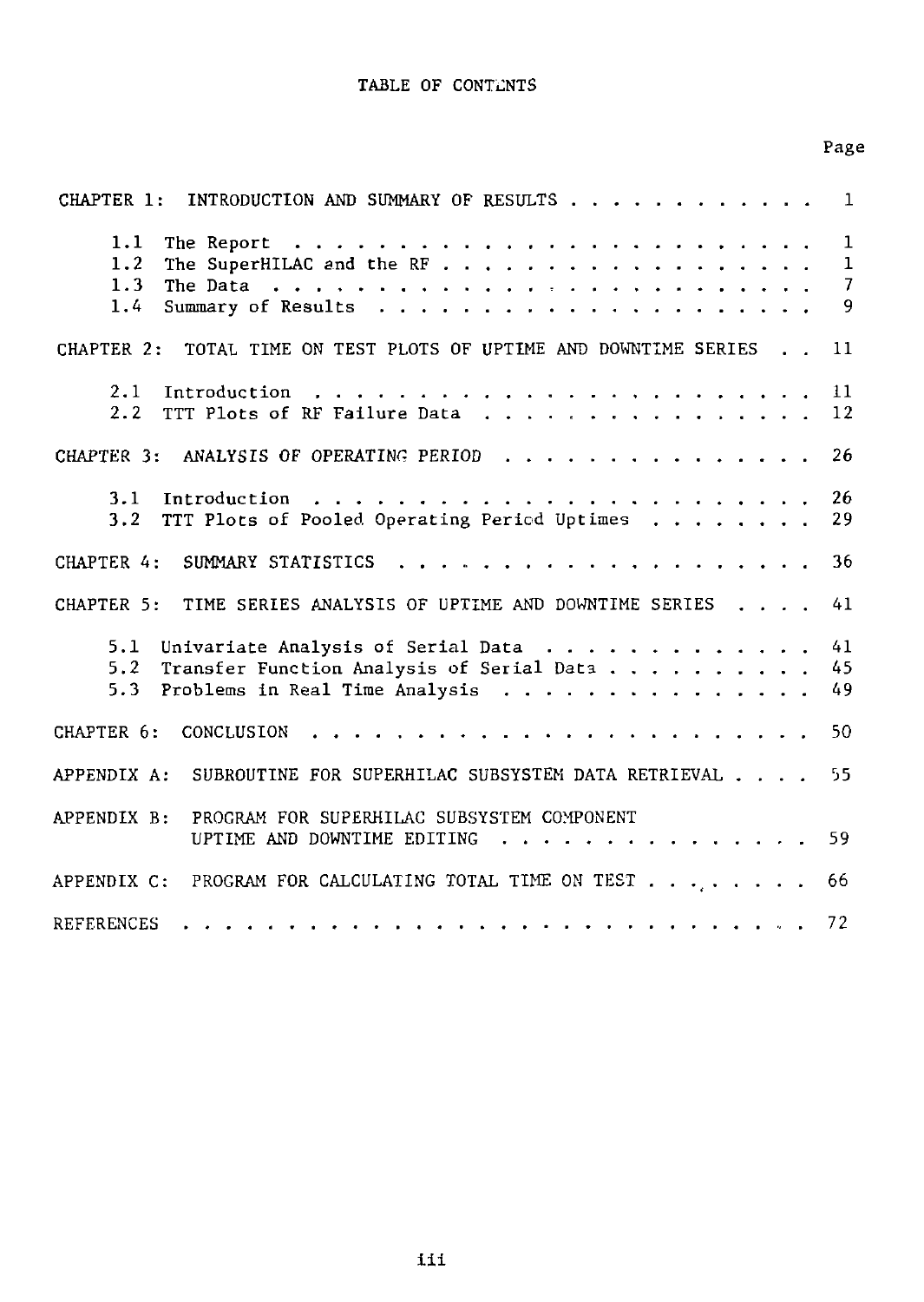#### CHAPTER 1

#### INTRODUCTION AND SUMMARY OF RESULTS

#### 1.1 The Report

This report is a continuation of an earlier report by Liang [2] with emphasis now on the Radio Frequency subsystem and its components, using current and improved data. It was stated in Liang's report that improvement in overall SuperHILAC availability, which must be very high for medical purposes, is best made by improving subsystems that are needed in all modes of operation. Two such subsystems were *Radio Frequency* (RF) and *Other,* with relatively low availabilities of .96 and .93 respectively. Since subsystem *Other* is not well defined, the RF became the object of this investigation. It was hoped that the components of the RF would show properties that were obscured at the higher level. The analytic procedure of this report is essentially identical to that in the earlier report, except that an operating period analysis is added.

#### 1.2 The SuperHILAC and the RF

A block diagram of the Super Heavy Ion Linear Accelerat  $r$ , showing the 14 subsystems analyzed by Liang, is given in Figure 1.1. Some of these subsystems have since been redefined somewhat.

For a given mode of operation, the SuperHILAC is a *series* system in terms of the subsystems being used. The *i.iode* of the SuperHILAC depends on the injector(s) being used, the beam line, and time-sharing in particular. Generally, Mode 1 indicates that the Adam injector is providing the ions; Mode 2 indicates Eve is being used; and Mode 3,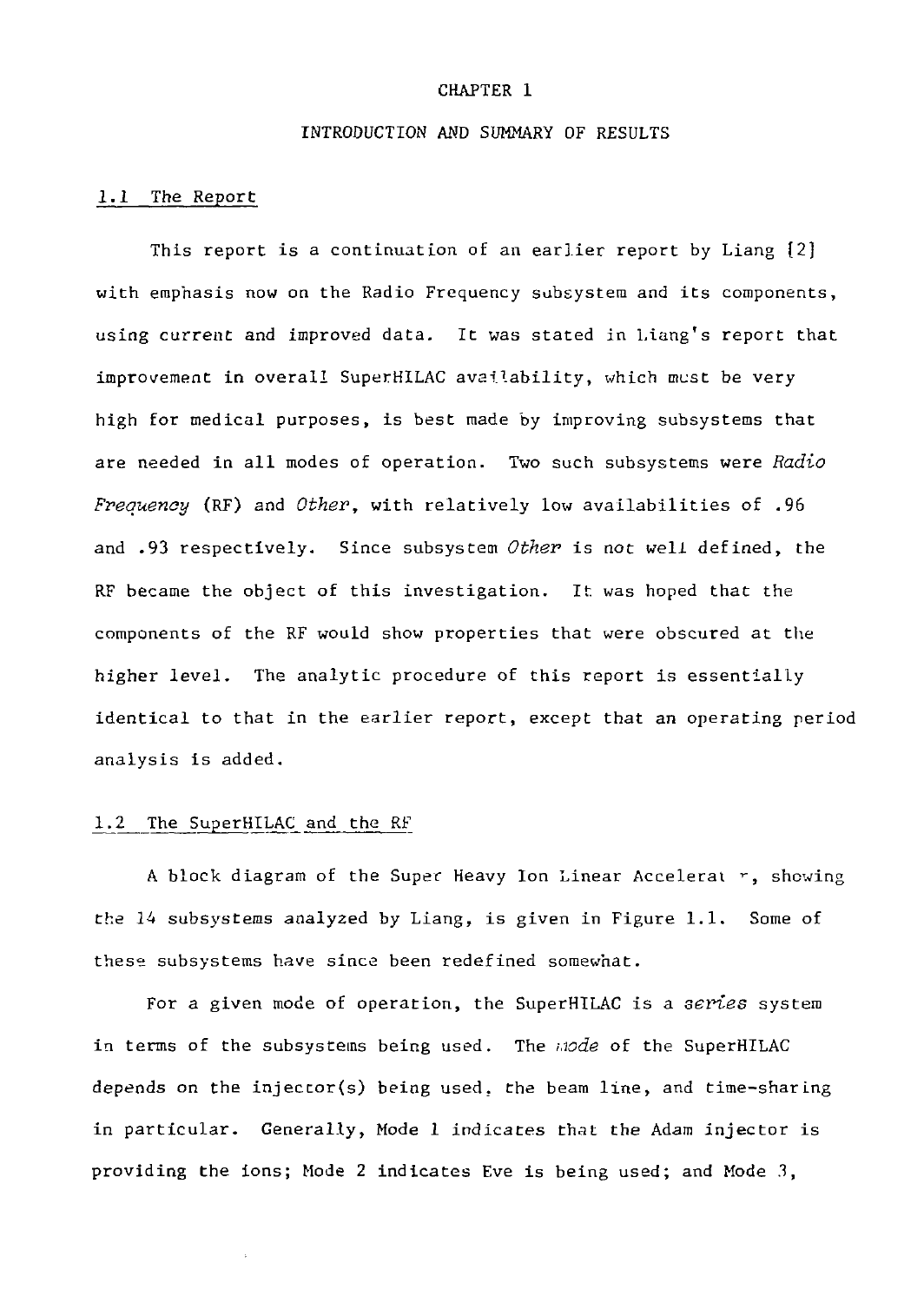



 $\mathcal{L}_{\mathcal{A}}$ 

#### SUBSYSTEMS OF THE SUPERHILAC

 $\mathcal{L}$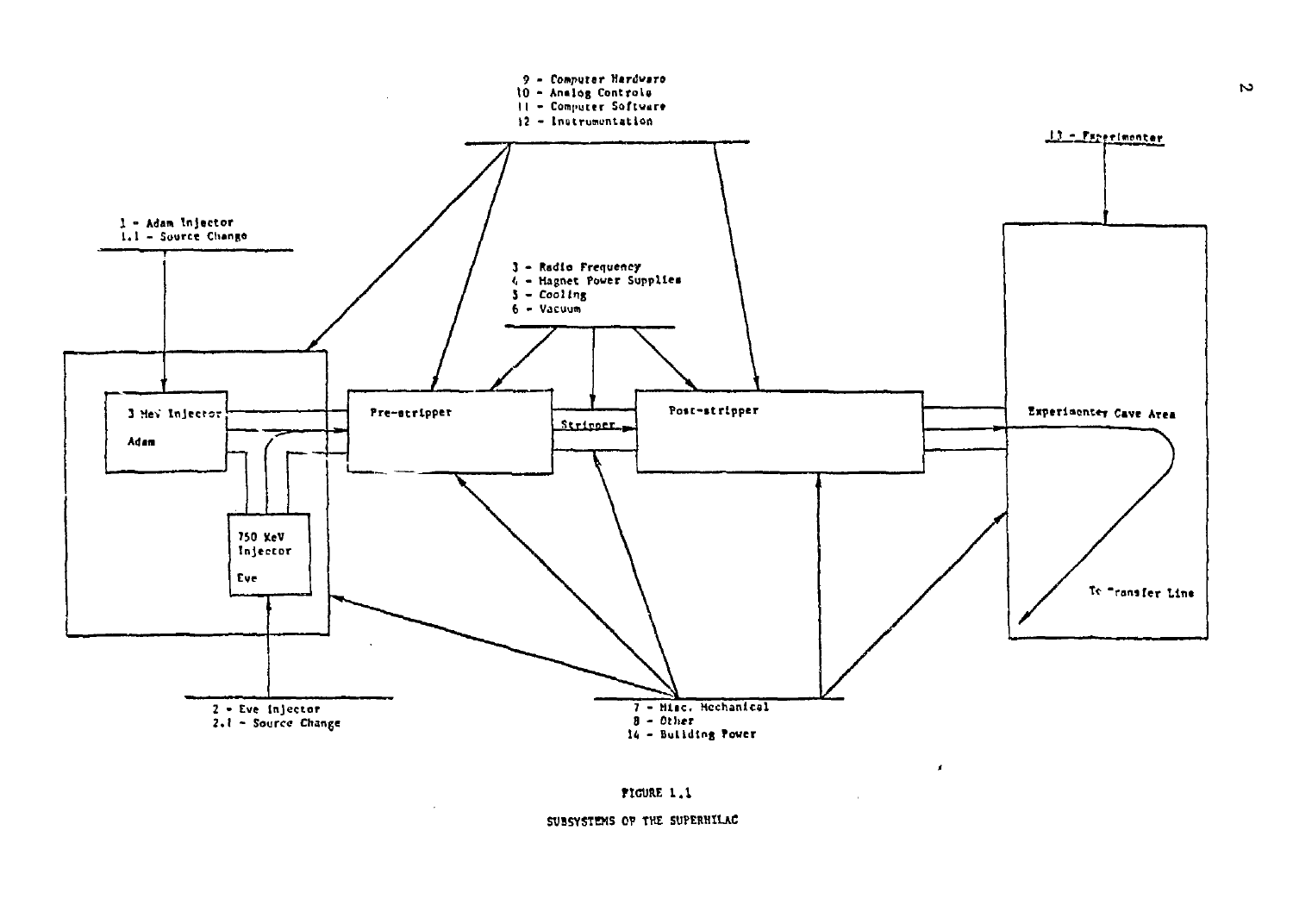the parasitic mode, indicates that the ion beam of either Adam or Eve is time-shared with another experimenter.

Different ion beams from different modes may be. accelerated independently and concurrently through the SuperHILAC by time-sharing. This computer controlled process splits a second into 36 pulses and allocates a number of pulses to each mode. For each pulse the electromagnetic field is tuned automatically and instantaneously to the specified level by adjusting the RF gradient, frequency, and phase. A fault tree, constructed by Besse, for the RF subsystem is shown in Figure 1.2. The RF is also a series system, and althojgh there are spares for the driver and final amplifiers, they are very seldom used.

Available computerized data can trace a SuperHILAC failure to the failed subsystem (but see No. 12 in Conclusion). However, identification of the subsystem component responsible requires careful reexamination of logbook records. In some cases it was difficult to pinpoint the basic event responsible and the failure was attributed to an intermediate event. This caused missing data in some component failure records. A new and entirely different categorization procedure Is being developed but has not been put to use yet.

The descriptions of Modes 1 and 2 given here are consistent with Liang's report and are the ones used by Besse [3]. However, the definitions are reversed in other SuperHILAC documents.

For convenience, we shail often refer to an event in the RF fault tree as a RF "component." It should be clear that occurrence of an event is as a RF "component" It should be clear that occurrence of an event is caused by some component failures.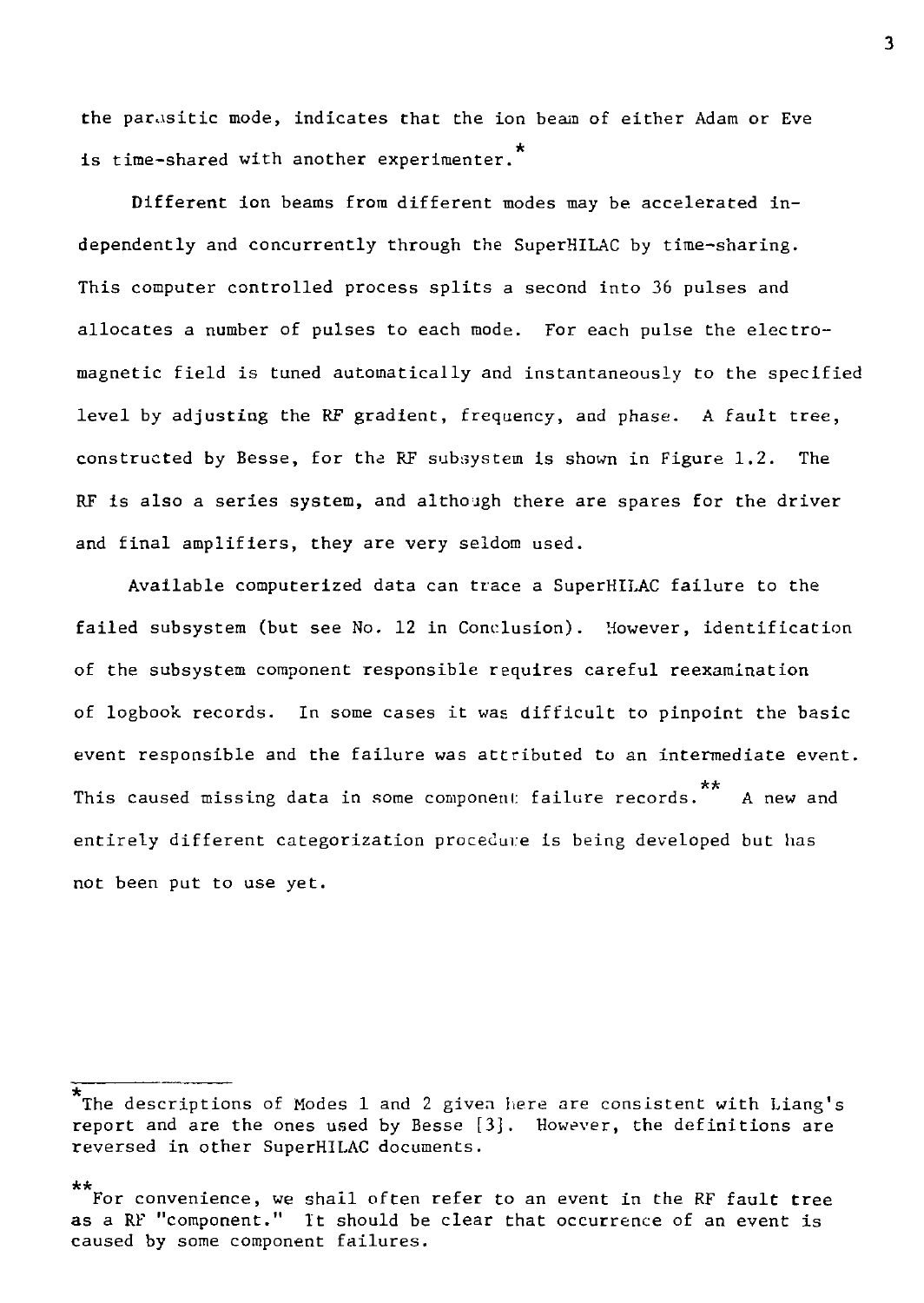



FAULT TREE FOR THE RF SUBSYSTEM

All intersections certain OR gates (+). Component failure/unavailability event descriptions are given in Table 1.1.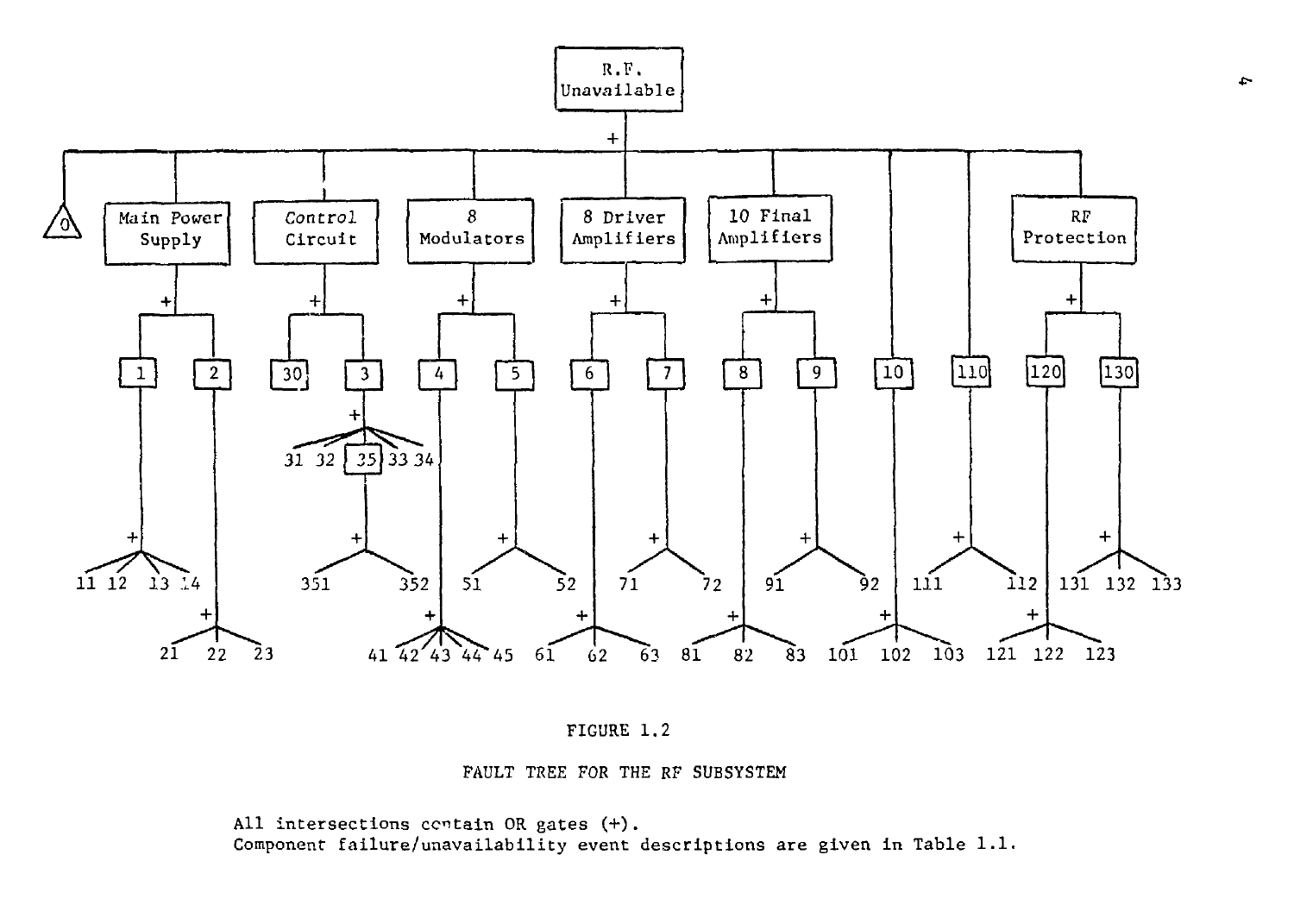## TABLE 1.1

### COMPONENT DESCRIPTION

 $\mathbf{r}$ 

| Event/Component No. | Description                      |
|---------------------|----------------------------------|
| 0                   | <b>OTHERS</b>                    |
| $\mathbf{1}$        | POWER FAILURE                    |
| 11                  | Rectifier                        |
| 12                  | Firing Circuit                   |
| 13                  | Switch Gear                      |
| 14                  | Capacitor Bank                   |
| 2                   | OTHER MAIN POWER SUPPLY SHUTDOWN |
| 21                  | D. C. Crowbar                    |
| 22                  | Switched Off                     |
| 23                  | Circuit Breaker                  |
| 30                  | IMPROPER SETTING                 |
| 3                   | ACTUAL CONTROL CIRCUIT FAILURE   |
| 31                  | Frequency                        |
| 32                  | Gradient                         |
| $33*$               | 70W Amplifiers                   |
| 34                  | Phase                            |
| 35                  | MASTER CONTROLLER FAILURE        |
| $351*$              | Crystal                          |
| 352                 | Master Pulser                    |
| 4                   | MODULATOR FAILURE                |
| $41*$               | 8641                             |
| 42                  | 2KV & 5r, Power Supply           |
| 43*                 | Preamp                           |
| 44                  | Machlett                         |
| 45*                 | Driver                           |
| 5                   | OTHER MODULATOR SHUTDOWN         |
| $51*$               | Noise                            |
| $52*$               | Breaker                          |
| 6                   | DRIVER FAILURE                   |
| $61*$               | LCW 25K                          |
| $62*$               | Screen Modulator                 |
| 63                  | RF Preamp: 250W, 400W, 2000W     |
| 7                   | OTHER DRIVER AMP SHUTDOWN        |
| 71                  | Flow Switch                      |
| $72*$               | Breaker                          |
| 8                   | FINAL AMP FAILURE                |
| 81*                 | 6949 Tube                        |
| 82                  | Filament Transformer             |
| 83*                 | Plate Choke                      |
| 9                   | OTHER FINAL AMP SHUTDOWN         |
| 91                  | Flow Switch                      |
| 92*                 | Breaker                          |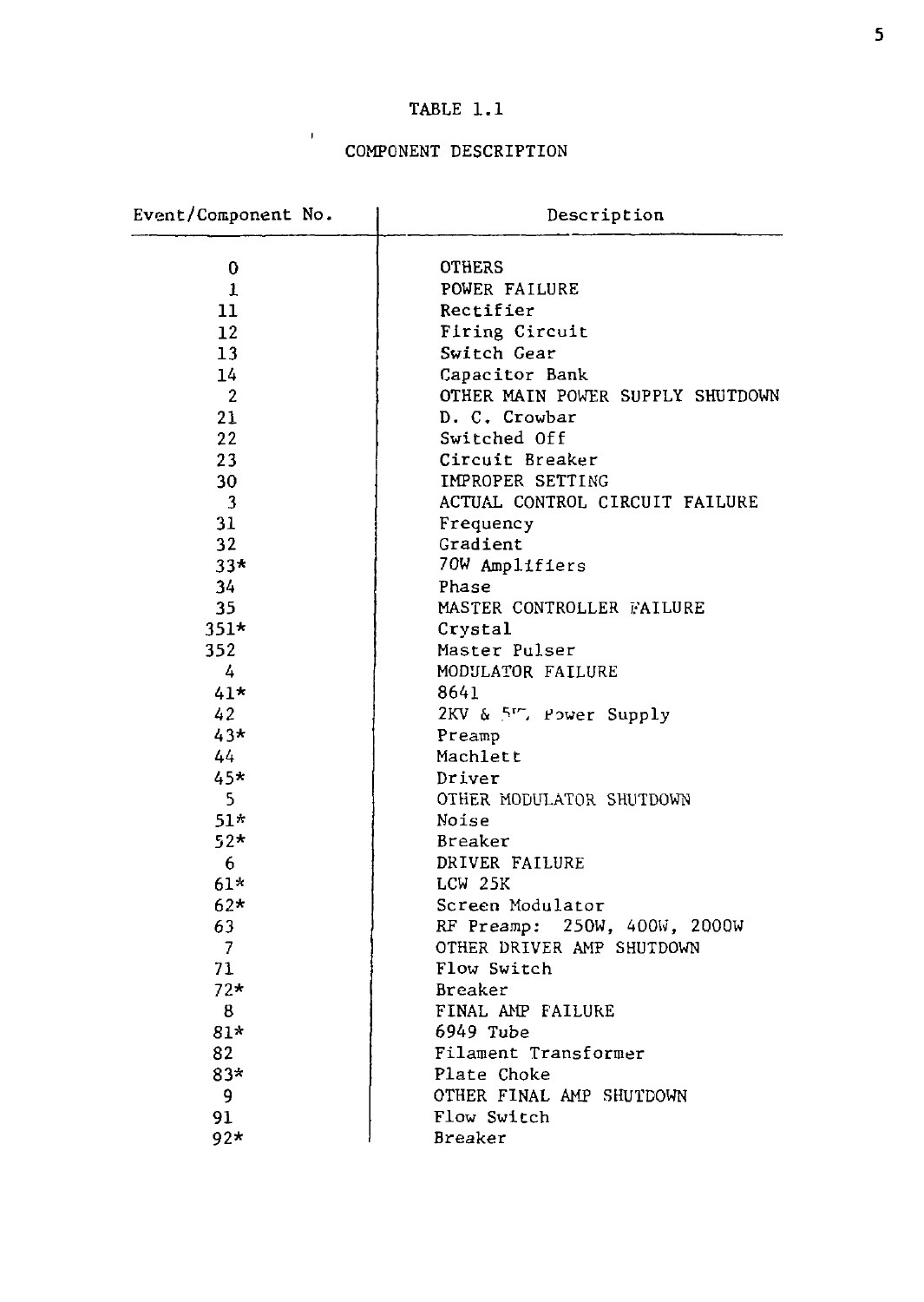## TABLE 1.1 (continued)

### COMPONENT DESCRIPTION

| Event/Component No. | Description                  |
|---------------------|------------------------------|
| 10                  | DRIVE LINE FAILURE           |
| $101*$              | Loop Motor                   |
| $102*$              | Insulator                    |
| $103*$              | Drive Line                   |
| 110                 | MONITORING FAILURE           |
| $111*$              | Phase                        |
| $112*$              | Gradient                     |
| 120                 | COMPONENT FAILURE            |
| $121*$              | Relays                       |
| 122                 | Boards                       |
| 123                 | <b>Other</b>                 |
| 130                 | OTHER RF PROTECTION SHUTDOWN |
| 131                 | Spark                        |
| 132                 | Computer                     |
| 133                 | Other                        |
|                     | ٠.                           |
|                     |                              |

l.

I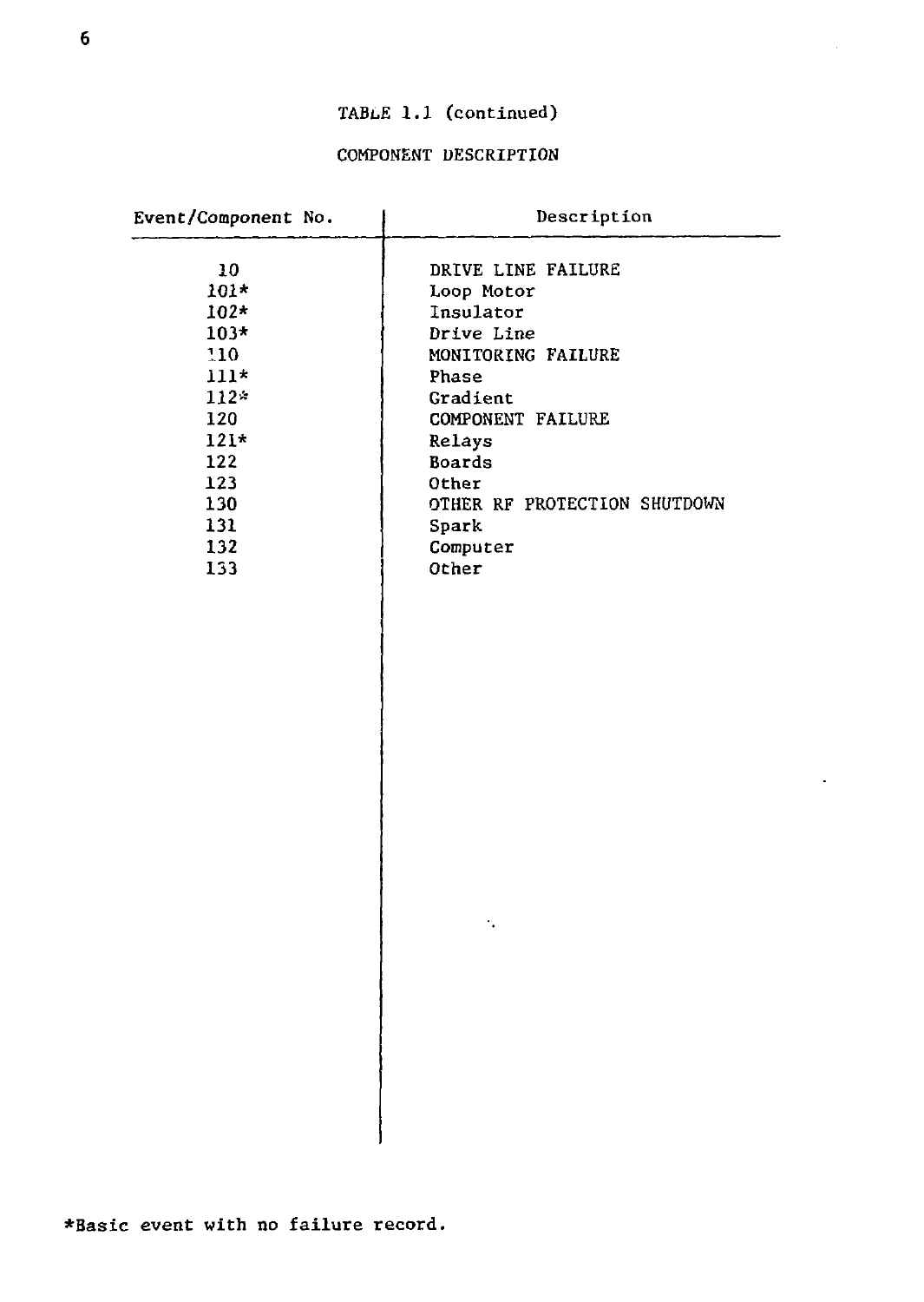#### 1.3 The Data

Operations data, recorded by the SuperHILAC crew in logbooks, have been edited and transferred onto a computer file by Besse. With the use of program HILAC [3], information such as uptimes, downtimes, and subsystems at fault are easily obtained.

The logbook records go back for many years, but Liang used only the computerized data existing at the time. That covered the 26 months period from January 1974 to February 1976, where the recording units were .5 hours. The present study covers the subsequent 24 months from March 1976 to February 1978, with recording units of .25 hours.

On comparison, the computerized data contained many omissions and mistakes. Having corrected the discrepancies, we ran the data through a program that picks out those entries essential for a specified subsystem analysis (see Appendix A for program listing). The selection was made with respect to the subsystem alone and disregarded the operating mode. It was felt that the separate mode analytic approach used by Liang is highly questionable when applied to subsystems, like the RF, which are essential in all modes of operation. Although the load on such subsystems may be different for each mode, the major stress comes during periods of time-sharing, which are most frequent, and thus failures cannot be easily assigned as just due \*\* to one single mode. This fact is verified by the multiple entries in the logbooks for such failures and the similarities of the availabilities, obtained by Liang, of such subsystems for different modes. This problem was not unknown to Liang; he called it *Coupling of Type 1.* 

Downtime and repair time will be used interchangeably.

<sup>\*\*</sup>  We wish also to point out that the schematic diagram used by Liang for Mode 3 is incorrect.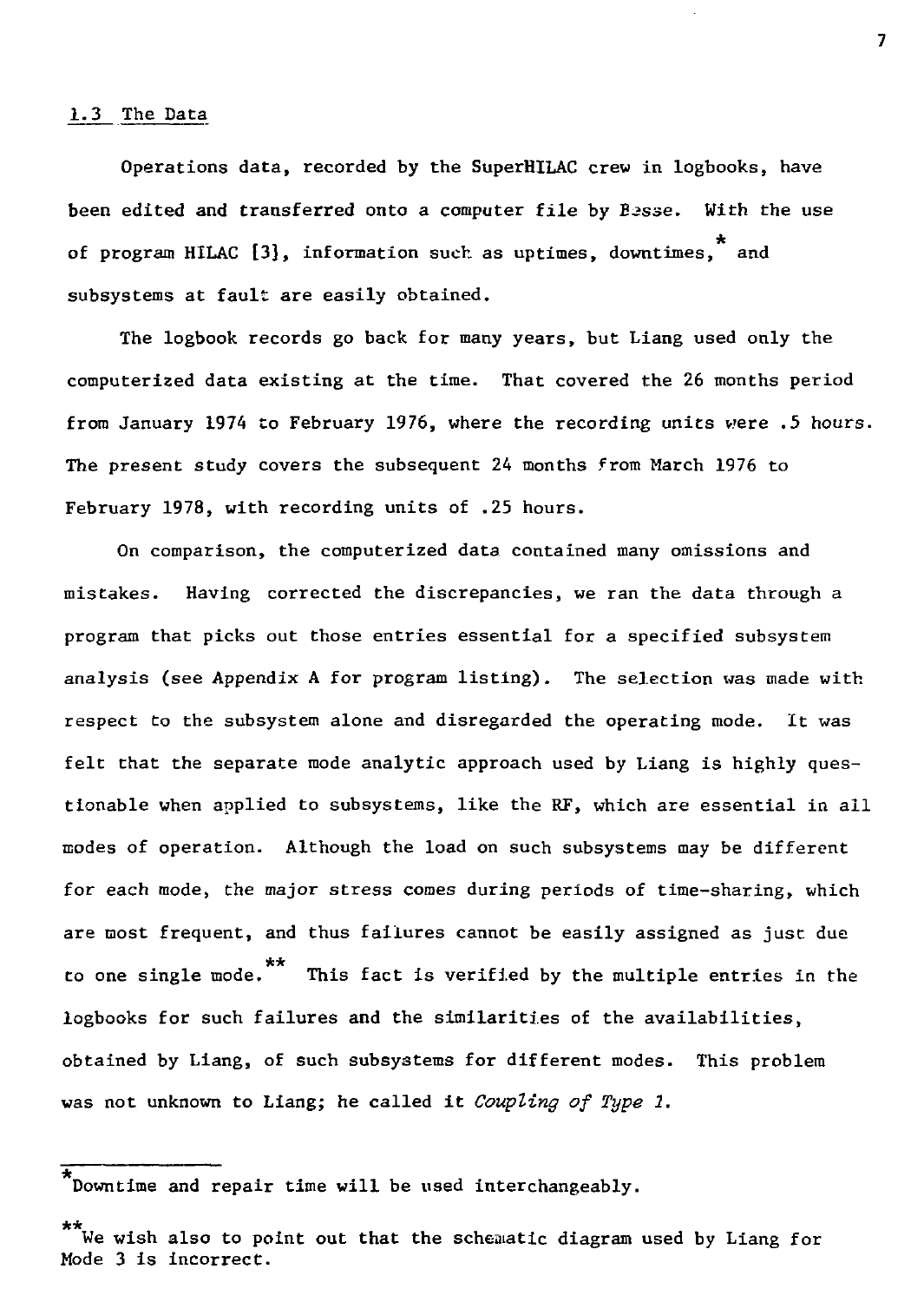Close examination of the failure data of the RF subsystem revealed a large number of records each consisting of a succession of short uptimes and downtimes terminating with a relatively long repair time. Such a sequence of entries is actually due to one single failing component and represents the instability before the final crash. Since the univariate life distributions we will be using cannot account for this characteristic, such a sequence was compressed into a single entry with downtime equaling the sum of the separate downtimes. Figure 1.3 illustrates the procedure.







Another necessary adjustment to data before analysis can proceed is the removal of discontinuities caused by shutdowns, and, for part of the analysis, those caused by maintenance breaks as well. For a shutdown or maintenance break flanked by an uptime *and* a downtime, the discontinuity was simply deleted, yielding a pair of *incomplete* data points. For a shutdown or maintenance break flanked by a *pair* of uptimes or downtimes, suspended animation was assumed and the pair was merged into a single point. There are no justifications for these two steps, but they are the least drastic. Although real time scale will be changed after such an operation, the data and the analytic techniques turn out to be insensitive to this change. Figure 1.4 illustrates the procedure.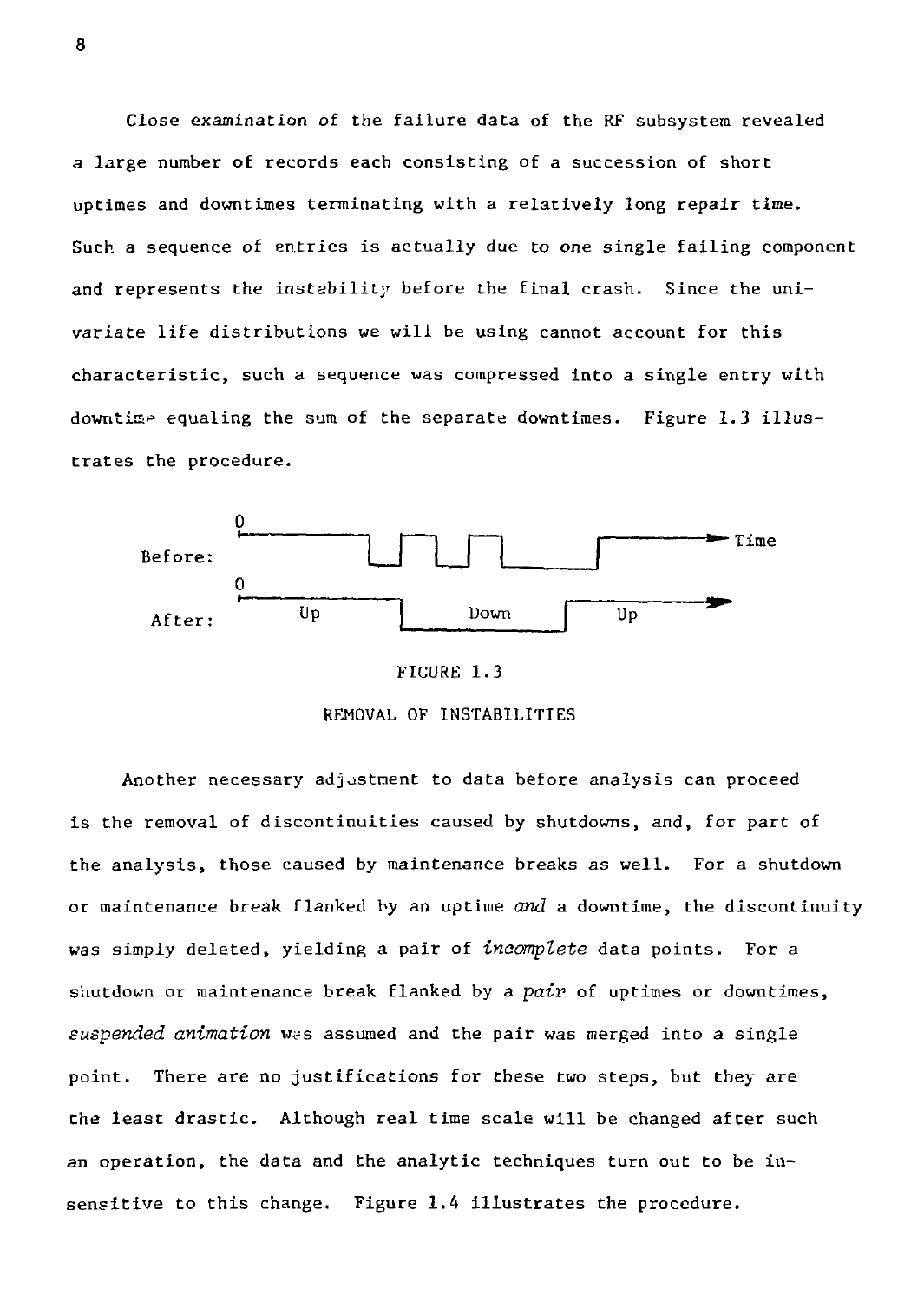

#### FIGURE 1.4

#### REMOVAL OF SHUTDOWN AMD MAINTENANCE BREAKS

We did not remove or reduce any outlying data points. There were only a couple of them in each series and their effects were obvious and easily compensated.

#### 1.4 Summary of Results

The following is a list of the main results of the study. Some were also found by Liang and none contradicts those given in his report. More general comments may be found in the Conclusion.

1. RF and Computer subsystems' maintenance records show that the failure processes may have Decreasing Failure Rate (DFR) distributions, implying that the *operating period should be extended.* Maintenance records for RF events *Final Amp Failure*  and *Filament Transformer* display the Increasing Failure Rate (IFR) property, while all other RF components have operating periods with exponential failure distributions.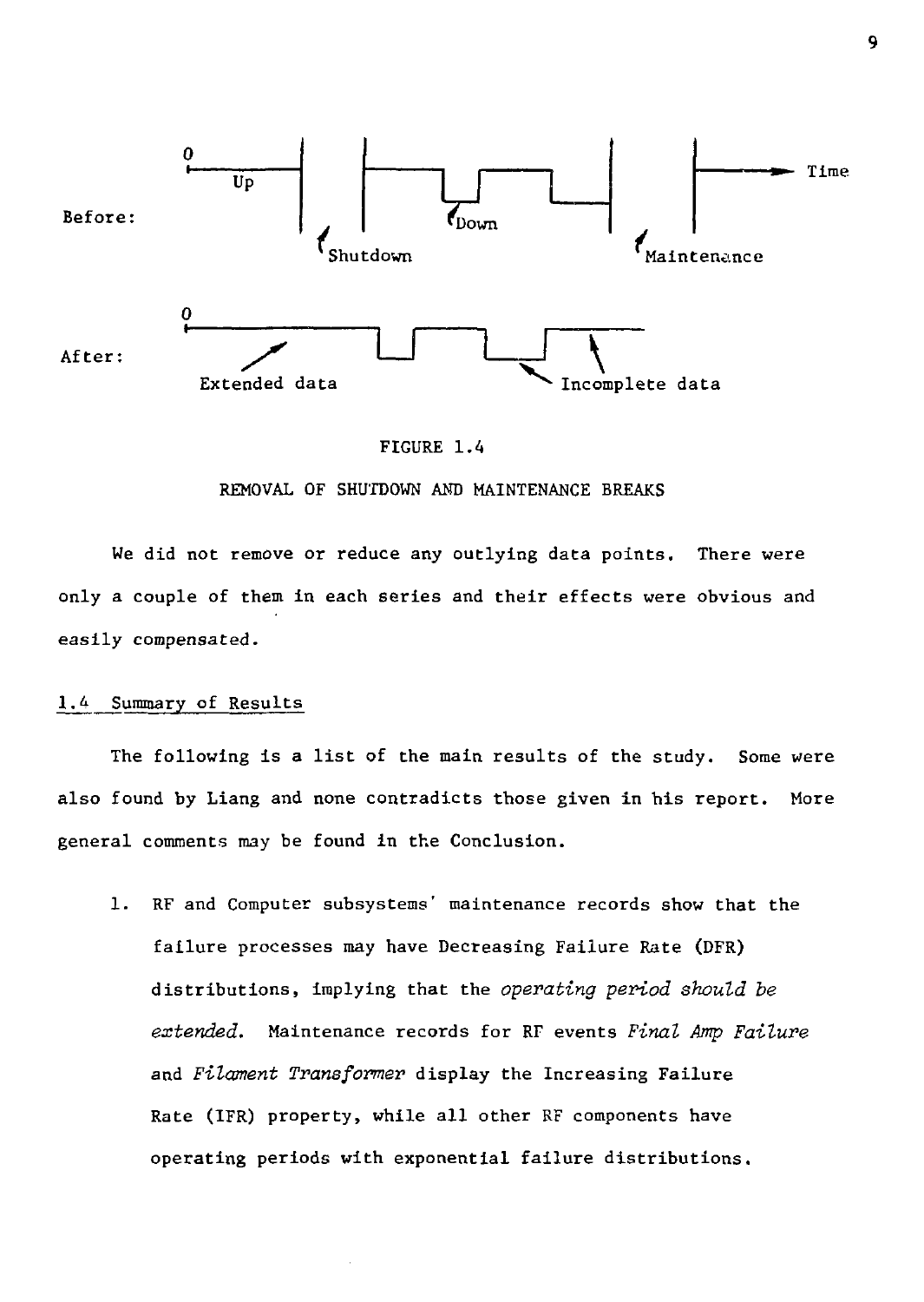- 2. Downtimes are likely to have DFR distributions. RF and most component uptimes are also DFR. Fault tree branch *Aatual Control Circuit Failure* and its components are the only ones possibly having exponential uptimes.
- 3. Among the intermediate events, *Aatual Control Circuit Failures*  and *Other RF Protection Shutdowns* are most frequent. They in turn are caused mainly by failures of basic components *Phase*  (No. 34) and *Other* (No. 133) respectively.
- 4. There does not appear to be a seasonal pattern in the RF failures.
- 5. Refinement of the recording unit reduced RF mean time to fail (MTTF) to 31.00 hours, however the RF availability remained at .96.
- 6. There are no serial autocorrelations within, and no crosscorrelations between, the uptime and downtime series of the RF and Computer subsystems, and of three RF components.
- 7. Downtime distributions are concentrated over rather short intervals. RF subsystem has a mean time to repair (MTTR) of 1.14 hours with half of the downtimes caused by "trip-offs" of .25 hour.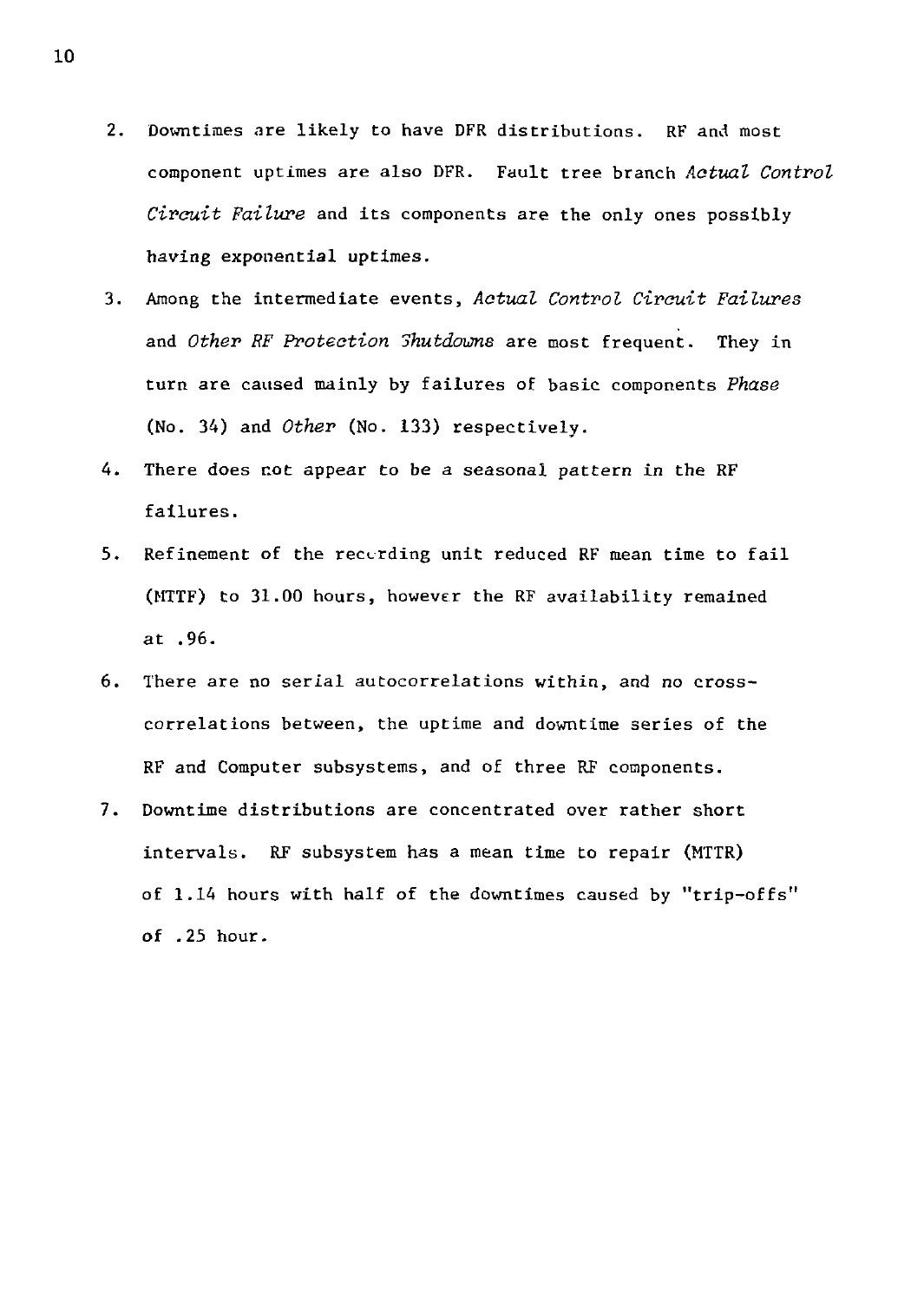#### CHAPTER 2

### TOTAL TIME ON TEST PLOTS OF UPTIME AND DOWNTIME SERIES

#### 2.1 Introduction

Total time *on* test (TTT) plots [4] provide information about *local*  behavior of the failure rate function  $r(t)$ , which is of chief interest in our failure data analysis. If the failure rate is constant or decreasing, no replacement or maintenance should be planned since the present unit is actually "better" than a new or an overhauled one.

If unit failures are observed at ordered ages  $X_{(1)} \leq X_{(2)} \leq \cdots \leq X_{(N)}$ , then

$$
T(X_{(i)}) = N(X_{(l)} + (N - 1) [X_{(2)} - X_{(1)}] + \cdots + (N - 1) [X_{(i)} - X_{(i-1)}]
$$

is the total time on test to age  $X_{(i)}$ , and  $T(X_{(i)})/T(X_{(N)})$  is the *scaled total time on test* at age  $X_{(i)}$ . A plot of  $T(X_{(i)})/T(X_{(N)})$  $\sqrt{-1}$  $\mathbf{v}$ about  $r(t)$ . If the plot is strongly concave, it is very likely that is probably decreasing (DFR). See Appendix C for a listing of programs to calculate and plot TTT.

The cumulative total time on test statistic [9: page 267] The *cumulative total time on test statistic* [9: page 267]

(2.2) 
$$
V_N = \sum_{i=1}^{N-1} T(X_{(i)}) / T(X_{(N)})
$$

is useful in testing  $H_0$ : exponentiality versus  $H_1$ : DFR and not exponential. Under  $H_0$ ,  $V_N$  is stochastically equivalent to a sum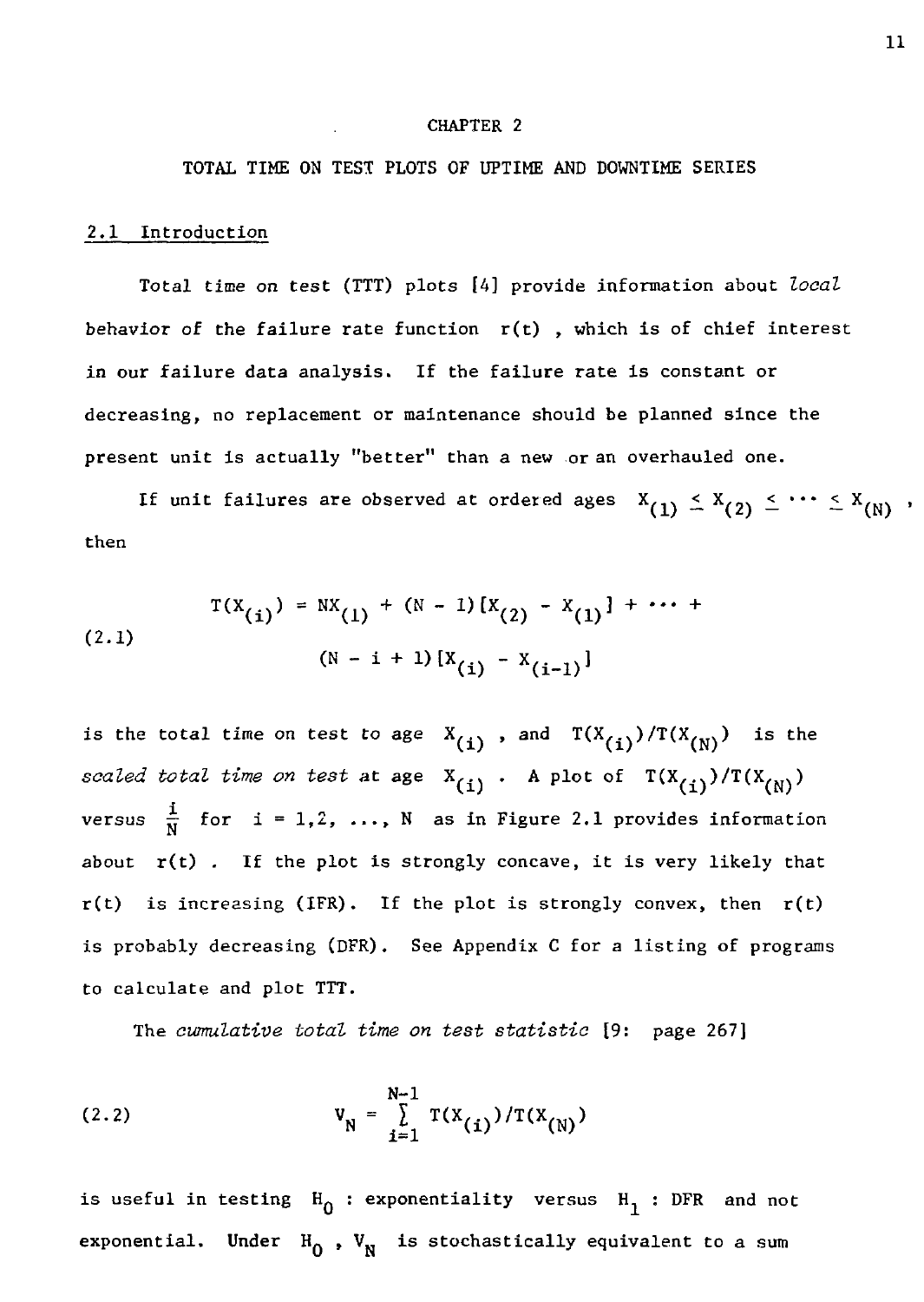of  $N - 1$  independent uniform random variables on  $[0,1]$ . It can be shown that under H<sub>0</sub>, the distribution of  $Z_N = \sqrt{12(N - 1) \left[ N - 1 - \frac{1}{2} \right]}$ converges to tlat of a  $N(0,1)$  random variable. The corresponding test rejects H<sub>0</sub> in favor of IFR at significance level  $\alpha$  if  $Z_N \ge c_\alpha$ where P[ $Z_N \ge c_\alpha$  | Exponentiality] =  $\alpha$ . For N  $\ge 10$ ,  $Z_N$  is approximately N(0,1). If  $Z_N \ge 2$  (i.e.,  $Z_N$  is greater than 2 standard deviations) then this is evidence in favor of IFR. If  $Z_N \leq -2$ , then this is evidence in favor of DFR.

#### 2.2 TTT Plots of RF Failure Data

TTT plots of the uptime and downtime series, obtained with program RF (Appendix B) , of the RF, two intermediate and three basic RF components are given in Figures 2.1 - 2.12. These 12 series have shorter MTTF than others.

The initial long flat portions of the downtime plots are due to round-offs of .25 hour and/or a near degenerate distribution. They should not be interpreted as exhibiting the IFR property. Liang had hoped that improved accuracy would be able to remove such features. However, it now appears that *in pvaotiae* the downtime distributions can be regarded as discrete with only a few assumed values.

Most uptime and downtime plots shown here have noticeable convexities, indicating that the underlying distributions are likely to be DFR. TTT plots for the other RF components, obtained with smaller samples  $(11 < N < 30)$ , and for the Computer subsystem, show a similar property. This could mean given that the subsystem or component has been up (or down) for time x , the probability of its remaining in the current state is higher, the larger x is. In other words, replacement of a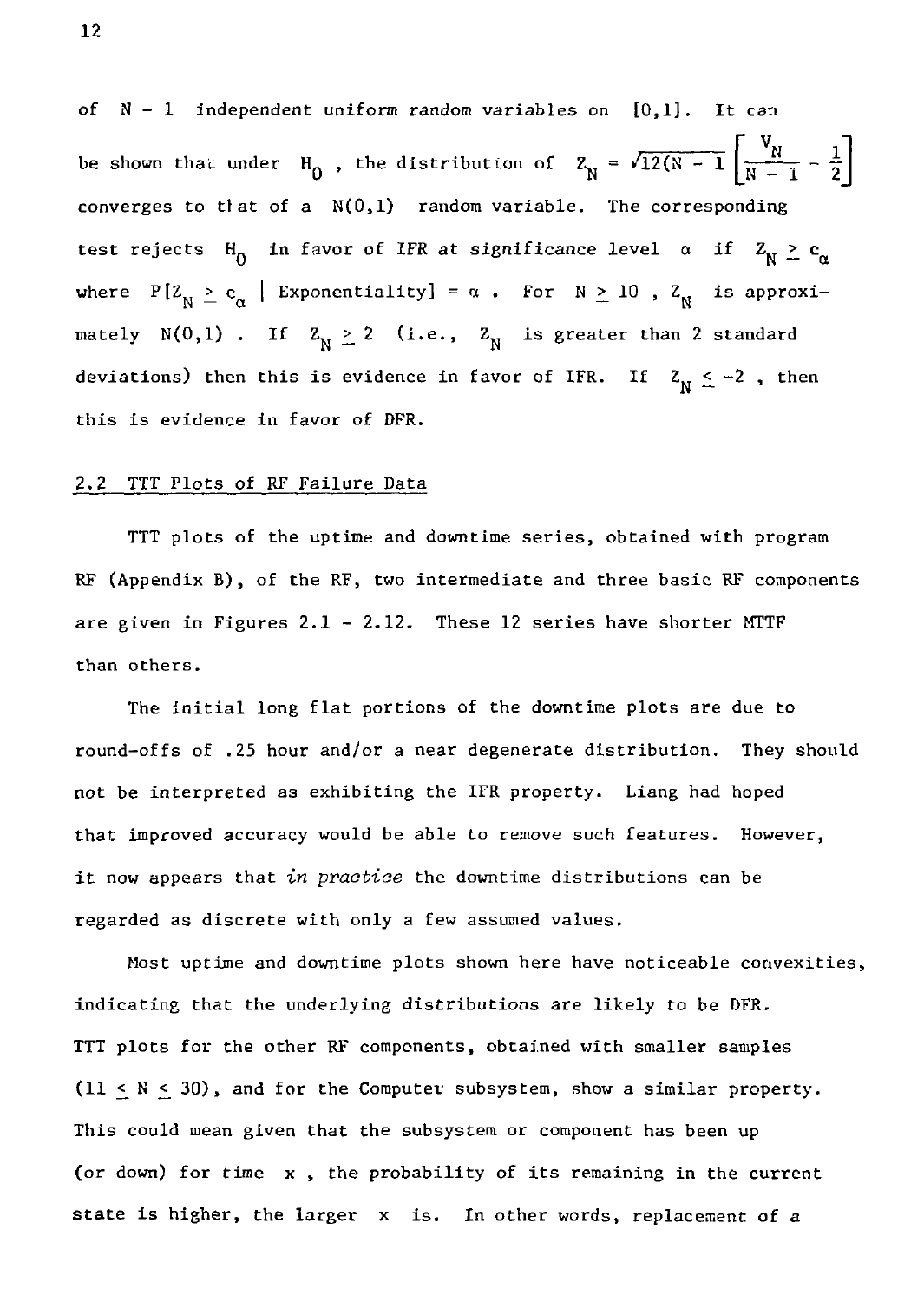functioning unit is undesirable. There are other interpretations. It could be that given a collection of uptimes (downtimes), the "bad" ("less drastic") ones were seen to have failed (be repaired) quickly, causing the rest to have relatively longer records.

Since most basic component downtimes are DFR, the downtimes of the intermediate components and of the RF should also be DFR, as they are. It could be shown that a *mixture,* as in the case for downtimes of a series system, of DFR distributions is also DFR [5: Chapter A.4].

On the other hand, the uptimes of a complicated series system are often exponential (see SuperHILAC uptimes in [2]). It is known that a *superposition* of a large number of different renewal processes often produces a Poisson process [5: Chapter 8.4]. However, our RF uptime series cannot be exponential since the number of diagonal crossings is \* insufficient. One explanation for this is that different designs were often used to replace failed equipment and we are probably seeing the effect of a mixture of different distributions that existed at various times.

Among the components, Nos. 3 *(Actual Failure),* 31, 32, and 34 are the only ones most likely to have exponential uptimes from our TTT results. This indicates that the *Actual Failure* branch of the RF fault tree may be much more complicated than the rest.

It must be pointed out that the results presented here are only valid when the uptimes, and downtimes, are *independent* drawings from some distribution. This assumption is supported by our time series analysis results in Chapter 5.

The distribution of the number of crossings under exponentiality depends on sample size. For  $N = 20$ , the mean number of crossings is just under 3. The expected number of crossings under exponentiality is of order  $e^{-1}\sqrt{2\pi n}$  as  $n \rightarrow \infty$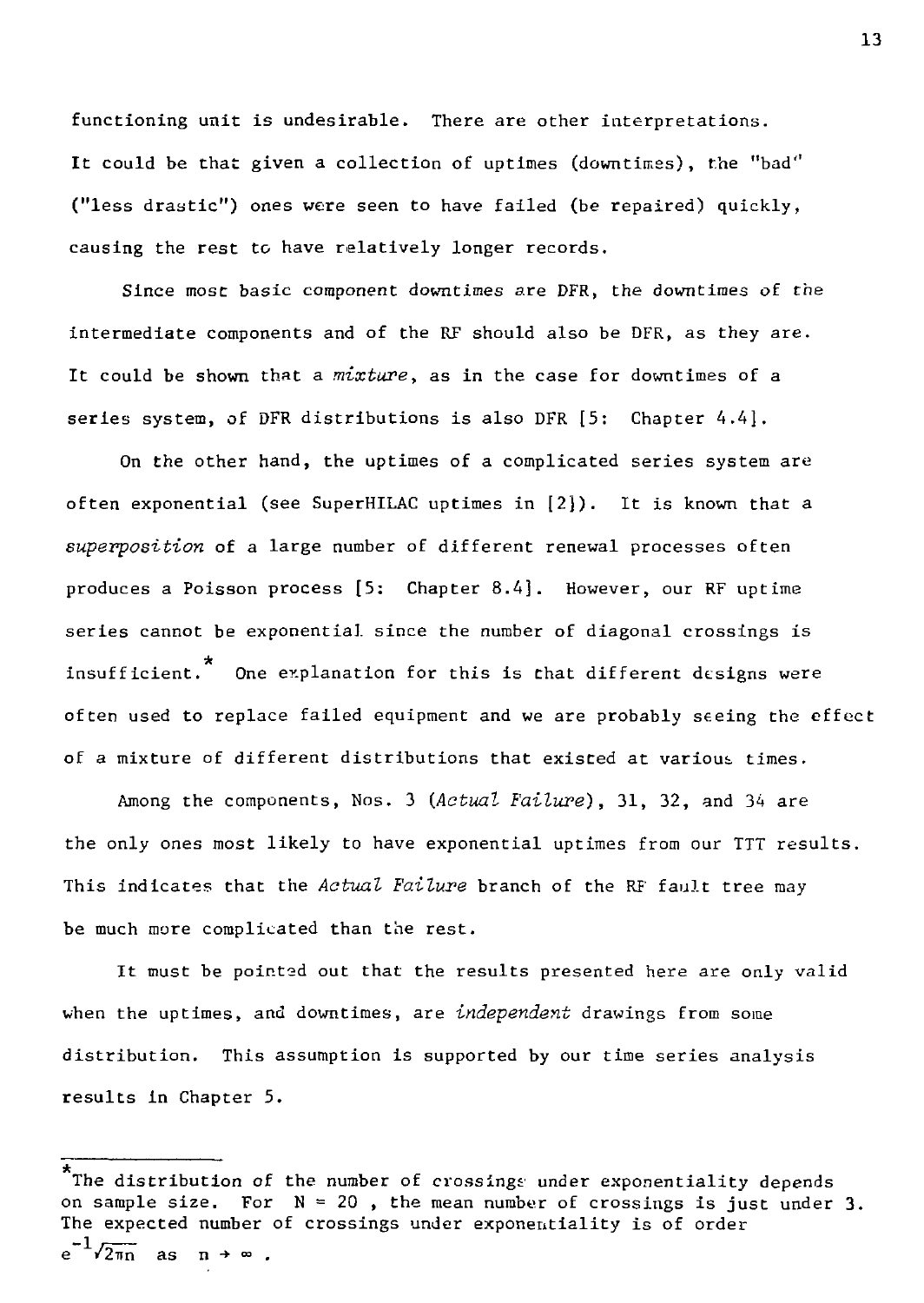

TOTAL TIME DN TEST PLOT

RF UPTIME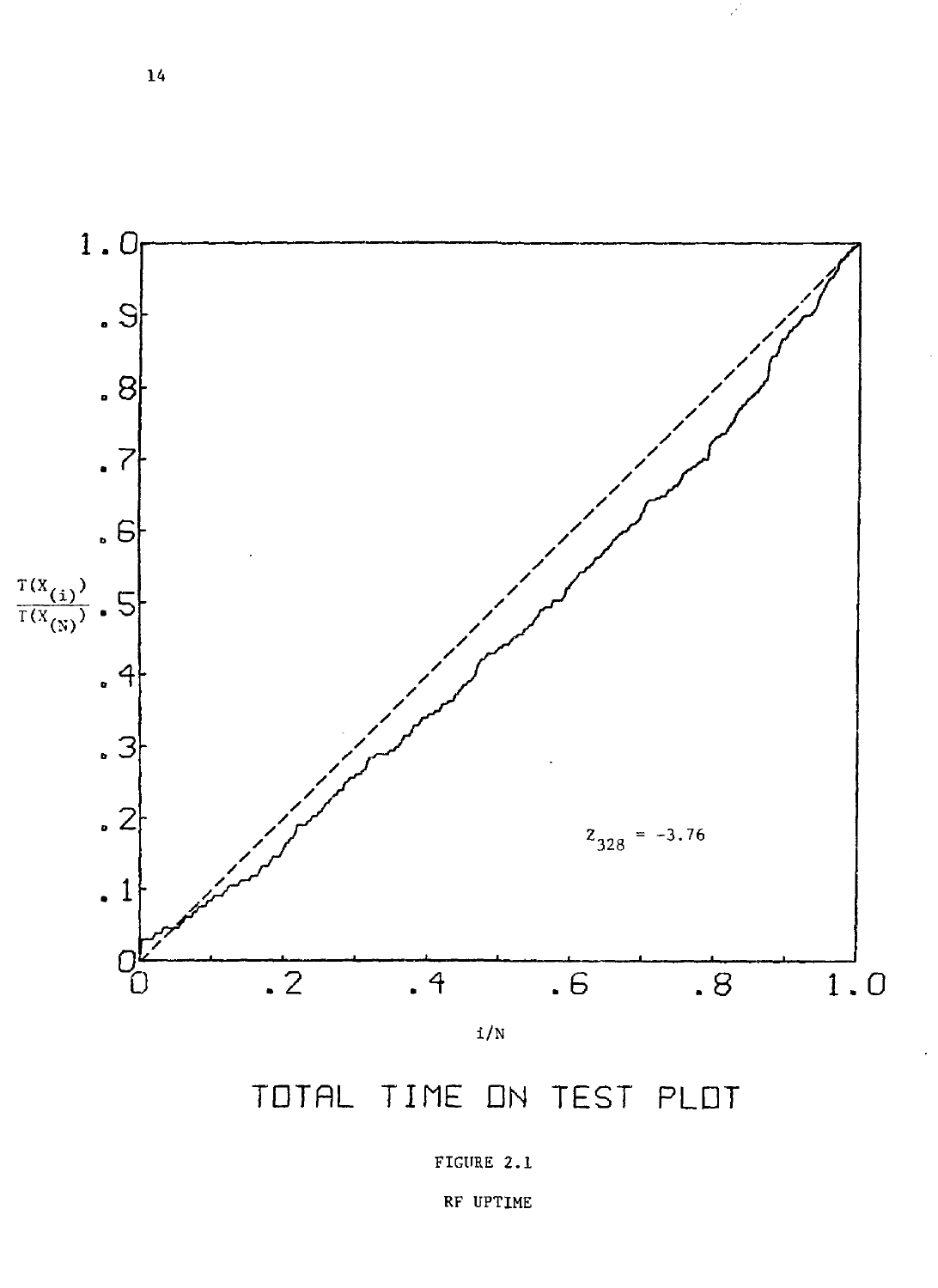

TOTAL TIME ON TEST PLDT



RF DOWNTIME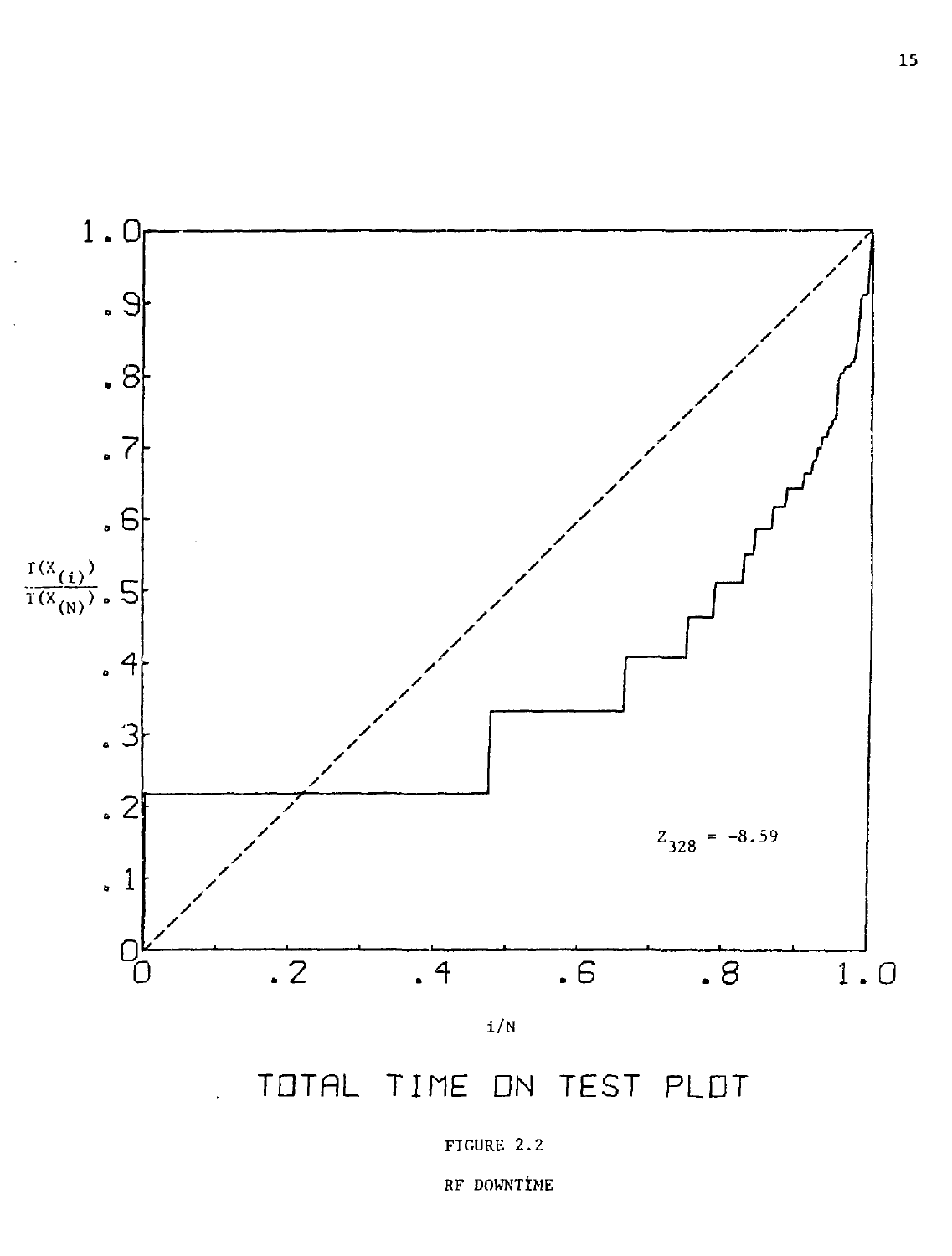

# TDTRL TIME ON TEST PLDT



UPTIME: ACTUAL CONTROL CIRCUIT FAILURE (NO. 3)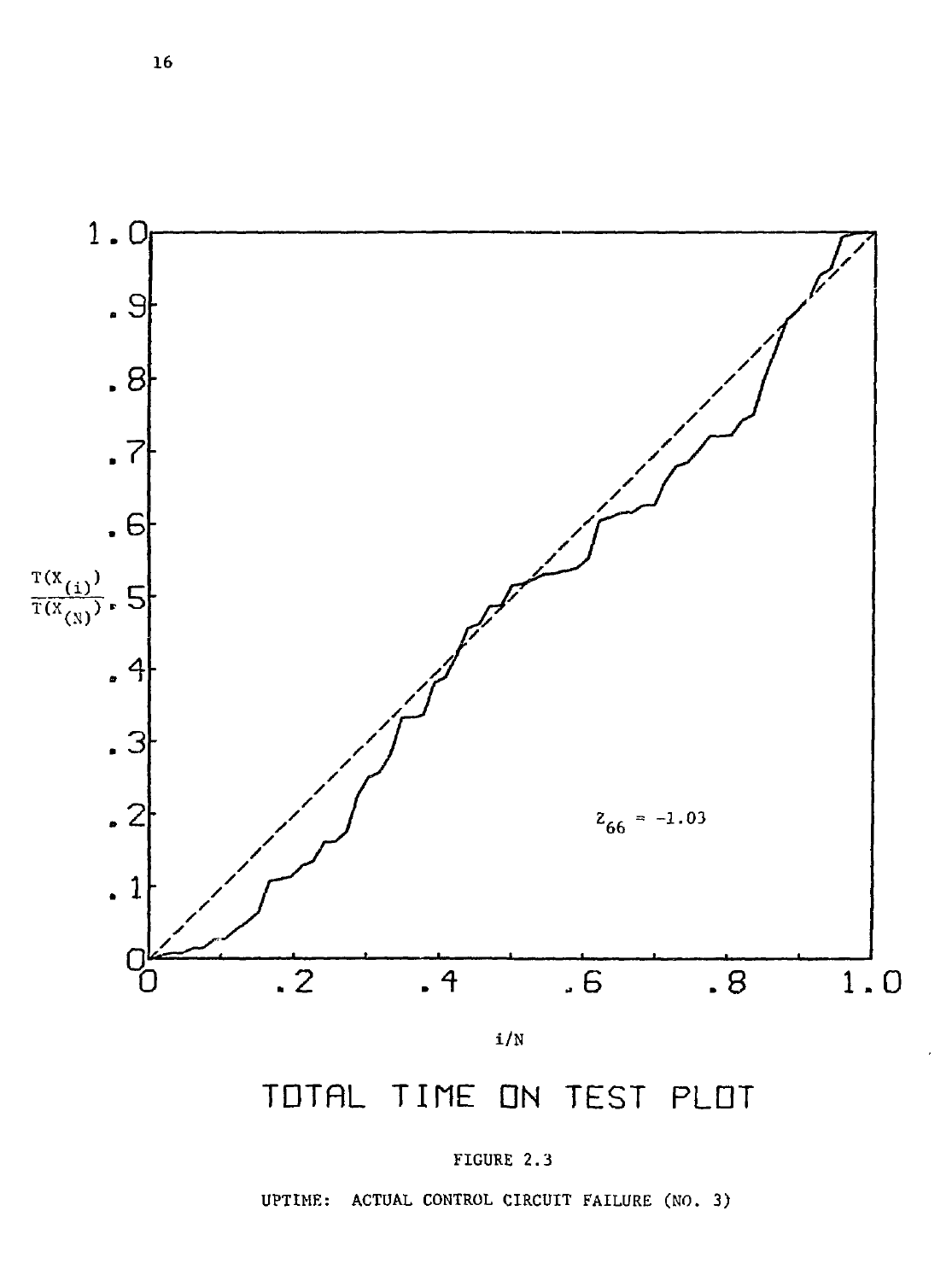

## TOTAL TIME ON TEST PLOT



DOWNTIME: ACTUAL CONTROL CIRCUIT FAILURE (NO. 3)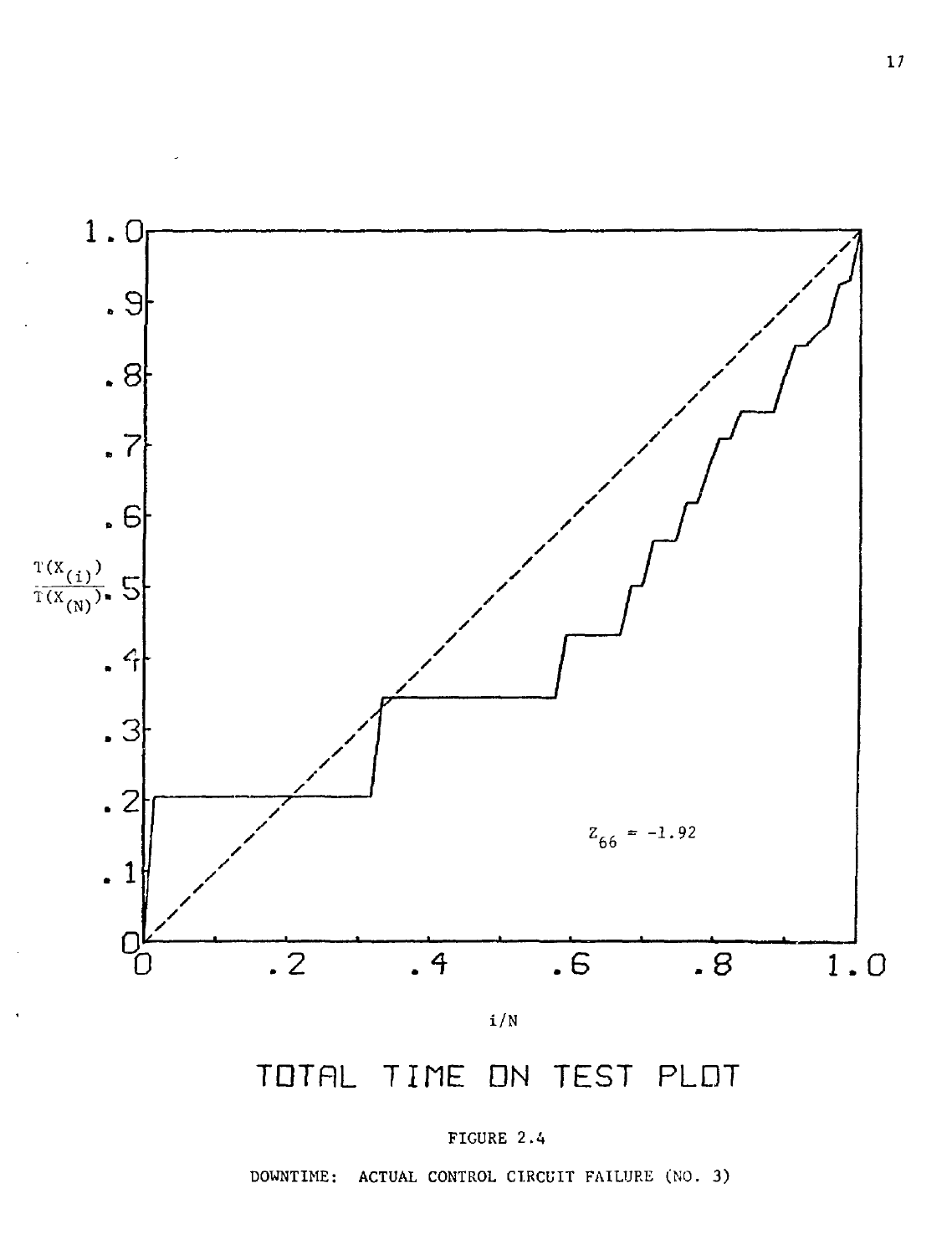

TOTAL TIME ON TEST PLOT

FIGURE 2.5

PHASE (NO. 34) UPTIME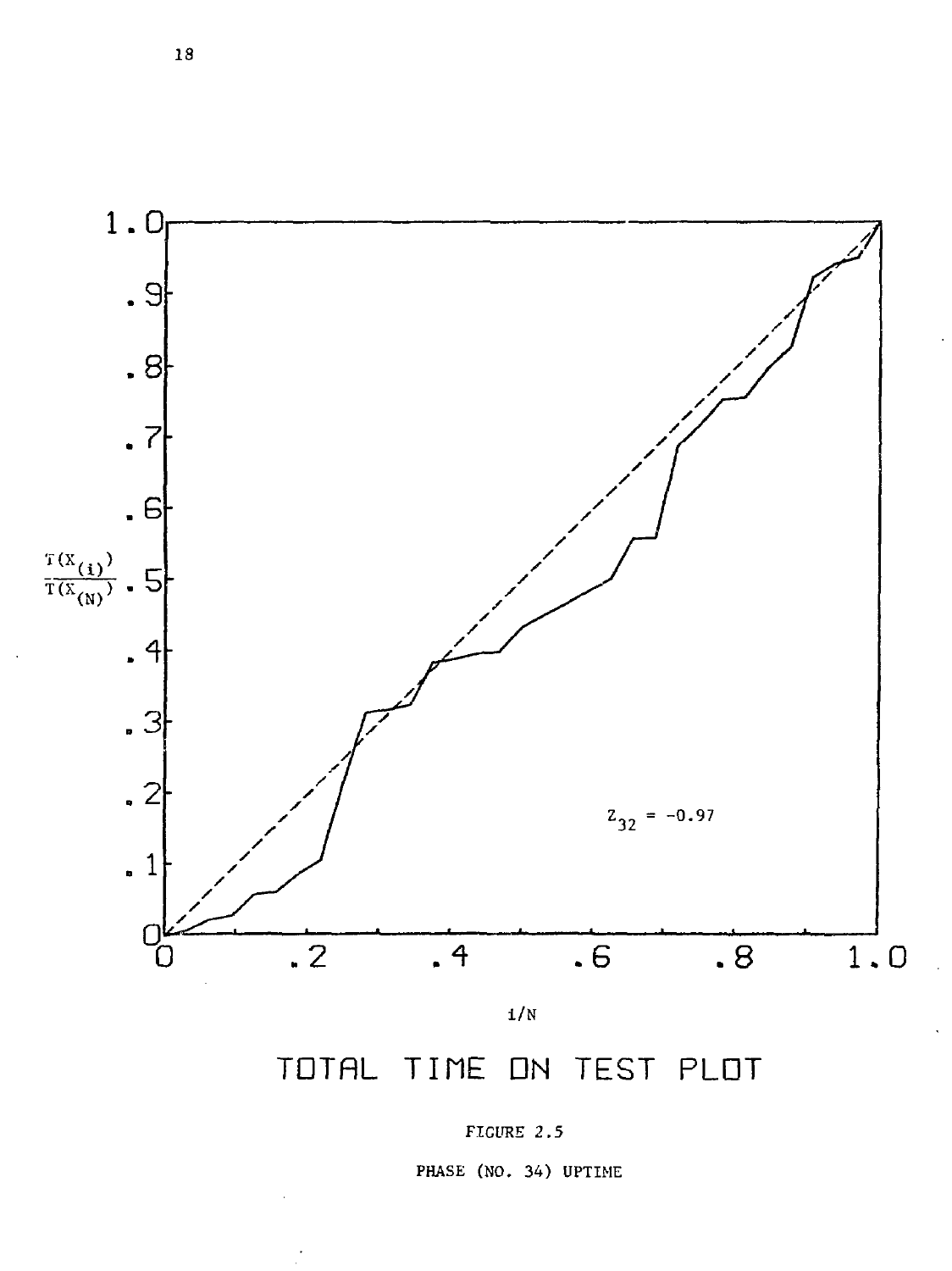

# TDTRL TIME DN TEST PLDT

PHASE (NO. 34) DOWNTIME

FIGURE 2.6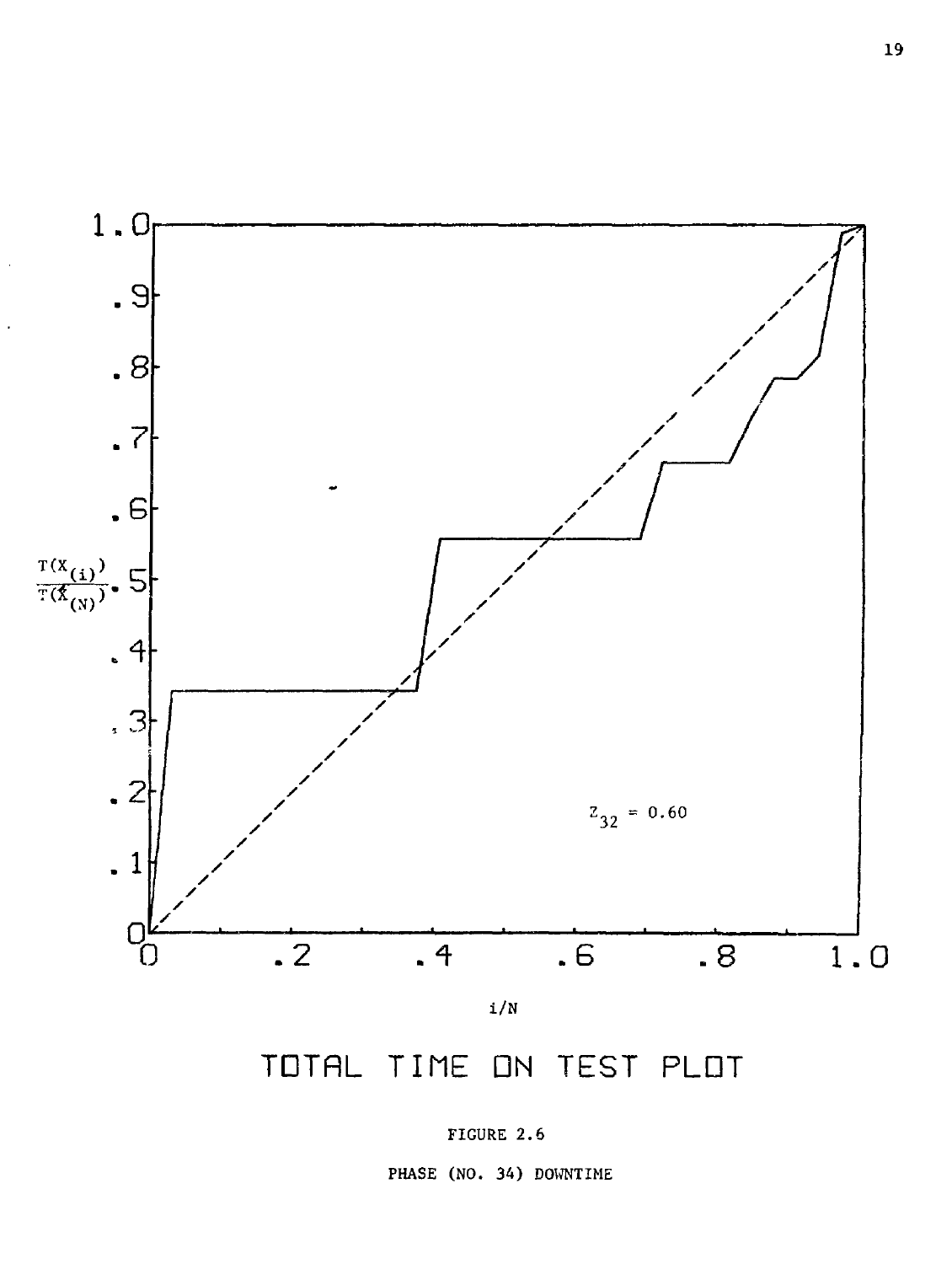

# TDTRL TINE DN TEST PLDT



UPTIME: OTHER RF PROTECTION SHUTDOWN (NO. 130)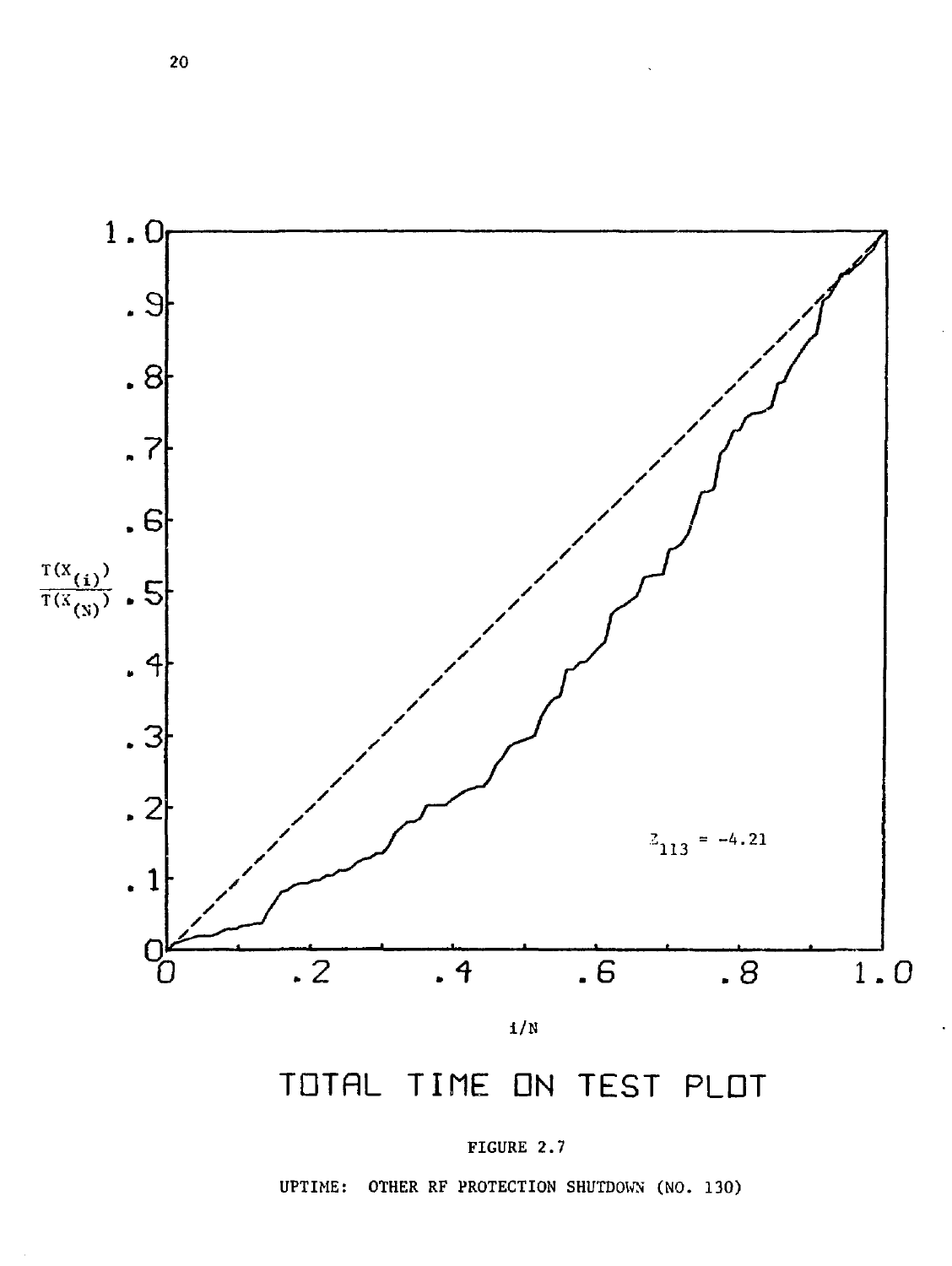

# TOTAL TIME ON TEST PLOT

## FIGURE 2.S

DOWNTIME: OTHER RF PROTECTION SHUTDOWN (NO. 130)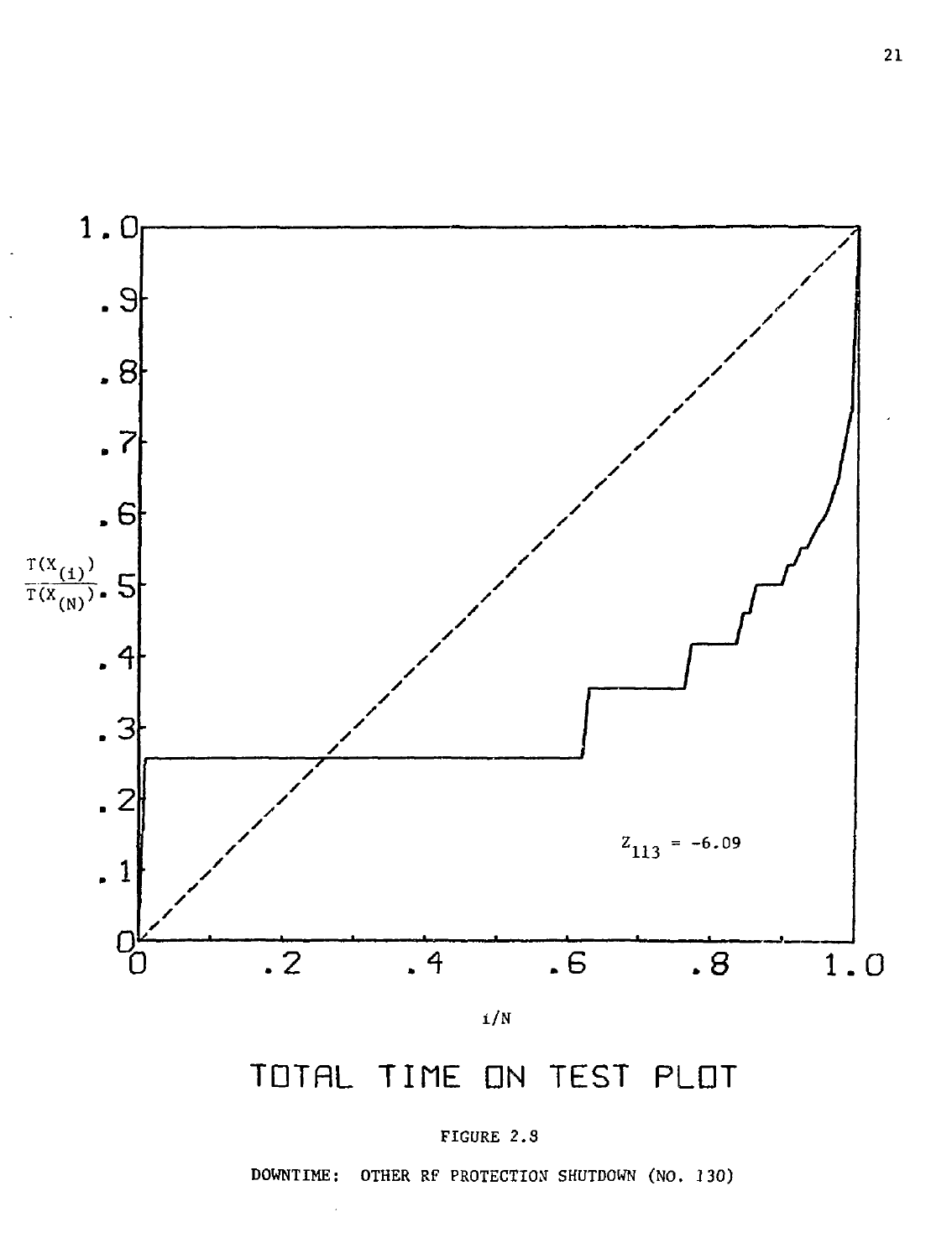

## TDTRL TINE DN TEST PLDT



SPARK (HO. 131) UPTIME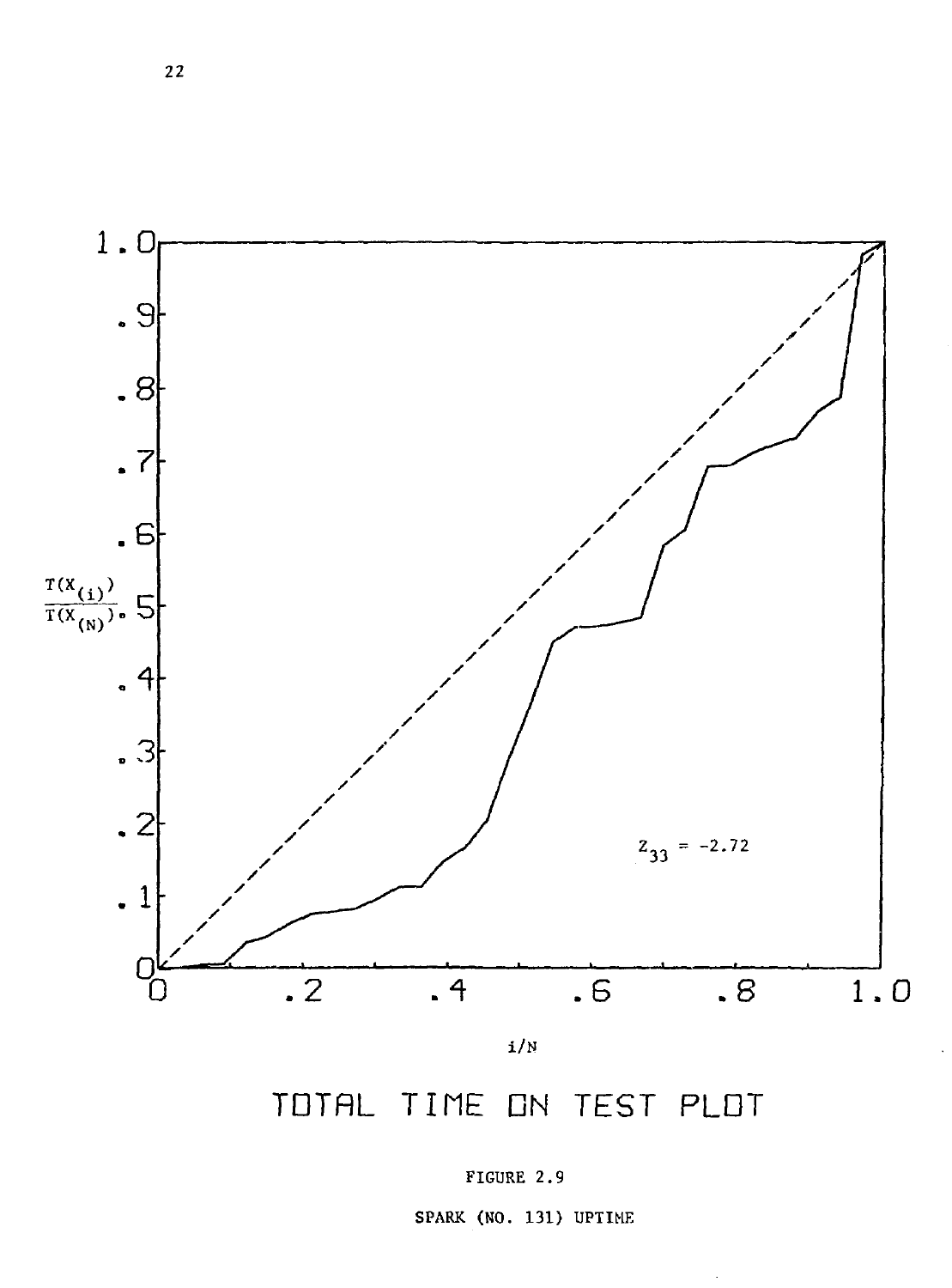

# TDTRL TIME DN TEST PLDT

## FIGURE 2.10

SPARK (NO. 131) DOWNTIME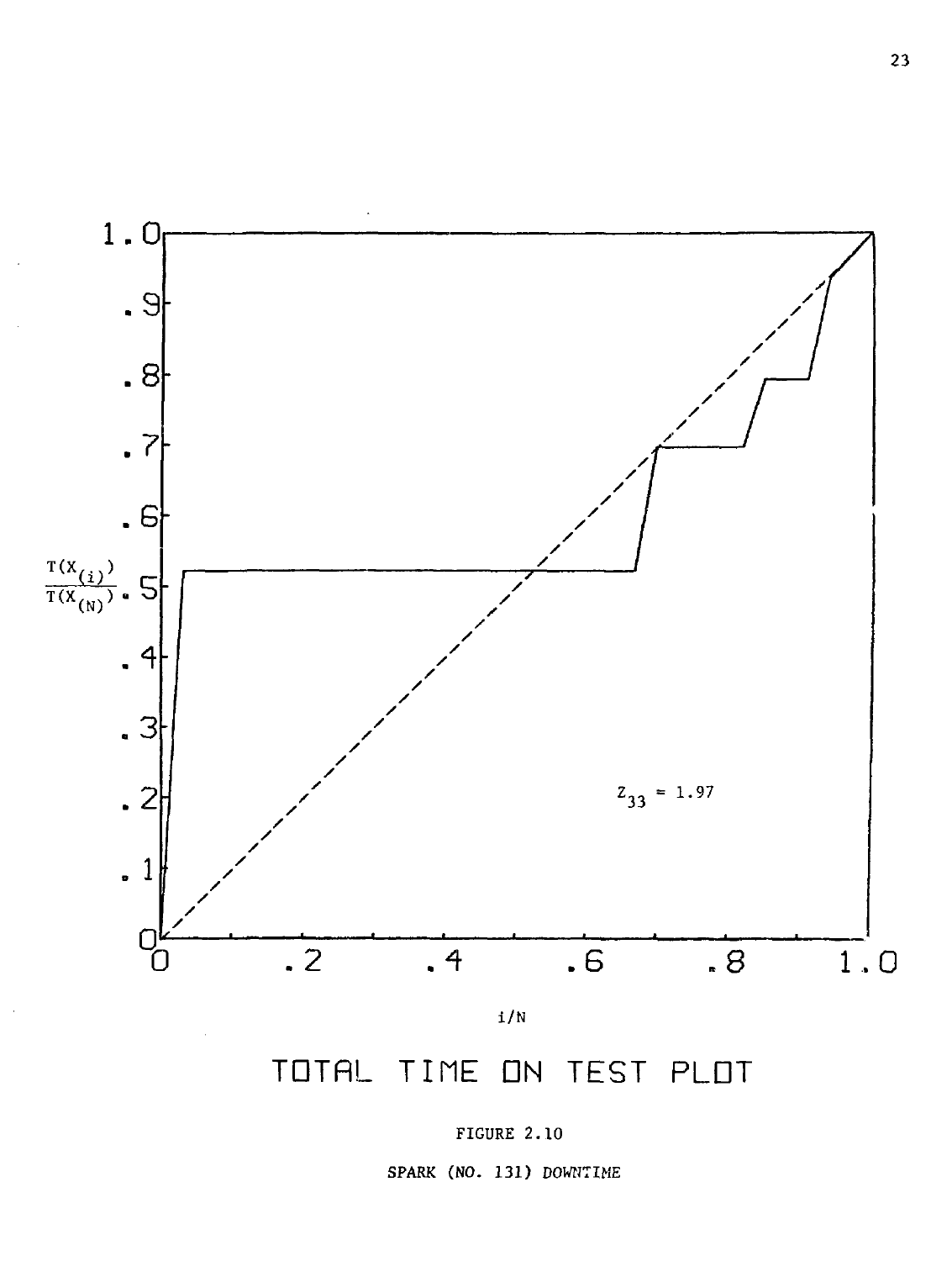

FIGURE 2.11

OTHER (NO. 133) UPTIME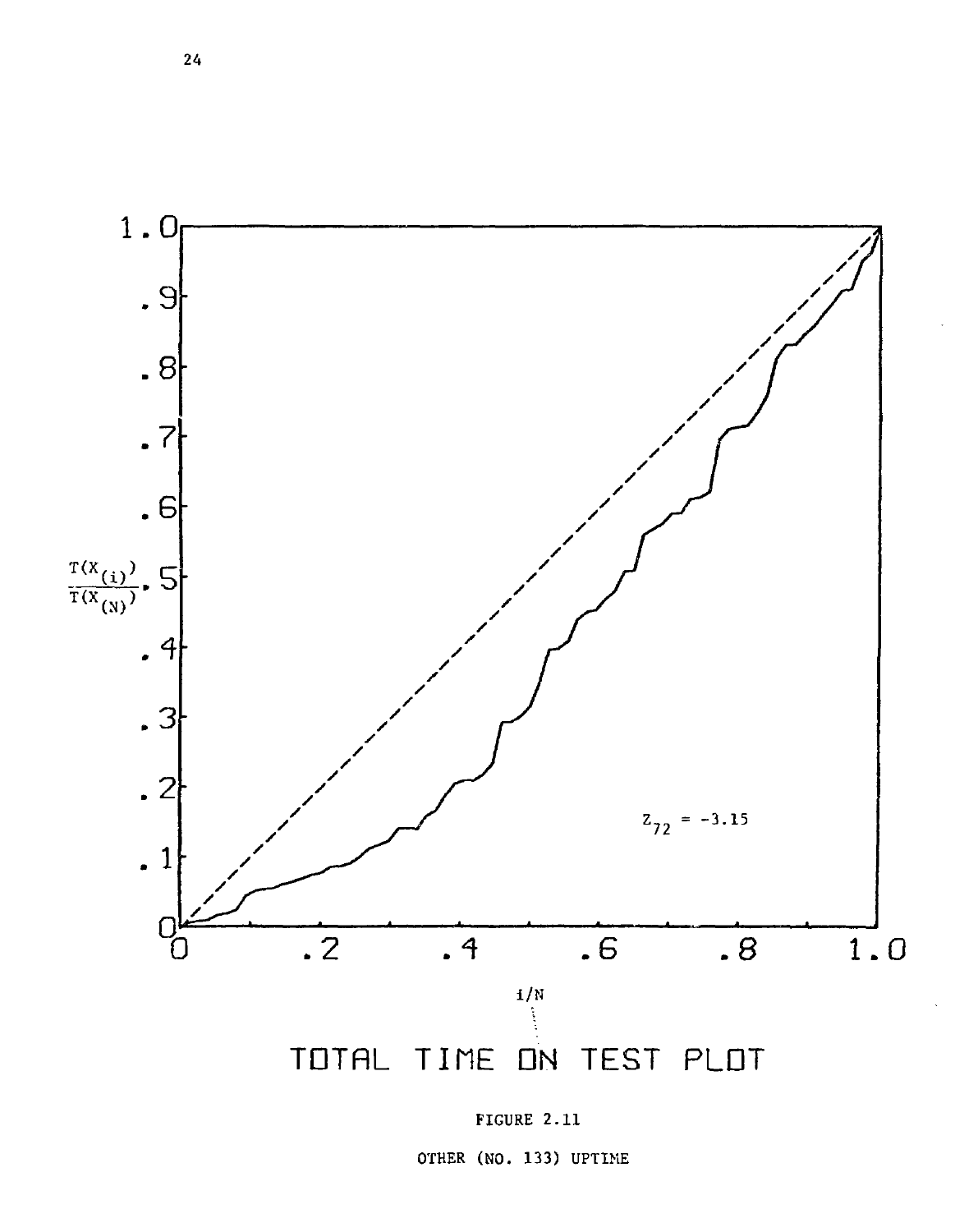

TOTAL TIME ON TEST PLOT

FIGURE 2.12

OTHER (NO. 133) DOWNTIME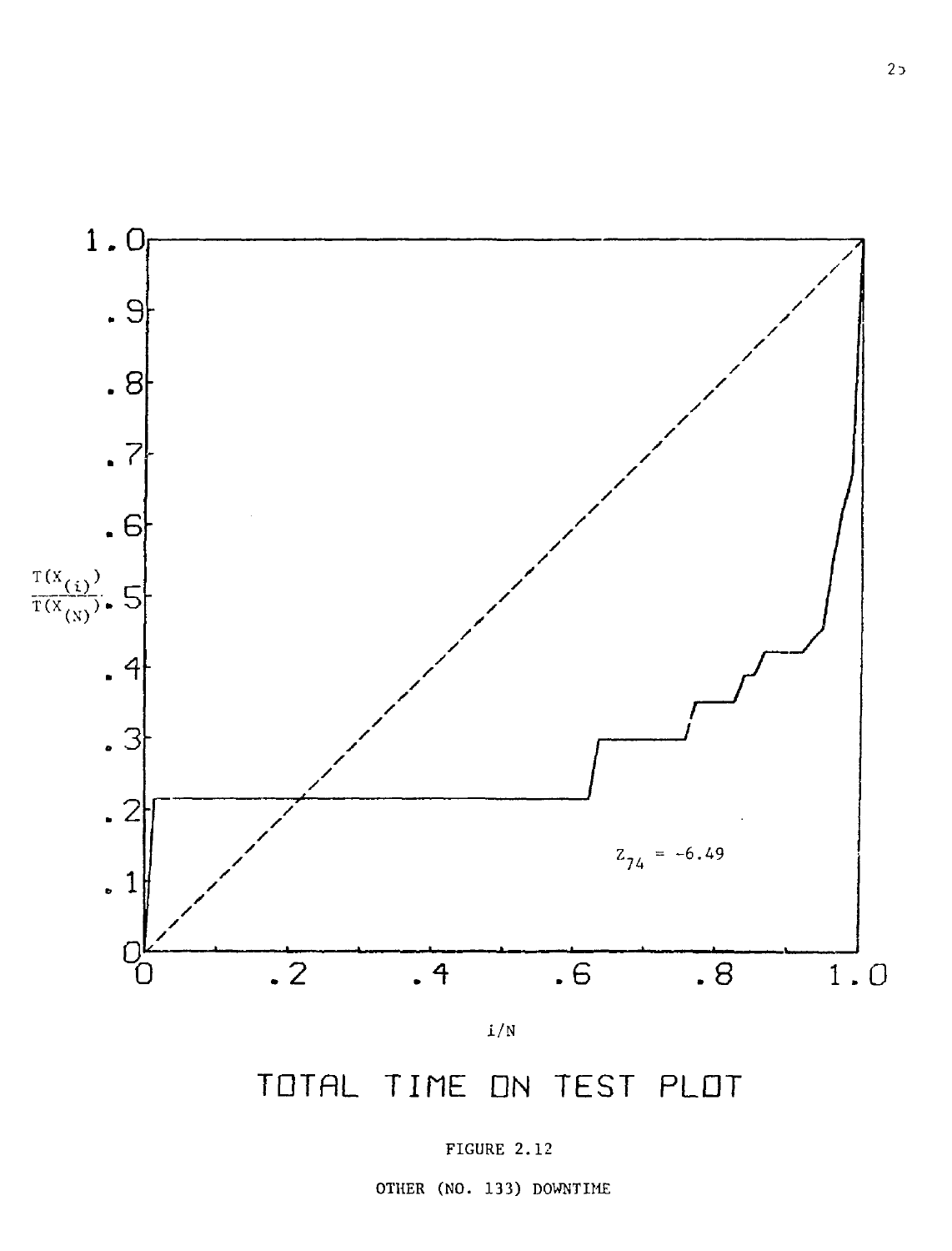#### CHAPTER 3

#### ANALYSIS OF OPERATING PERIOD

#### 3.1 Introduction

According to the experiences of the SuperHILAC crew, more failures exist in the early portion of an operating period.

The operating period between general maintenance shutdowns is usually 12 days long.\* To test this hypothesis on the RF, all 38 operating periods, shown in Figure 3.2, were superimposed together as in Figure 3.1. Note that the lengths of the downtimes have been ignored. This is because (1) it makes the analysis simpler, (2) a bivariate analysis seems fruitless since the uptimes are uncorrelated with the downtimes (Chapter 5), and (3) the downtimes are insignificant relative to the much longer uptimes.

observation at operating age  $u$ . Let  $Z_{(1)} \leq Z_{(2)} \leq \cdots \leq Z_{(N)}$ be  $\alpha$  . Let  $\alpha$   $\alpha$   $\beta$ process. Plot

$$
\int_{0}^{2(i)} n(u) du
$$
\n
$$
\int_{0}^{\frac{1}{2}} n(u) du
$$
\nversus  $\frac{i}{N}$  1 = 1,2, ..., N .

Very short operating periods are associated with holidays. Long operating periods are anomalies.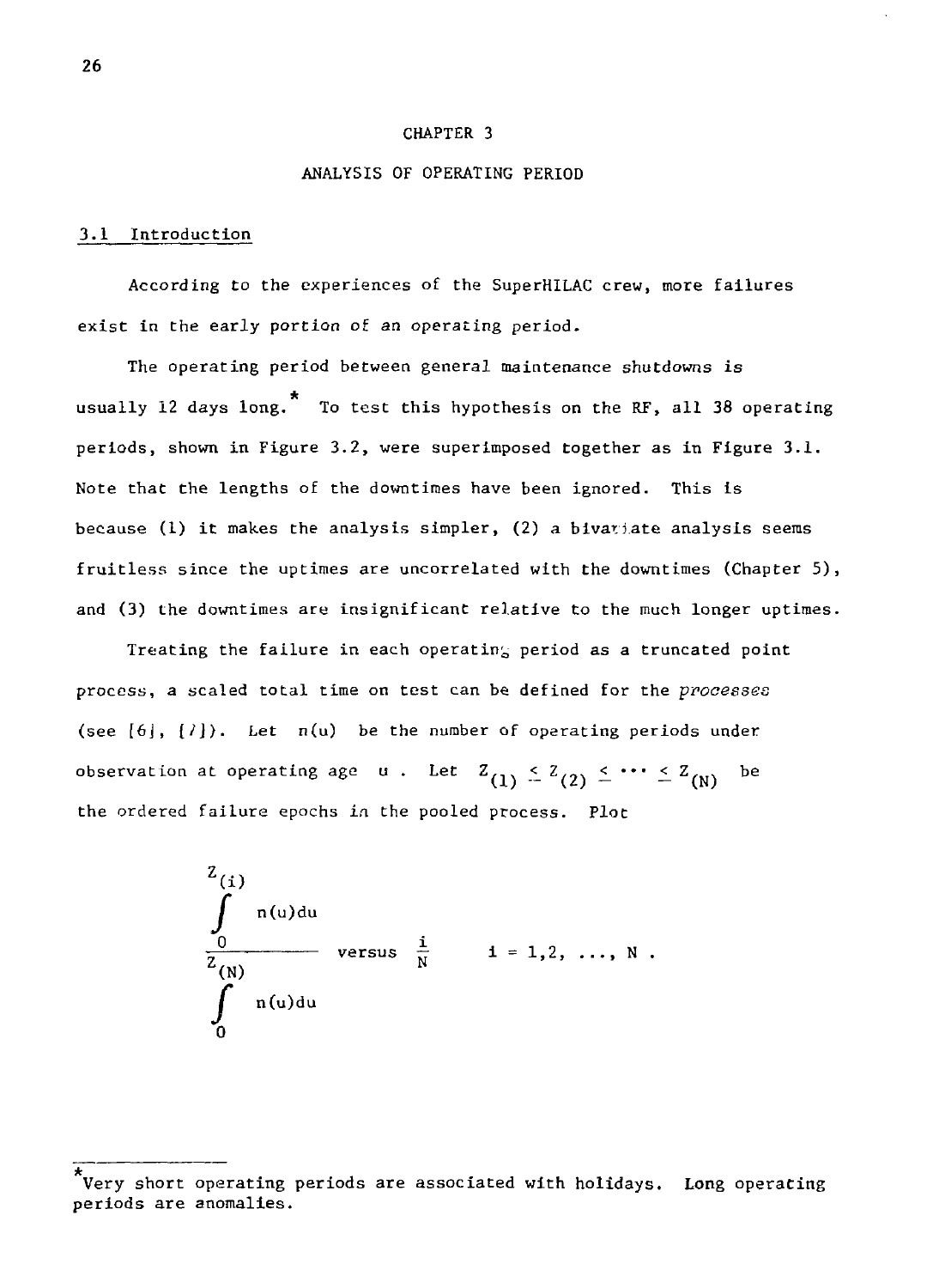Assuming the failures in each operating period can he modeled as a nonhomogeneous Poisson point process with intensity function  $\lambda(t)$ (analogous to the failure rate), a convex TTT plot indicates  $\lambda(t)$ is decreasing while a *concave* TTT plot indicates A(t) is increasing  $[6]$ . If  $\lambda(t)$  is decreasing, we expect more failures in the startup phase of the operating period. As in the last chapter, we can use the cumulative TTT statistic to test for a constant intensity function.





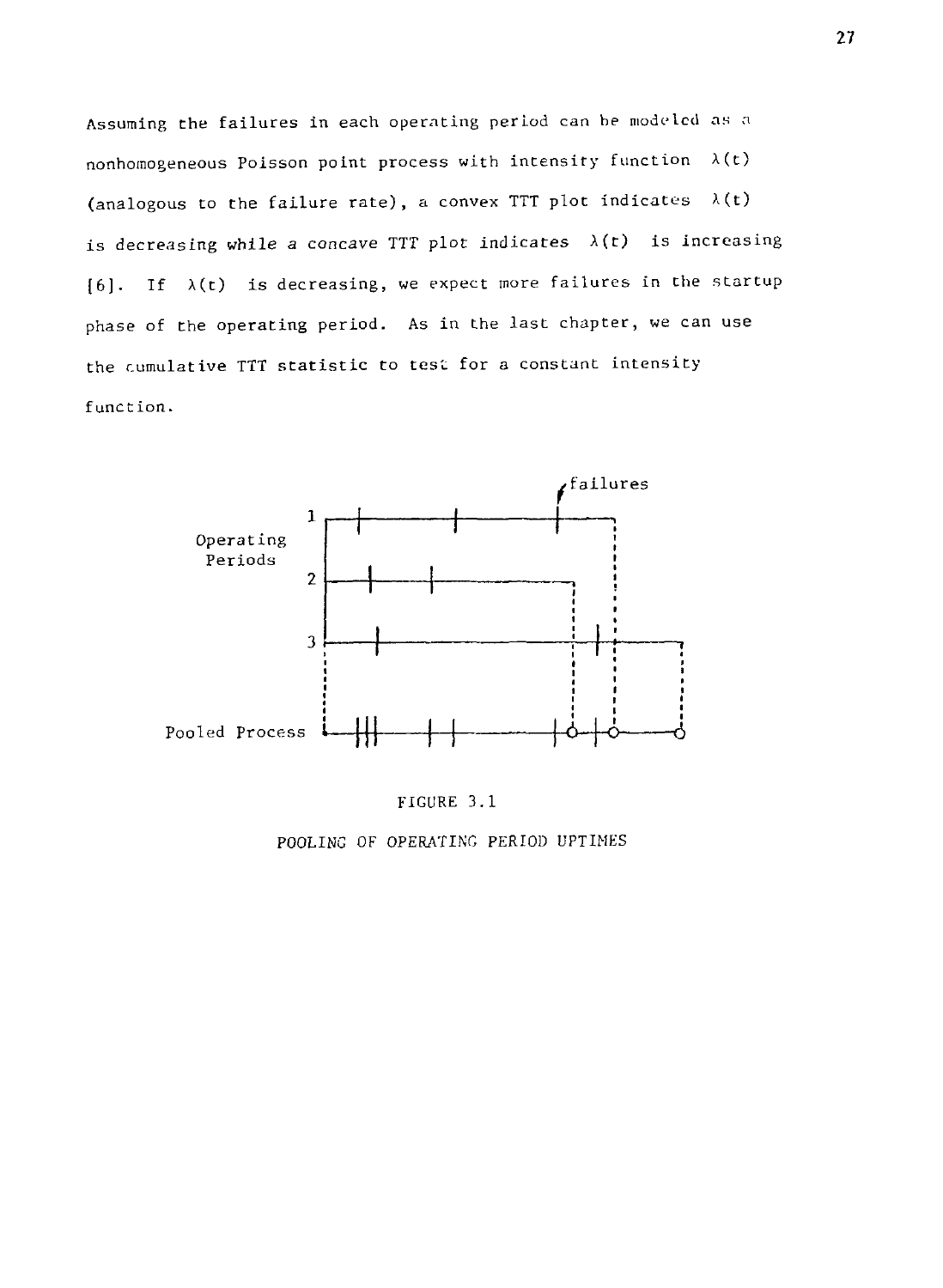

### FIGURE 3.2

### OPERATING PERIODS

 $\bar{z}$ 

Each vertical line denotes a failure event.

 $\sim$   $\sim$ 

 $\mathcal{L}$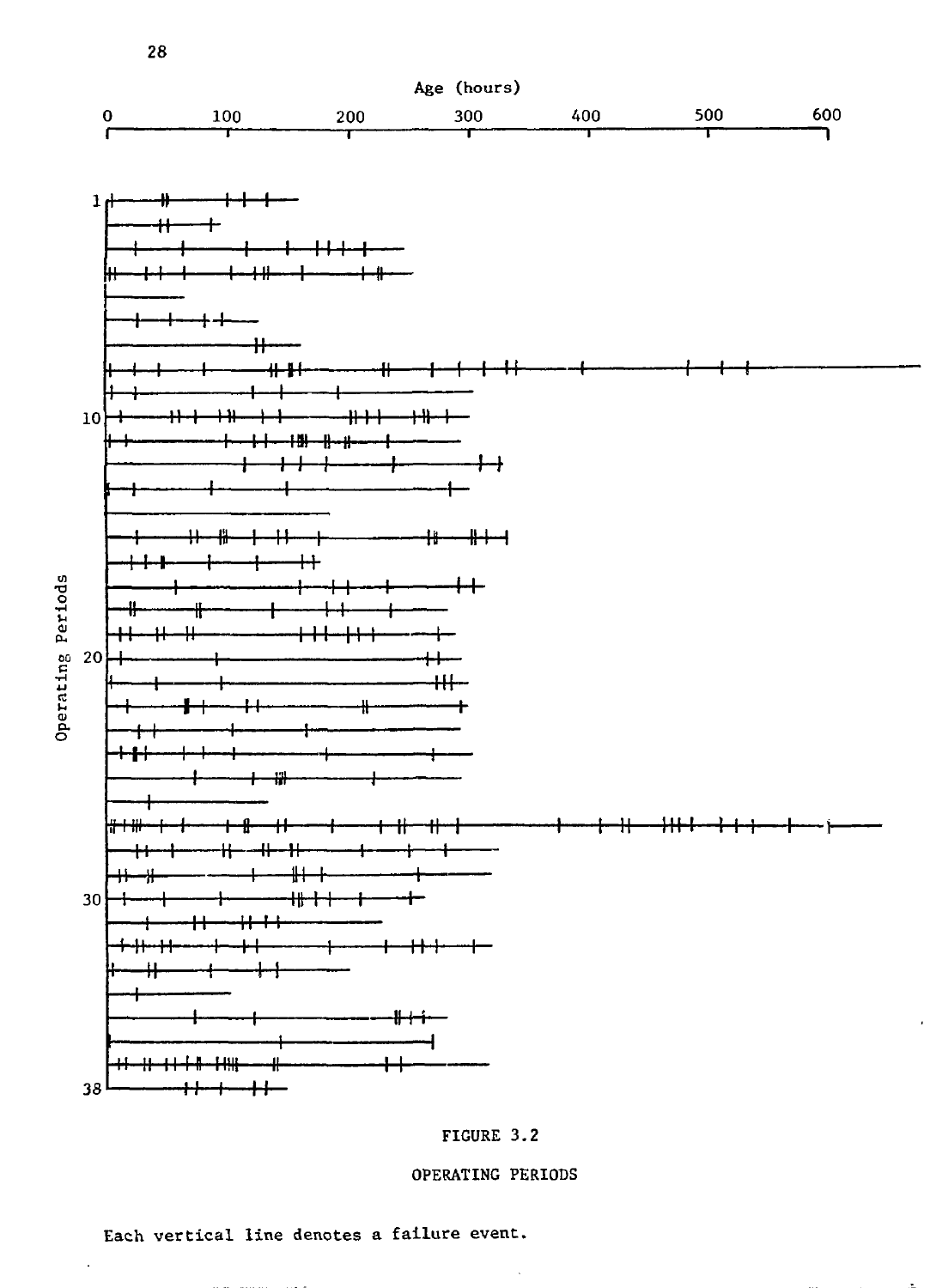#### 3.2 TTT Plots of Pooled Operating Period Uptimes

TTT plots of the pooled operating period uptimes of the RF, two intermediate and three basic RF components are given in Figures  $3.3 - 3.8$ .

The plot for the RF is near exponential, but is oredominantly below the diagonal. A plot for the Computer subsystem, not shown here, displays slightly stronger DFR behavior. This suggests that the RF and Computer subsystems' operating periods ought to be extended.

Among the RF components, all except those associated with *Final Amp Failure* show signs of being exponential and therefore operating periods for these components should be lengthened also. The *Final Amp Failure*  branch of the fault tree exhibits 1FR properties. Hence it may be desirable to overhaul its associated components more frequently, particularly the Filament Transformer.

Since most RF components are exponential and since we are dealing with superposition, the RF plot is expected to be exponential. The fact that it is not as exponential as we wish suggests that our description of the component-RF relationship may have slight deficiencies. Nevertheless, the reasoning for extending the operating period remains valid.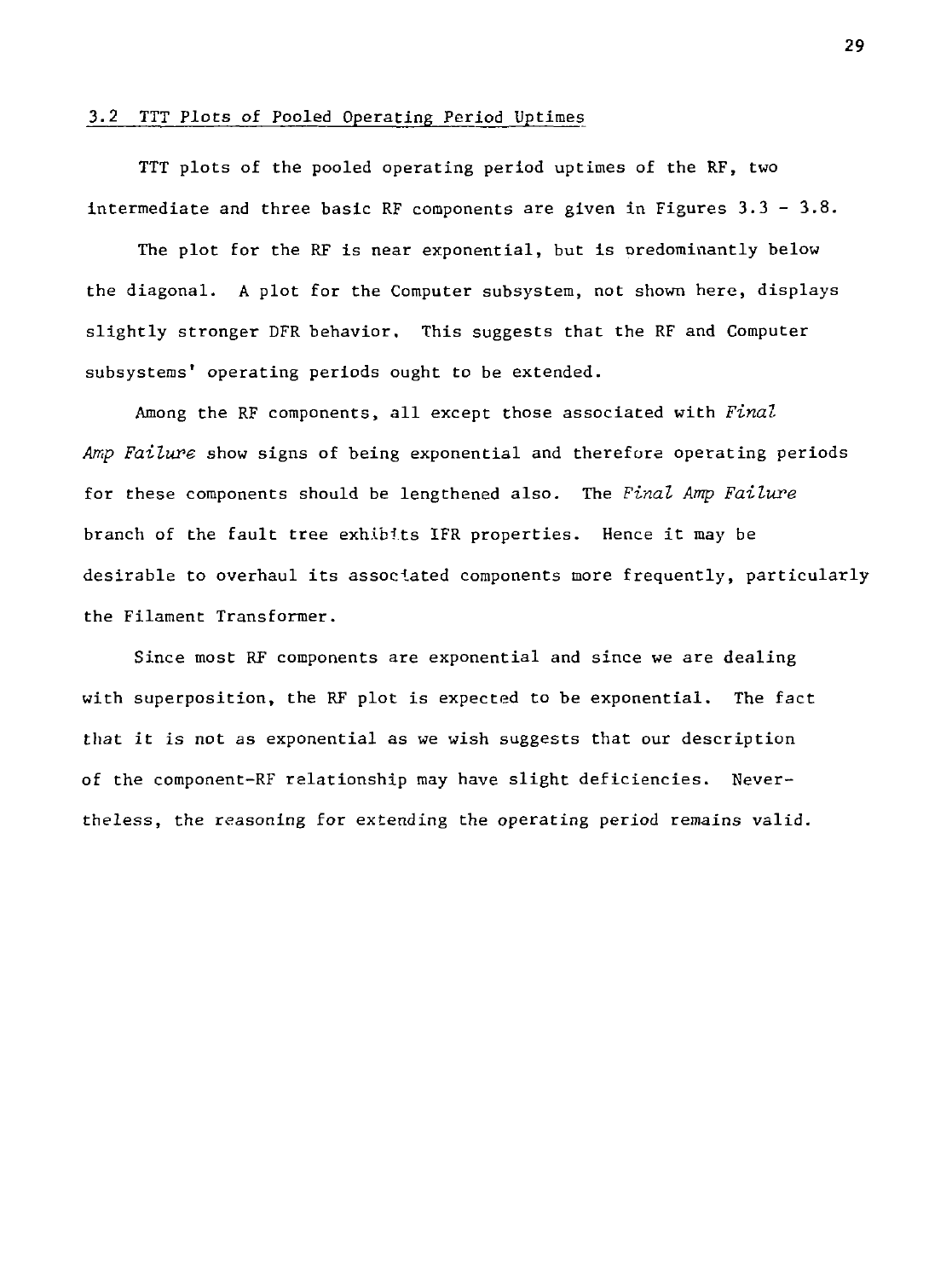

TOTAL TIME ON TEST PLOT

RF OPERATING PERIOD ANALYSIS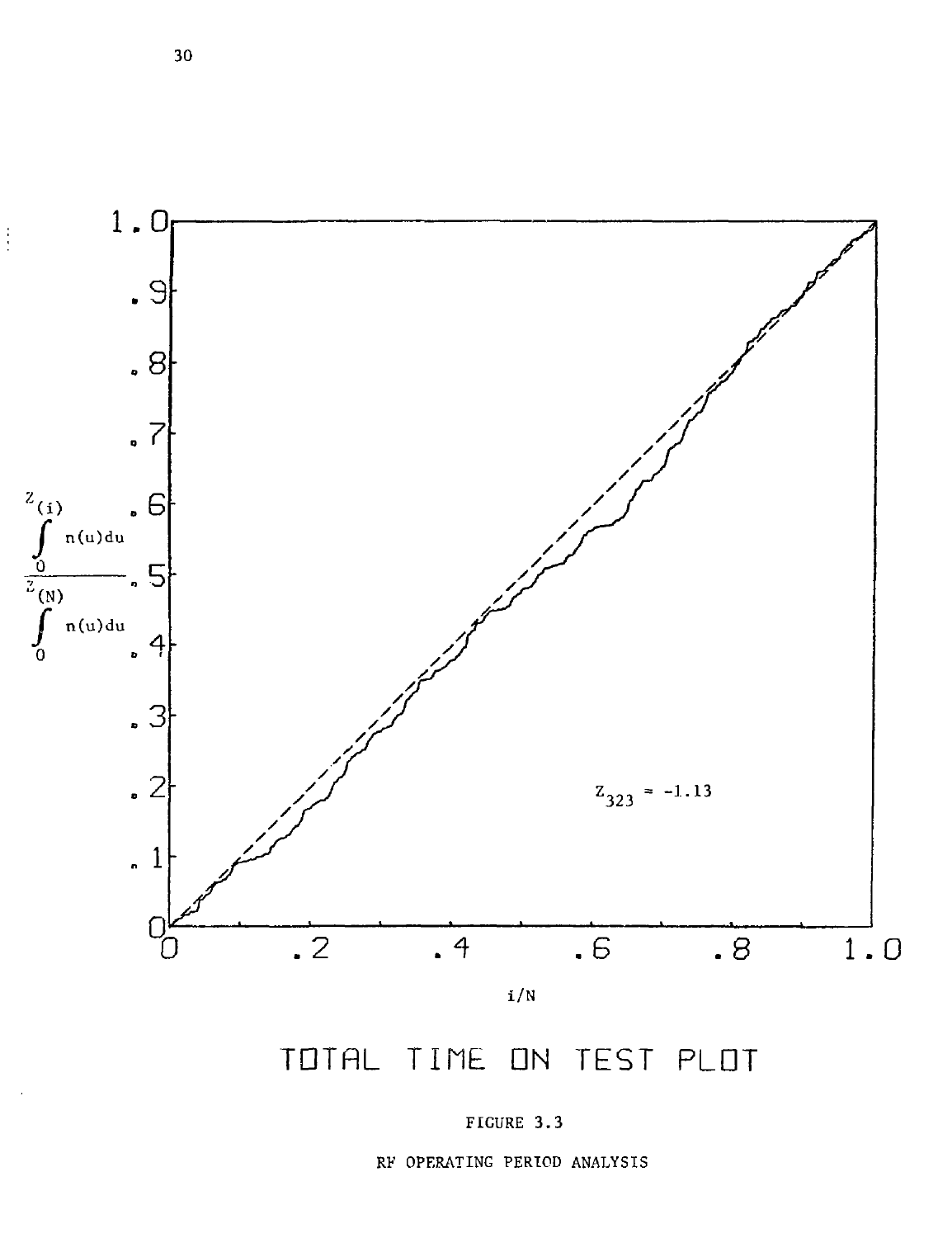

FIGURE 3.A

OPERATING PERIOD ANALYSIS: ACTUAL CONTROL CIRCUIT FAILURE (NO. 3)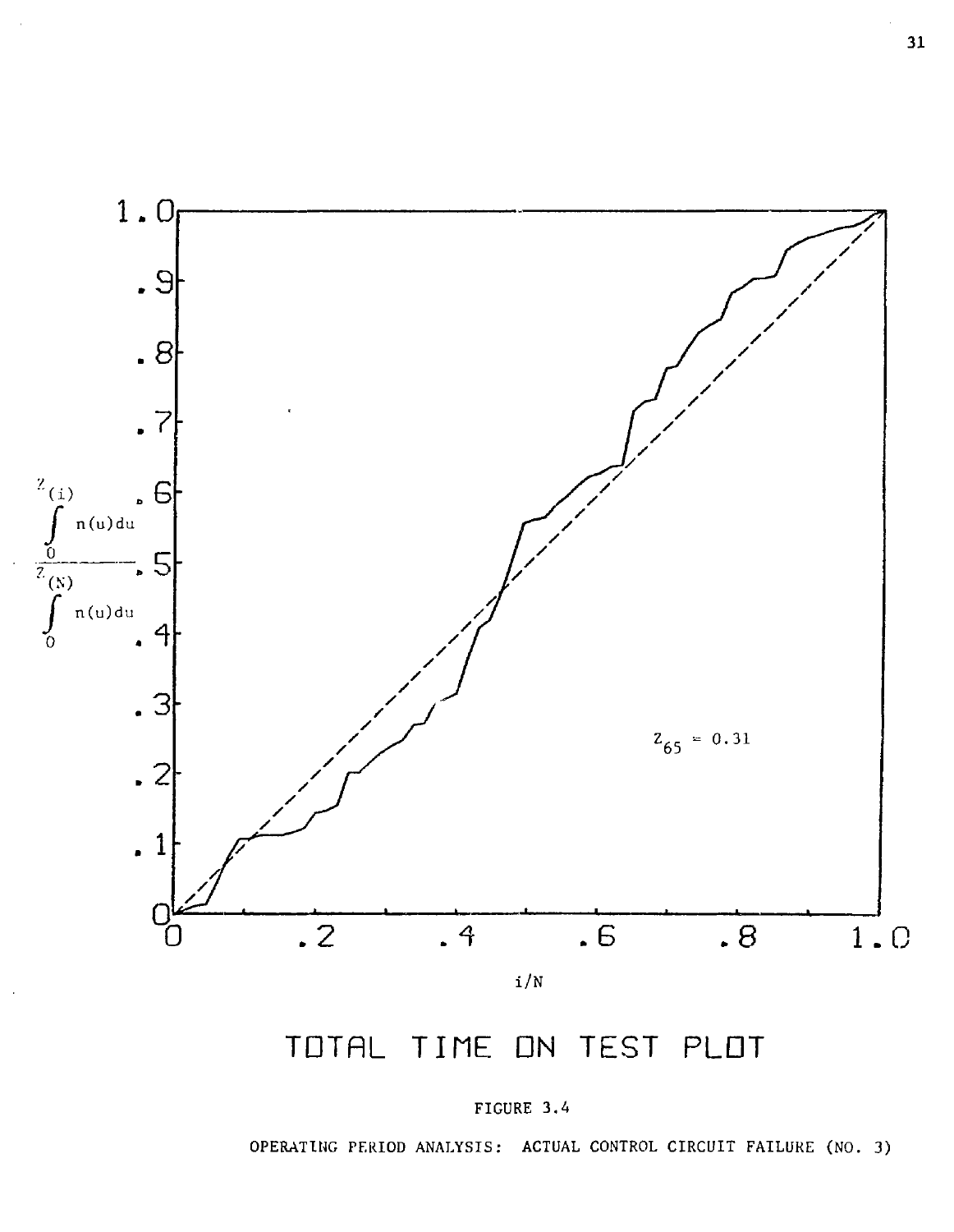

# TOTAL TIME ON TEST PLOT

PIGURE 3.5

OPERATING PERIOD ANALYSIS: PHASE (NO. 34)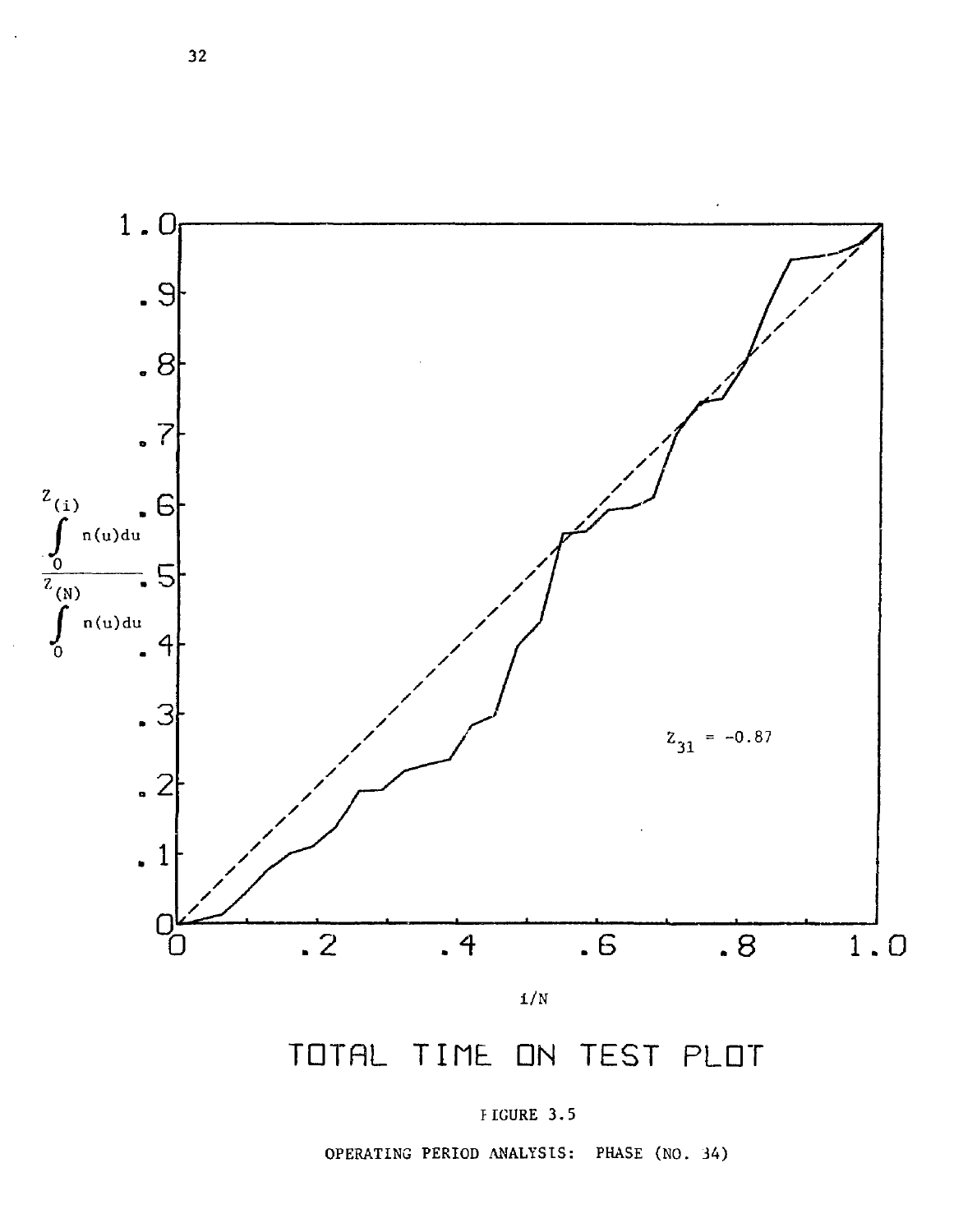

FIGURE 3.6

OPERATING PERIOD ANALYSIS: OTHER RF PROTECTION SHUTDOWN (NO. 130)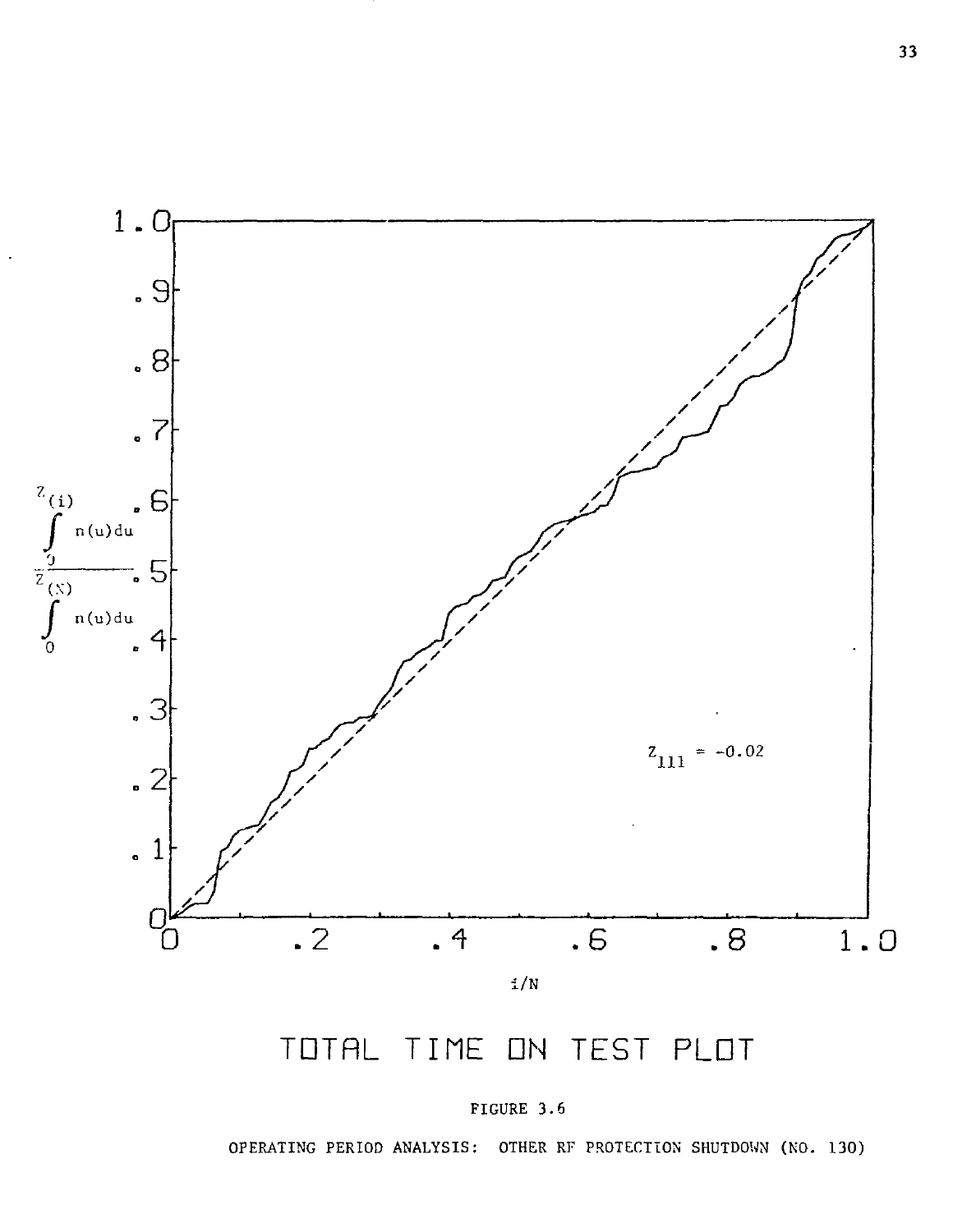

# TOTAL TIME ON TEST PLOT



OPERATING PERIOD ANALYSIS: SPARK (NO. 131)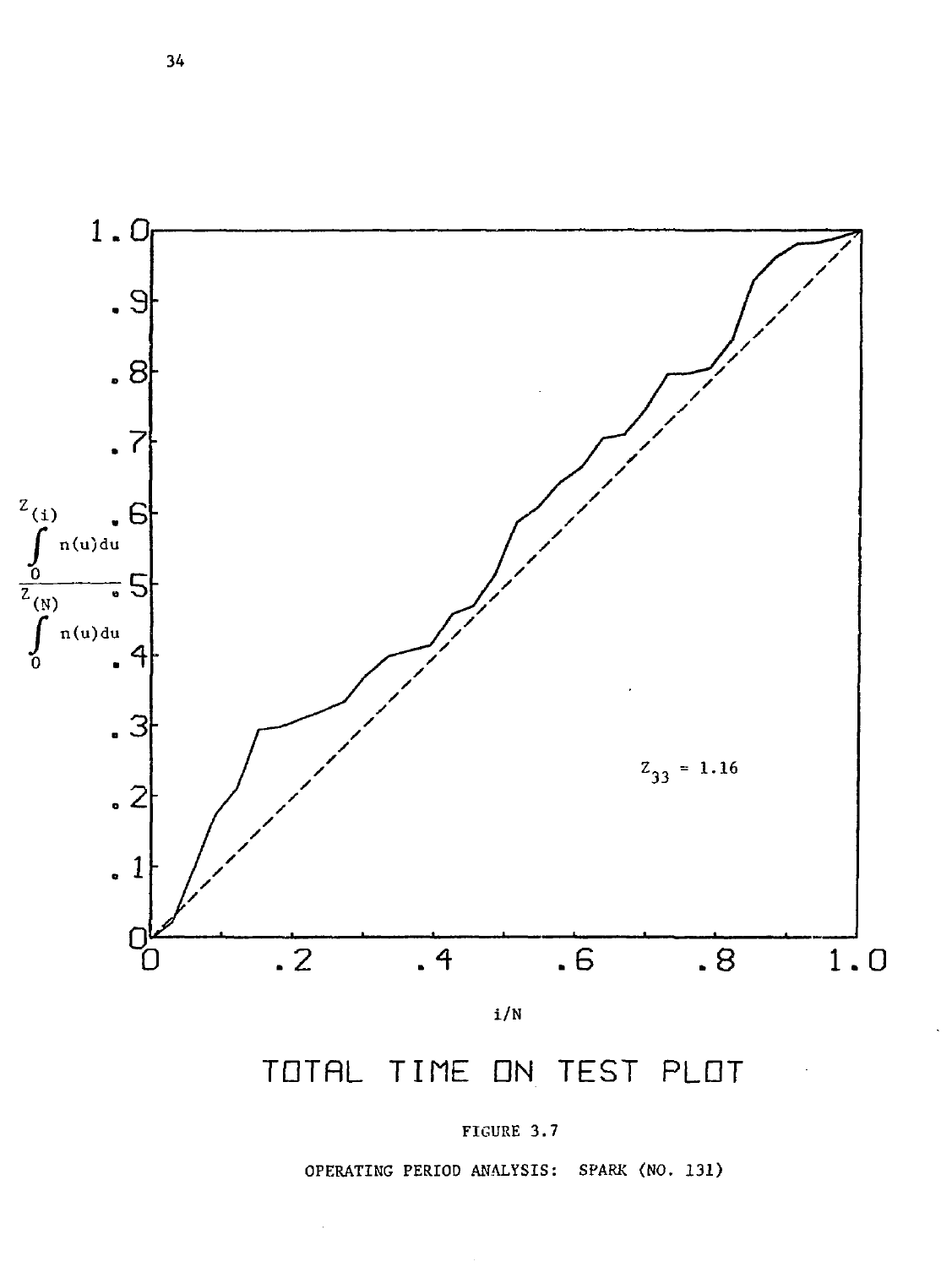

 $\begin{array}{c}\n1 \\
1 \\
1 \\
1\n\end{array}$ 

OPERATING PERIOD ANALYSIS: OTHFR (NO. 133)

FIGURE 3.8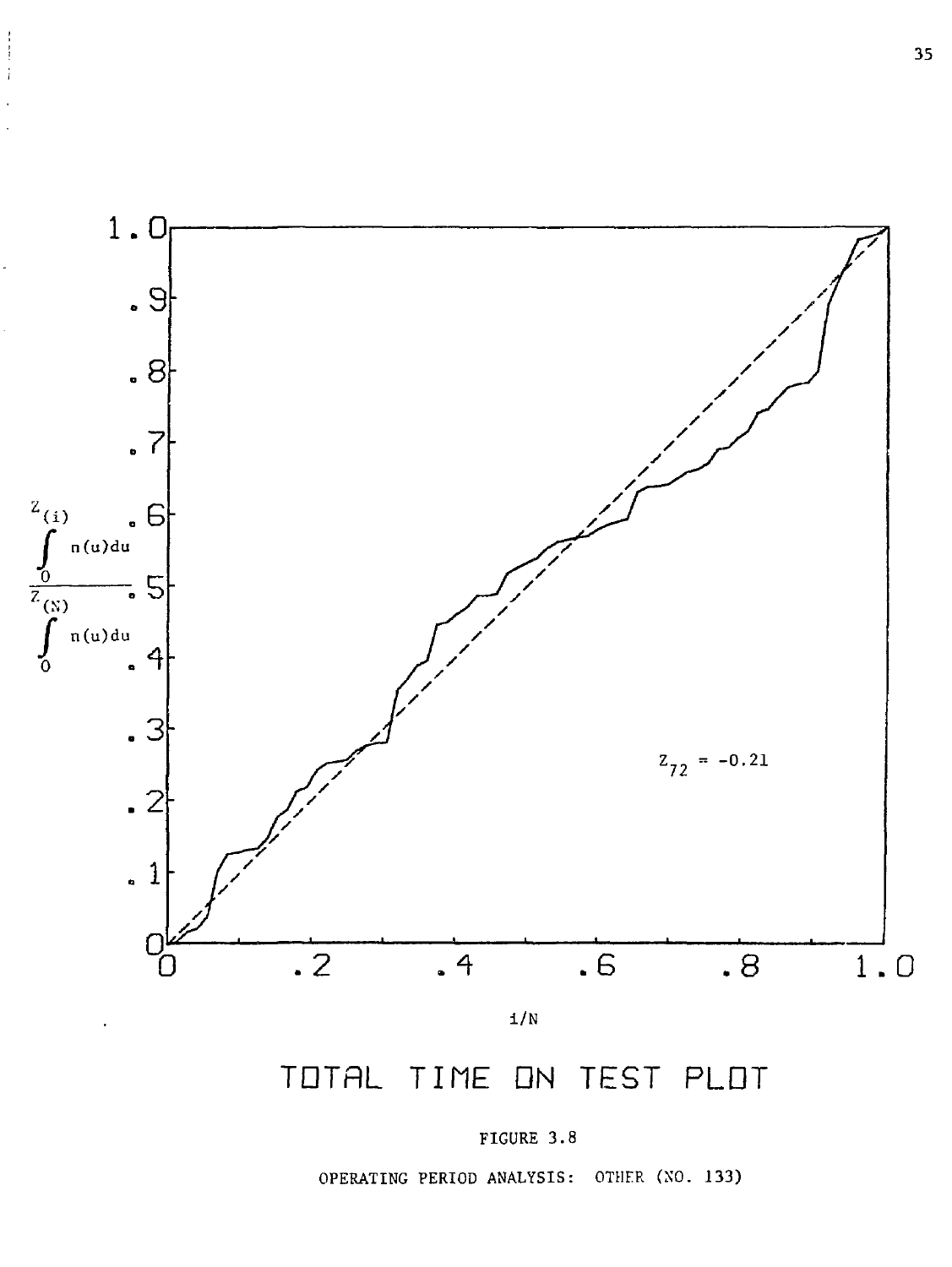#### CHAPTER 4

## SUMMARY STATISTICS

In Table 4.1 several summary statistics are given. The first column entries are the SuperHILAC units, subdivided into subsystems, RF intermediate and basic components. RF components not listed have no failure records. The other columns are:

N+l 1. Mean time to fail (MTTF) = £ U./N where  $i=1$ N = number of failures  $U_i$  (i = 1, ..., N) = uptime prior to i<sup>th</sup> failure  $U_{N+1}$  = incomplete uptime prior to shutdown. 2. Mean time to repair (MTTR) =  $\overline{D}$ . 3. Availability (A) =  $\frac{MTTF}{MTTF + MTTF}$ . 4. Number of failures (N) . s., 5. Coefficient of variation (CV) for uptimes =  $\frac{u}{\bar{U}}$ . 6. CV for downtimes.

The estimates of MTTF, MTTK, and A are defined in accordance with common engineering practice. They are in fact only valid under statistical independence and identically distributed uptimes (downtimes). Our time series analysis will show independence to be a valid assumption. These crude estimates are useful for comparison purposes. The validity of our comments may be weighted by the sample size and the coefficients of variations given. For small samples, the CV is not calculated.

On inspection, the table shows two points: (1) availability Is not a good measure of performance here since uptime dominates downtime, and (2) on the basis of MTTF, RF intermediate events *Actual Control Circuit Failure*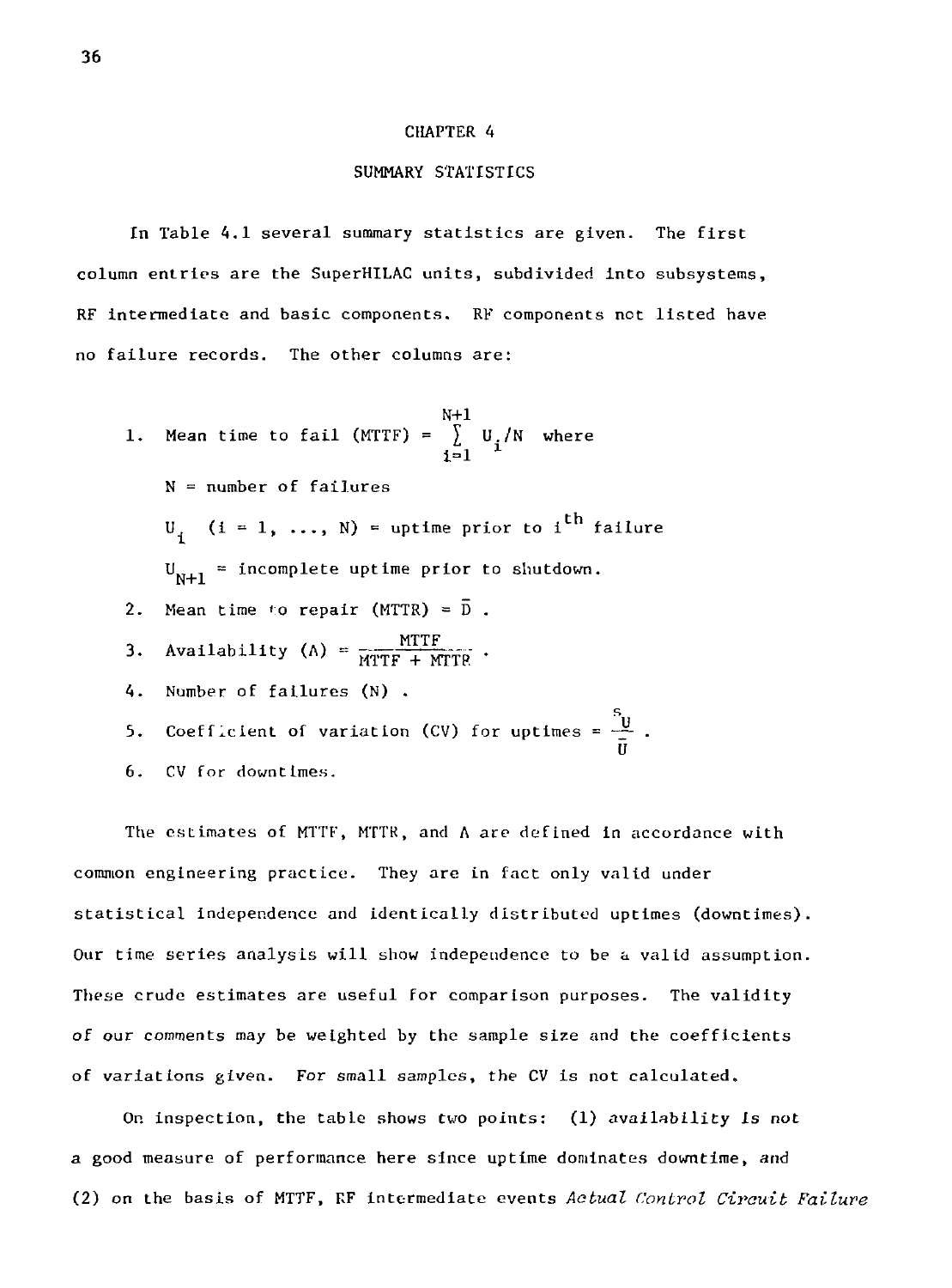and *Other RF Protection Shutdown* caused the most failures as expected. A partial ranking of RF components in terms of failure rate  $\left(\widehat{\text{MTTF}}\right)$ is given in Figure 5.1. 95% confidence intervals are also plotted.

In Figure 4.2 the RF failure rates within the 38 maintenance intervals are plotted chronologically. Based on this small sample, there does not appear to be a seasonal pattern in the RF failures, although component failures may be seasonal. According to SuperHILAC personnel, there should be different SuperHILAC failures in the summer and winter when temperature varies. However, this question was not pursued further.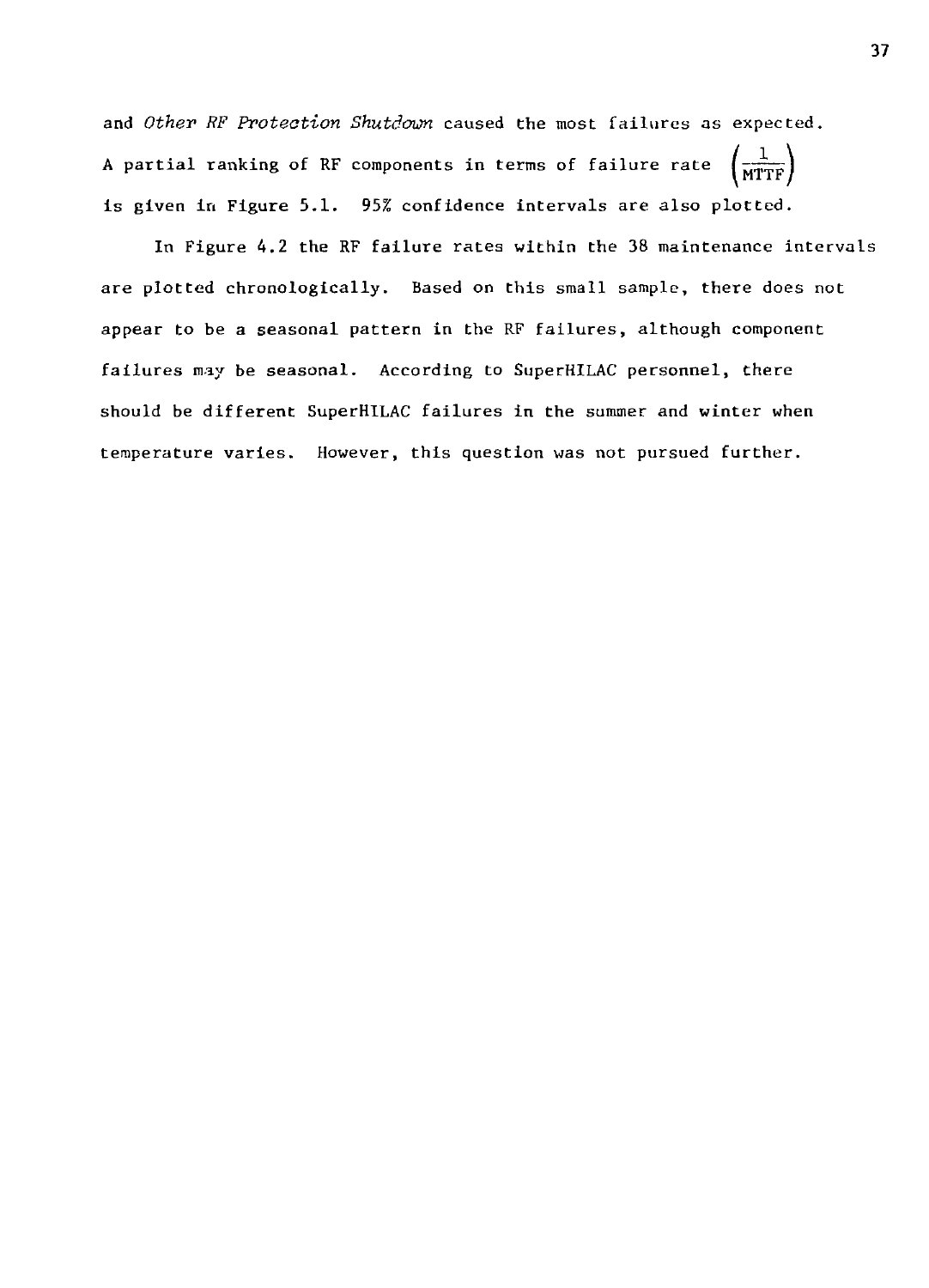# TABLE 4.1

# SUMMARY STATISTICS

|              | Unit<br>sala per unienno | <b>MTTF</b><br>(hrs) | MTTR<br>(hrs) | $\Lambda$ | N              | $CV$ $(UP)$ | CV (DOWN) |
|--------------|--------------------------|----------------------|---------------|-----------|----------------|-------------|-----------|
| cvents       | Computer                 | 32.49                | 1.18          | .97       | 313            | 1.37        | 1.75      |
|              | RF                       | 31.00                | 1,14          | .96       | 328            | 1.15        | 2.36      |
|              | 0                        | 340.23               | .83           | 1.00      | 30             | 1.59        | 1.30      |
|              | $\bf 1$                  | 421.24               | 1.70          | 1.00      | 24             | 1.31        | 2.26      |
|              | $\overline{2}$           | 340.36               | .68           | 1.00      | 30             | 1.18        | 1.31      |
|              | 30                       | 3523.25              | 1.00          | 1.00      | $\overline{2}$ |             |           |
|              | $\overline{\mathbf{3}}$  | 156.59               | 1.21          | .99       | 66             | 1.04        | 1.39      |
|              | 4                        | 404.29               | 2.41          | .99       | 25             | 1.07        | 1.40      |
|              | $\boldsymbol{6}$         | 1173.14              | 1.69          | 1.00      | 8              |             |           |
| intermediate | $\overline{\mathcal{I}}$ | 1761.25              | .85           | 1.00      | 5              |             |           |
|              | 8                        | 479.89               | .68           | 1.00      | 21             | 1.34        | 1.71      |
|              | 9                        | 1778.21              | .50           | 1,00      | 5              |             |           |
| Ŕŀ           | 120                      | 2642.75              | .25           | 1.00      | 3              |             |           |
|              | 130                      | 91.78                | .97           | .99       | 113            | 1.26        | 3.56      |
|              | 11                       | 1761.50              | .55           | 1.00      | 5              |             |           |
|              | 12                       | 1509.86              | .46           | 1.00      | 6              |             |           |
|              | 13                       | 2641.69              | 1,67          | 1.00      | 4              |             |           |
|              | 14                       | 3521.92              | 3.00          | 1,00      | $\overline{c}$ |             |           |
|              | 21                       | 363.86               | .71           | 1.00      | 28             | 1.13        | 1.30      |
|              | 22                       | 5285.63              | .50           | 1.00      | $\mathbf{1}$   |             |           |
|              | 23                       | 5285.76              | .25           | 1.00      | $\mathbf{1}$   |             |           |
| components   | 31                       | 620.41               | 1.55          | 1.00      | 16             | .94         | 1.65      |
|              | 32                       | 879.19               | 1.95          | 1.00      | 11             | 1.05        | .95       |
|              | 34                       | 319.65               | .73           | 1.00      | 32             | 1.07        | 1.12      |
|              | 35 (352)                 | 3521.92              | 3.00          | 1.00      | $\overline{2}$ |             |           |
|              | 42                       | 1320.41              | 1.21          | 1.00      | $\overline{7}$ |             |           |
|              | 44                       | 3522.16              | 2.63          | 1.00      | $\overline{c}$ |             |           |
| hastc        | 63                       | 2642.19              | 1.00          | 1.00      | 3              |             |           |
| Ŕ            | 71                       | 2113.55              | 1.00          | 1.00      | $\overline{4}$ |             |           |
|              | 82                       | 621.46               | .44           | 1.00      | 16             | 1.50        | .62       |
|              | 91                       | 3523.50              | .63           | 1.00      | $\sqrt{2}$     |             |           |
|              | 122                      | 3523.75              | .25           | 1.00      | $\overline{c}$ |             |           |
|              | 123                      | 5285.76              | .25           | 1.00      | $\mathbf 1$    |             |           |
|              | 131                      | 310.47               | .48           | 1.00      | 33             | 1.38        | .98       |
|              | 132                      | 1760.55              | 1.21          | 1.00      | ÷,             |             |           |
|              | 133                      | 139.82               | 1.15          | .99       | 74             | 1.29        | 3.67      |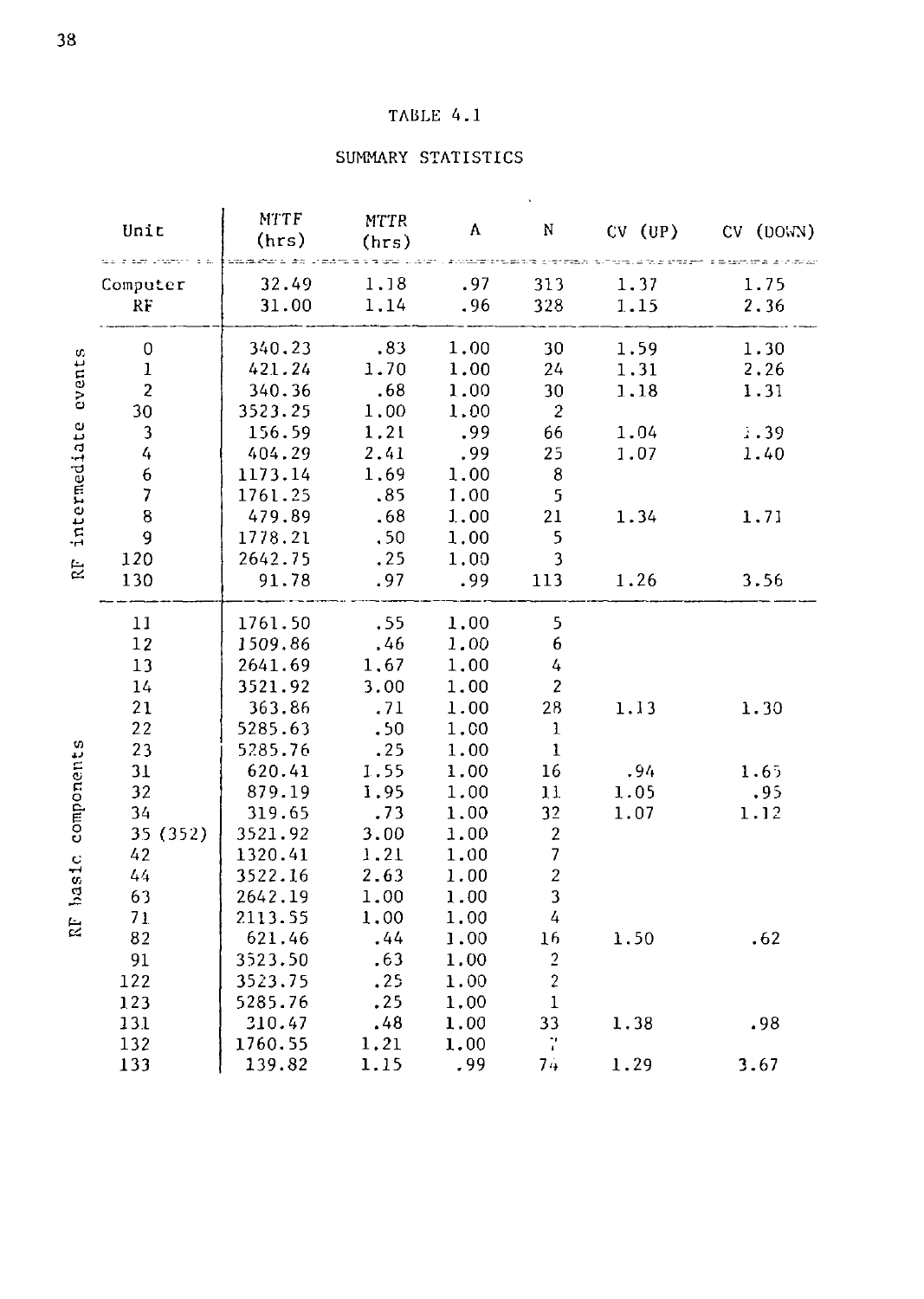

FIGURE 4.1

RF COMPONENT FAILURE RATE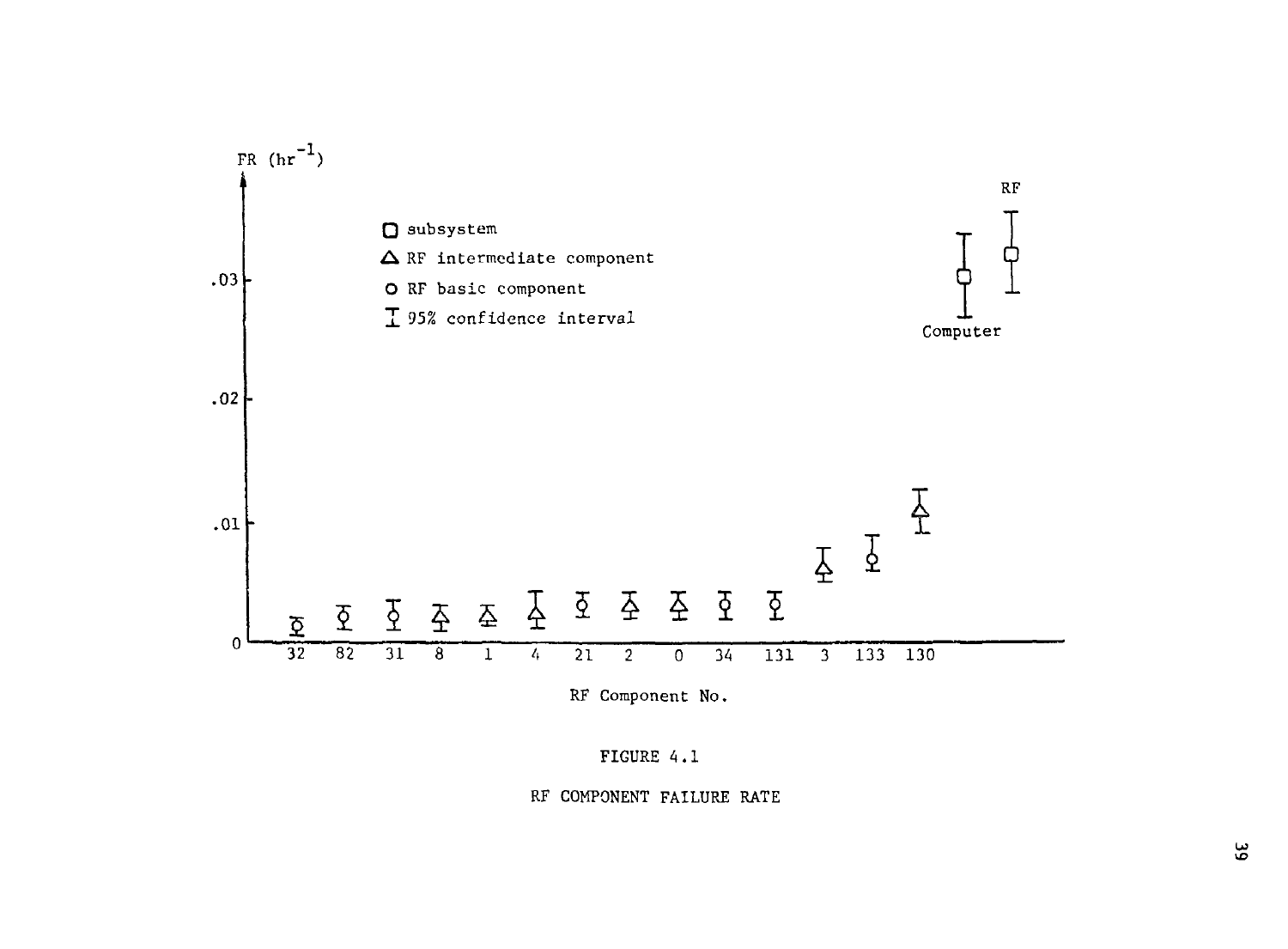

 $\sum_{r=1}^{TR} (hr^{-1})$ 

CHRONOLOGICAL RF FAILURE RATE

FIGURE 4.2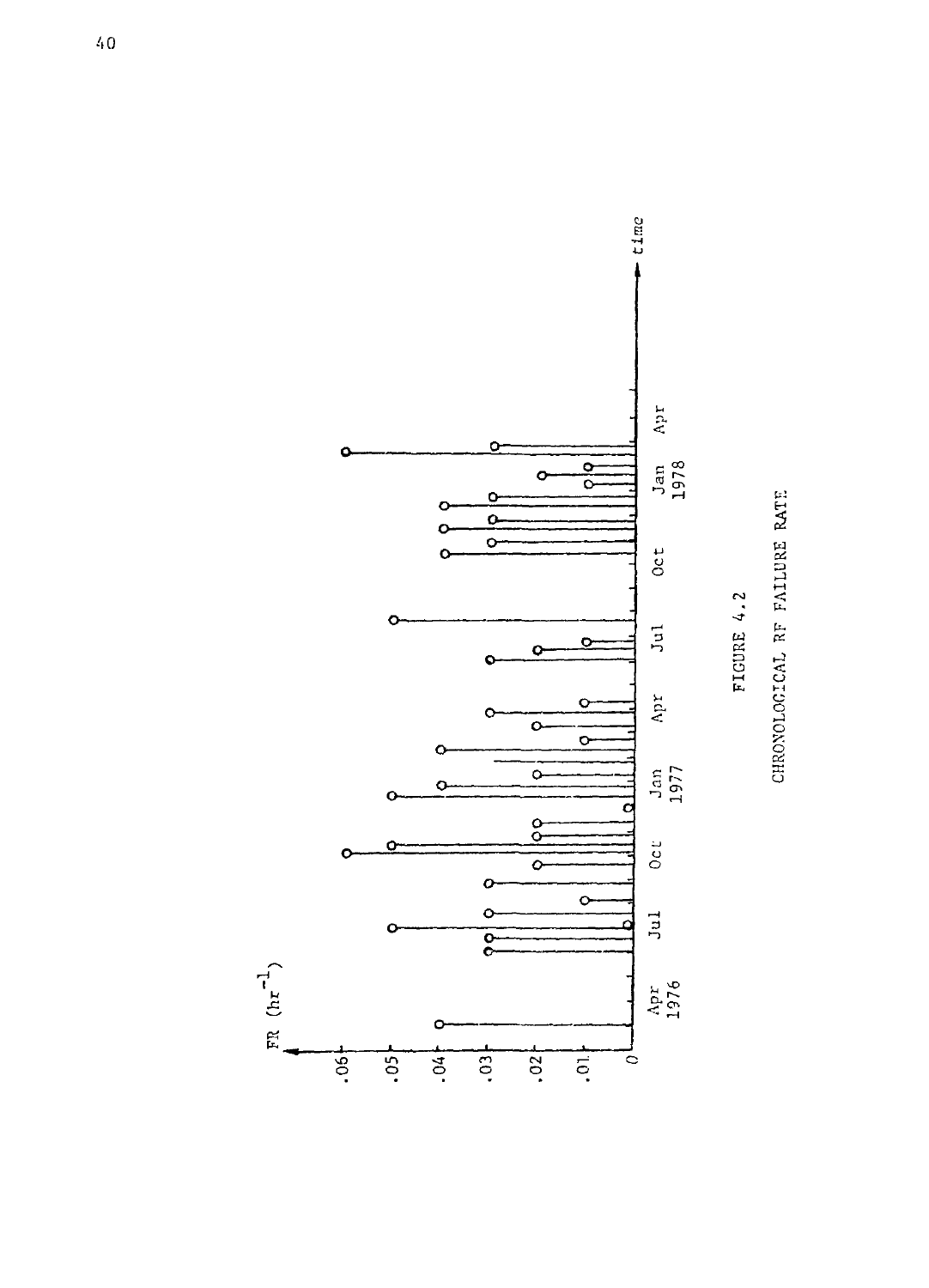## CHAPTER 5

## TIME SERIES ANALYSIS OF UPTIME AND DOWNTIME SERIES

By using time series analysis techniques, we hope to reveal some underlying structures of operation and failure processes in order to *predict* RF status with past history. The ability to predict accurately is important in scheduling medical usage. The structures we wish to identify belong to the class of Autoregressive Integrated Moving Average (ARIMA) processes. We refer the. reader to the book by Box and Jenkins [8] for a complete description of the ARIMA model.

## 5.1 Univariate Analysis of Serial Data

One modelling attempt is to fit univariate ARIMA models to the uptime and to the downtime series. Serial plots of RF urtimes and downtimes are given in Figures 5.1 and 5.2. The question we wish to address is: given past history of the lengths of the uptimes (downtimes), what can we say about the next uptime (downtime)? In simple mathematical terras, we may wish to find the values of the parameters p, q,  $\phi_i$  (i = 1,2, ..., p),  $\sigma_j$  (j = 1,2, ..., q),  $\mu$ , and  $\sigma_a^2$  in the equation

(5.1) 
$$
\phi(B)(z_{1} - \mu) = \theta(B)a_{1}
$$

where

$$
\phi(B) = 1 - \phi_1 B - \cdots - \phi_p B^p
$$
  
\n
$$
\theta(B) = 1 - \theta_1 B - \cdots - \theta_p B^q
$$
  
\n
$$
B^i z_k = z_{k-i}
$$
  
\n
$$
z_k = length of the kth uptime (downtime)
$$
  
\n
$$
\mu = mean time to fail (repair)
$$
  
\n
$$
a_k = independent random shock during the kth uptime (downtime)
$$
  
\nwith mean zero and variance  $\sigma_a^2$ .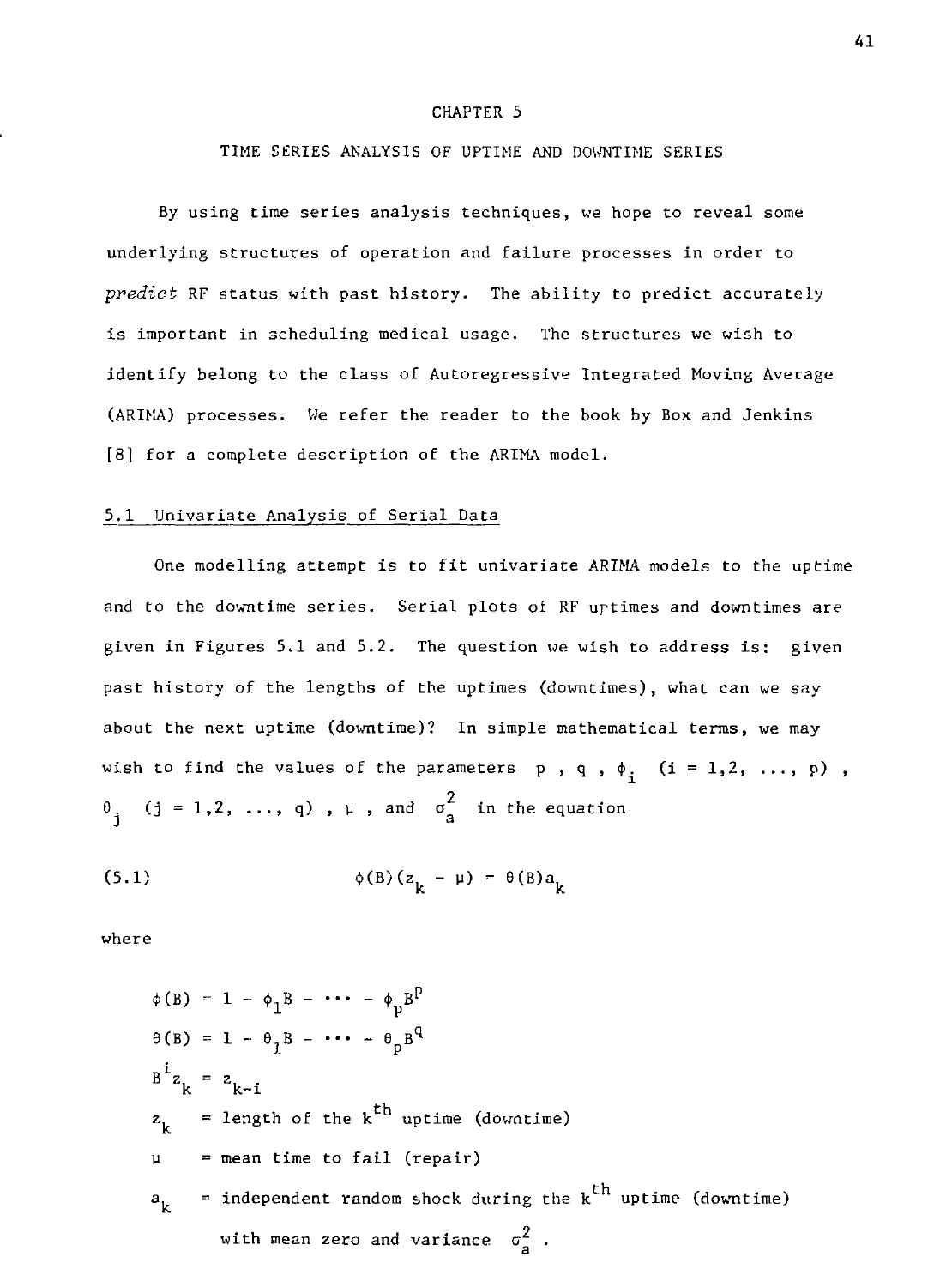

# SERIAL PLOT

FIGURE 5.1

RF UPTIMES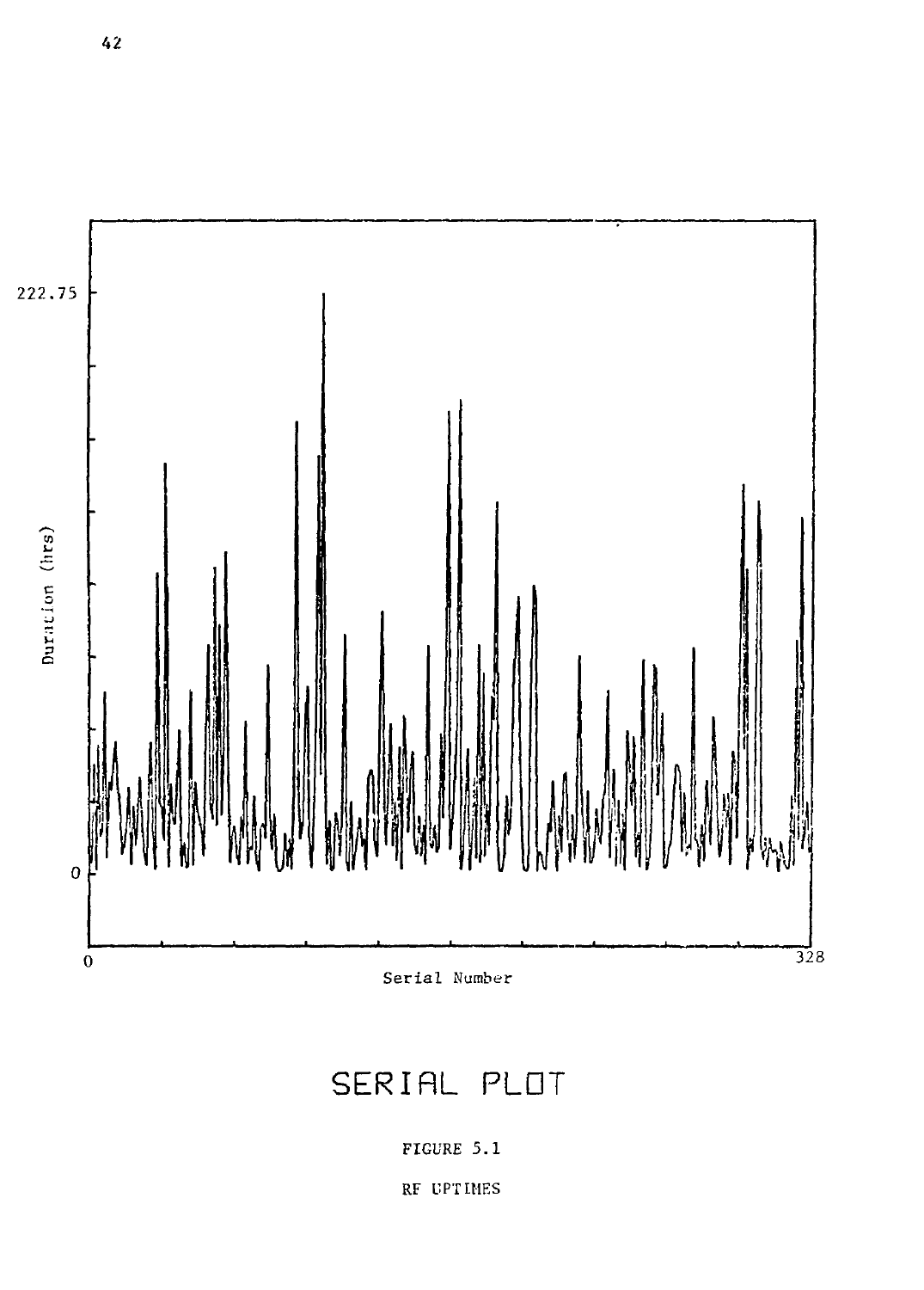

# SERIAL PLOT

# FIGURE 5.2

RF DOWNTIMES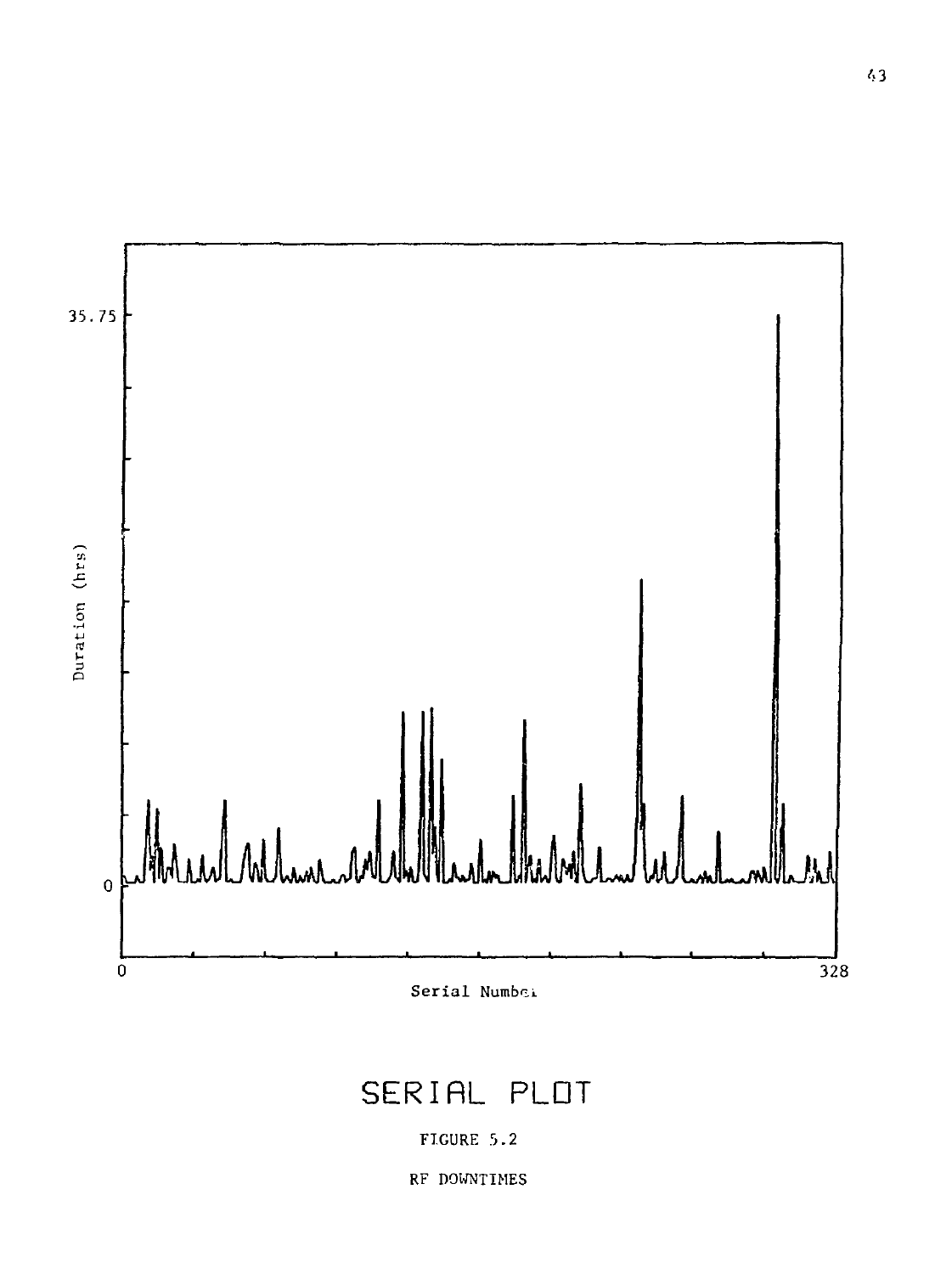The estimated values of the above parameters depend on the sample autocorrelations  $r_i$ :

(5.2) 
$$
r_{i} = \frac{\sum_{k=1}^{N-1} (z_{k} - \bar{z})(z_{k+1} - \bar{z})}{\sum_{k=1}^{N} (z_{k} - \bar{z})^{2}}
$$
  $i = 0, 1, ...$ 

where  $\bar{z}$  = mean of the series.

The first 5 sample serial autocorrelations for the RF and three of its components are given in Table 5.1.

## TABLE 5.1

|                | RF     |        | Component No. |        |        |        |        |        |
|----------------|--------|--------|---------------|--------|--------|--------|--------|--------|
|                |        |        |               |        | 130    |        | 133    |        |
| $\mathbf i$    | Up     | Down   | Up            | Down   | Up     | Down   | Up     | Down   |
| $\mathbf{1}$   | .12    | .02    | $-.04$        | $-.10$ | .07    | $-.03$ | $-.12$ | $-.01$ |
| $\mathbf{2}$   | .06    | .00.   | .13           | $-.06$ | $-.02$ | $-.00$ | .04    | $-.03$ |
| $\overline{3}$ | $-.05$ | $-.03$ | .04           | .16    | .05    | $-.03$ | $-.03$ | $-.02$ |
| 4              | $-.05$ | .10    | $-.15$        | $-.02$ | $-.06$ | $-.00$ | $-.07$ | $-.04$ |
| 5              | .01    | .01    | $-.17$        | $-.05$ | .01    | $-.03$ | $-.07$ | $-.04$ |
| N              | 323    |        |               | 66     |        | 113    | 74     |        |

## SAMPLE SERIAL AUTOCORRELATIONS

Under Normality, which unfortunately is not true here, the standard error of  $r_i$  is usually >  $1/\sqrt{N}$ . Nevertheless, the autocorrelations are small, and other tests indicate that the uptimes and downtimes of the RF and component Nos. 3, 130, and 133 are each uncorrelated random variables:  $z_k = \mu + a_k$ .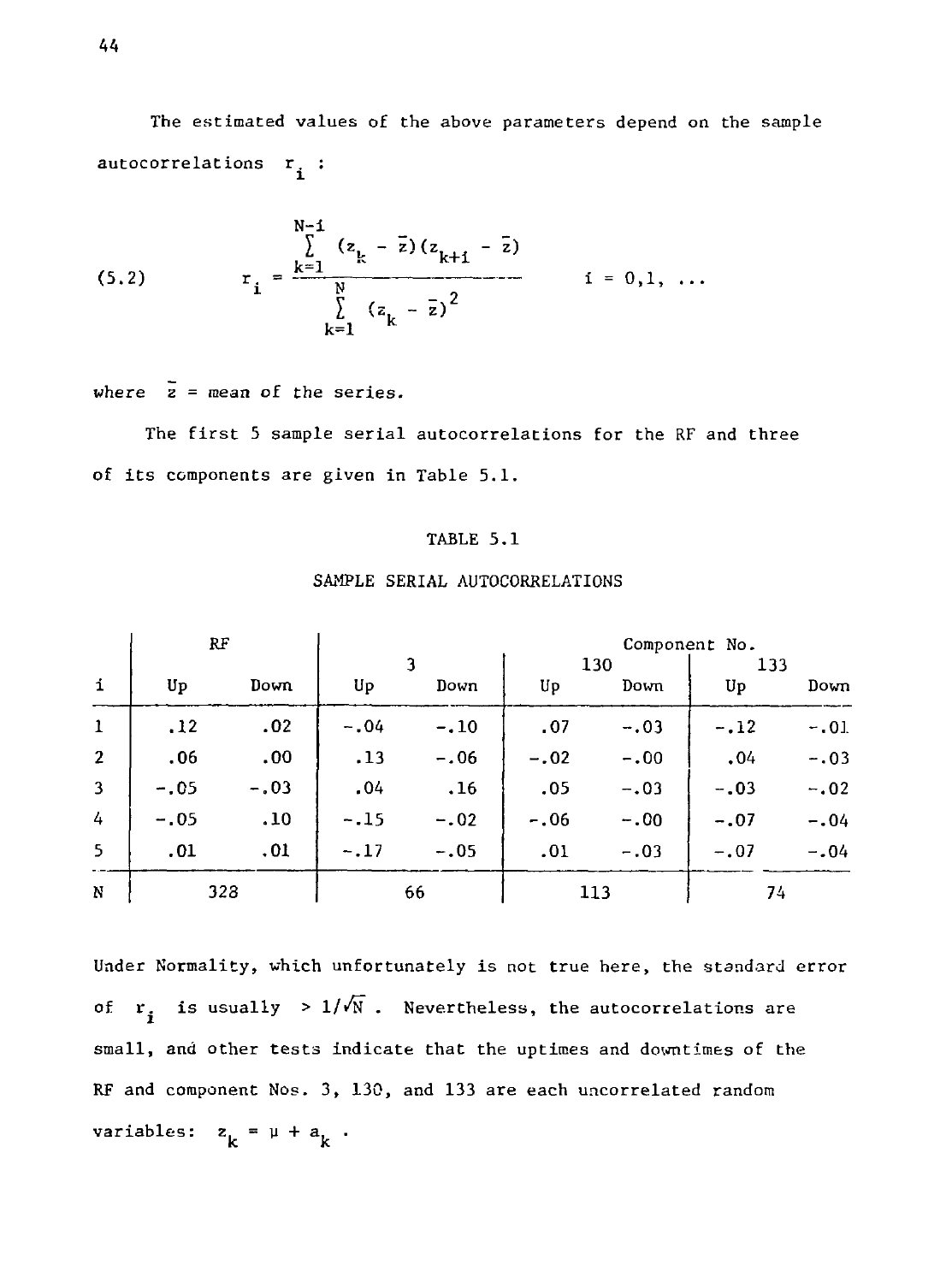Of the above three components, Nos. 3 and 130 are intermediate events and No. 133 is a basic event. No other basic event has enough data for a reliable analysis. Based on the above experience, similar analysis with other intermediate events was not attempted.

Examination of uptime and downtime histograms (Figures 5.3 and 5.4) indicates a logarithmic transformation might be able to produce Normality and brings along more powerful testing procedures. Some trials in this direction resulted in slightly larger and *positive* autocorrelations for small lags. However, sample autocorrelations are known to be correlated, and the values were not large enough to reject our earlier hypothesis.

The preceding analysis has been applied to the SuperHILAC Computer subsystem (No. 9) and identical results were obtained.

## 5.2 Transfer Function Analysis of Serial Data

Since there are no autocorrelations within each uptime and downtime series, let us see whether something might be said about the next downtime, say, given the past history of the *uptimes.* In simple mathematical terms, we may wish to seek the values of the parameters b, r, s,  $\delta_{i}$  (i = 1,2, ..., r),  $\omega_{j}$  (j = 0,1, ..., s),  $\mu_{x}$ ,  $\mu_{y}$ , and  $\sigma_{n}^{2}$  in the equation

(5.3) 
$$
(y_k - \mu_y) = \delta^{-1}(B)\omega(B)(x_{k-b} - \mu_x) + n_k
$$

where

 $\tilde{\tilde{}}$ Note the near degenerate downtime distribution.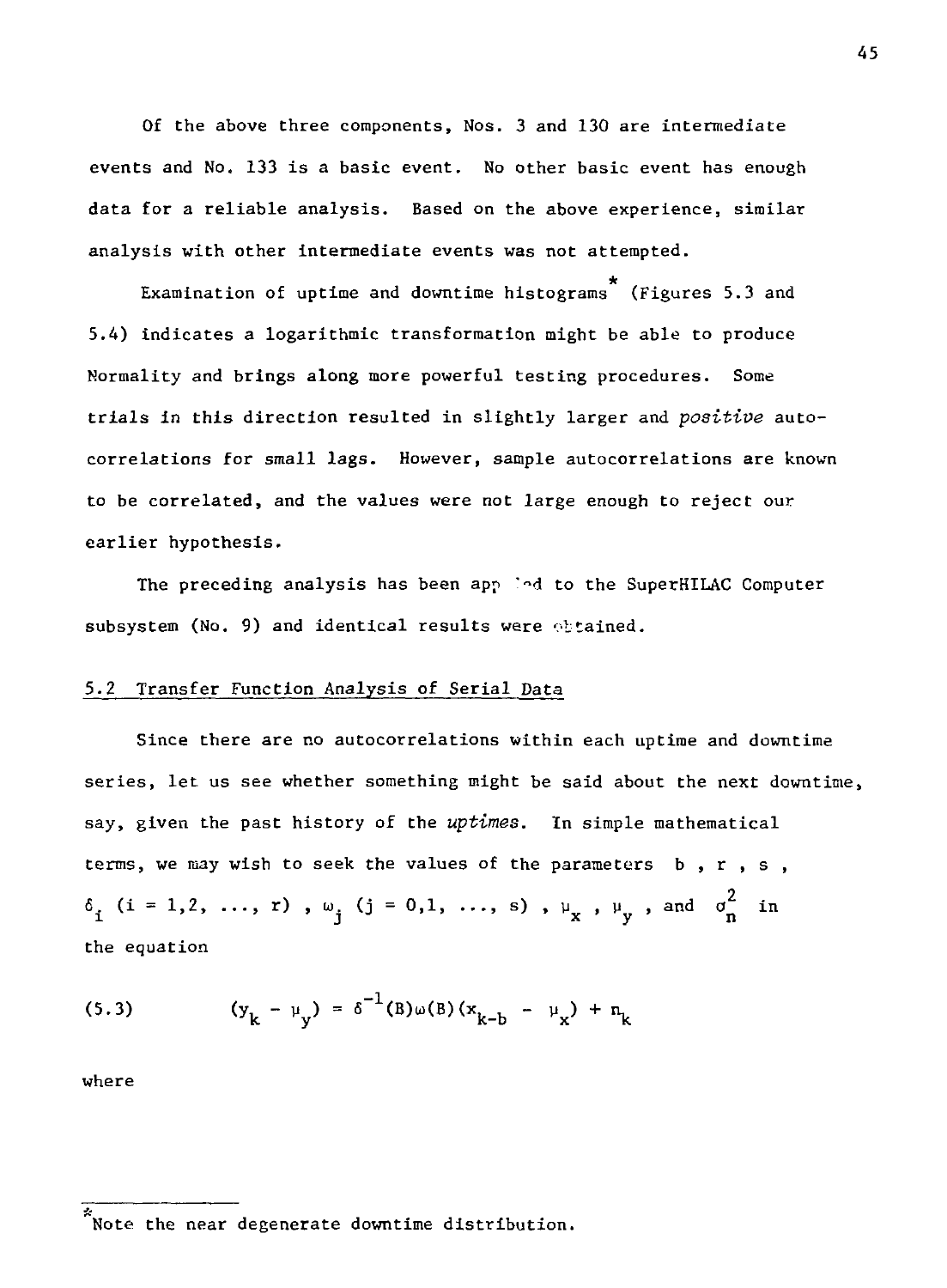







 $E$  GURE 5.4

RF DOWNTIM S: ORIGINAL DATA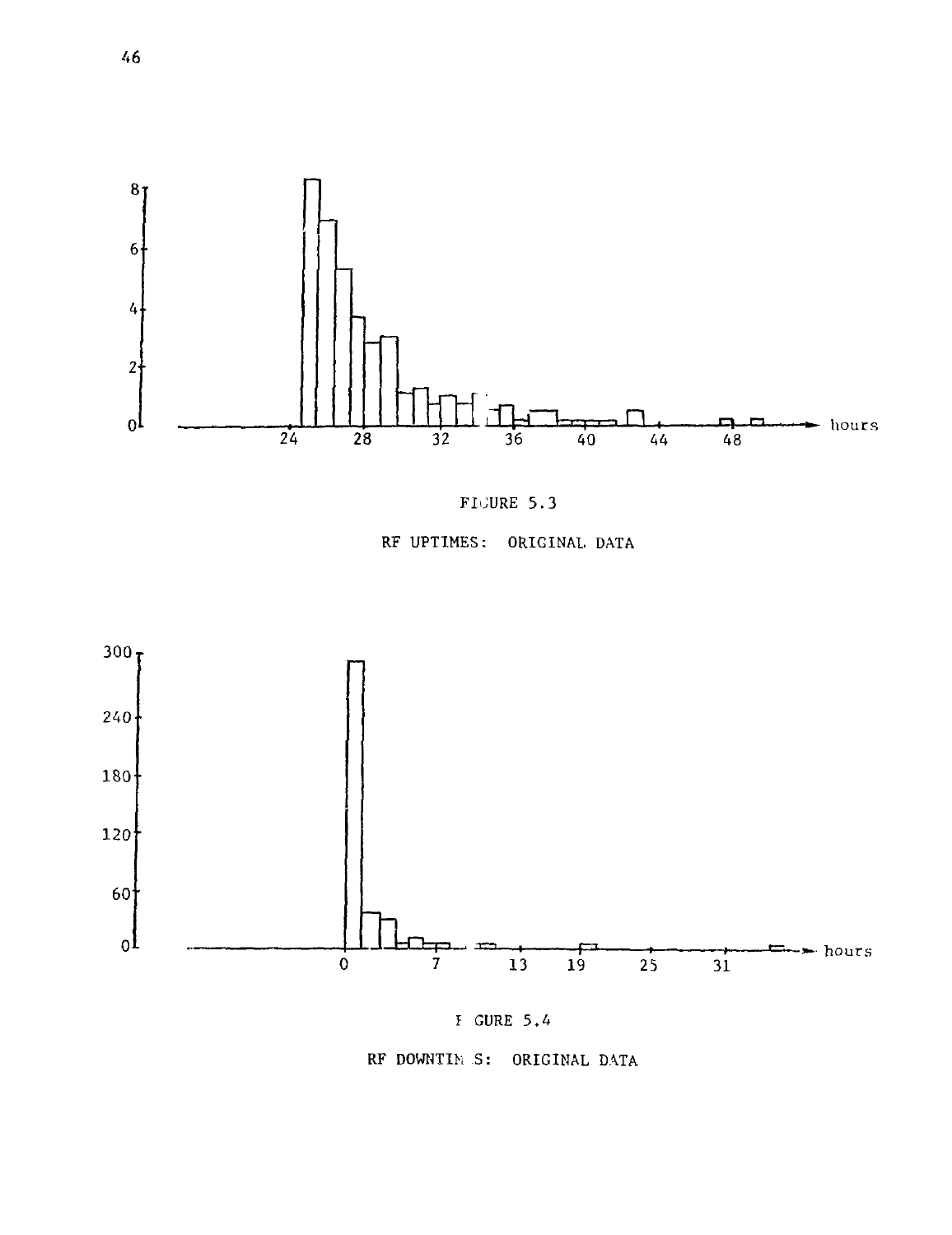$$
\delta(B) = 1 - \delta_1 B - \cdots - \delta_r B^r
$$
  
\n
$$
\omega(B) = \omega_0 - \omega_1 B - \cdots - \omega_s B^s
$$
  
\n
$$
y_k = k^{\text{th}} \text{ downtime}
$$
  
\n
$$
x_k = k^{\text{th}} \text{ uptime}
$$
  
\n
$$
n_k = k^{\text{th}} \text{ noise at the output.}
$$

The estimated values of the above parameters depend on the sample cross correlations  $\mathop{\bf r_{xy}}\nolimits({\bf i})$  :

(5.4) 
$$
r_{xy}(i) = \frac{c_{xy}(i)}{\sqrt{c_{xx}(0) + c_{yy}(0)}} \qquad i = 0, \pm 1, ...
$$

where

(5.5) 
$$
c_{xy}(i) = \begin{cases} \frac{1}{N} \sum_{k=1}^{N-1} (x_k - \bar{x})(y_{k+i} - \bar{y}) & i = 0,1, ... \\ \frac{1}{N} \sum_{k=1}^{N+1} (x_{k-i} - \bar{x})(y_k - \bar{y}) & i = 0, -1, ... \end{cases}
$$

The 11 central sample cross correlations for the RF and three RF components are fiven in Table 5.2.

Under Normality, standard error of  $r_{xy}(i)$  is usually  $>1/\sqrt{N}$ . Again the values are small considering the sample sizes, indicating that the uptimes and downtimes are *mutually* uncorrelated random variables.

The preceding analysis was repeated with the Computer subsystem and identical results were obtained.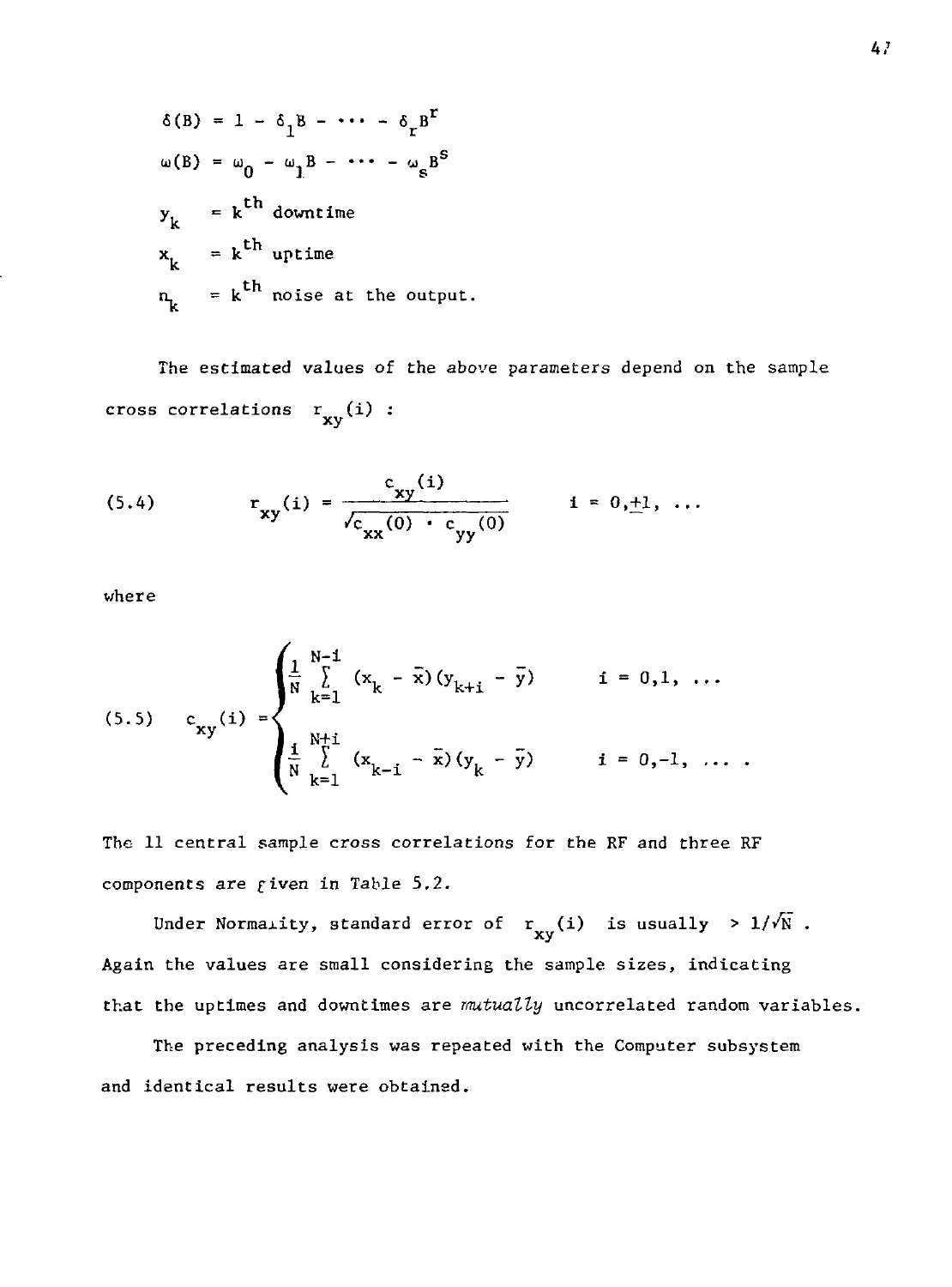# TABLE 5.2

# SAMPLE CROSS CORRELATIONS

|                         | RF     |        | Component No. |        |
|-------------------------|--------|--------|---------------|--------|
| 1                       |        | 3      | 130           | 133    |
| $-5$                    | .08    | $-.15$ | $-.07$        | $-.10$ |
| $-4$                    | .10    | $-.04$ | $-10$         | .09    |
| $-3$                    | $-.00$ | .06    | $-.05$        | $-.07$ |
| $^{\rm -2}$             | $-.09$ | $-.13$ | $-06$         | $-.09$ |
| $^{\rm -1}$             | $-.03$ | .03    | .18           | .10    |
| 0                       | .01    | $-.09$ | $-.11$        | $-.01$ |
| $\mathbf 1$             | .12    | .10    | .16           | .12    |
| $\boldsymbol{2}$        | .05    | $-.01$ | .23           | $-.07$ |
| $\overline{\mathbf{3}}$ | .13    | $-.04$ | $-.07$        | .27    |
| $\overline{4}$          | .04    | .32    | .0.           | $-.11$ |
| 5                       | $-.01$ | $-.06$ | .18           | $-.06$ |
| $\mathbf N$             | 328    | 66     | 113           | 74     |

 $\omega$ 

 $\sim$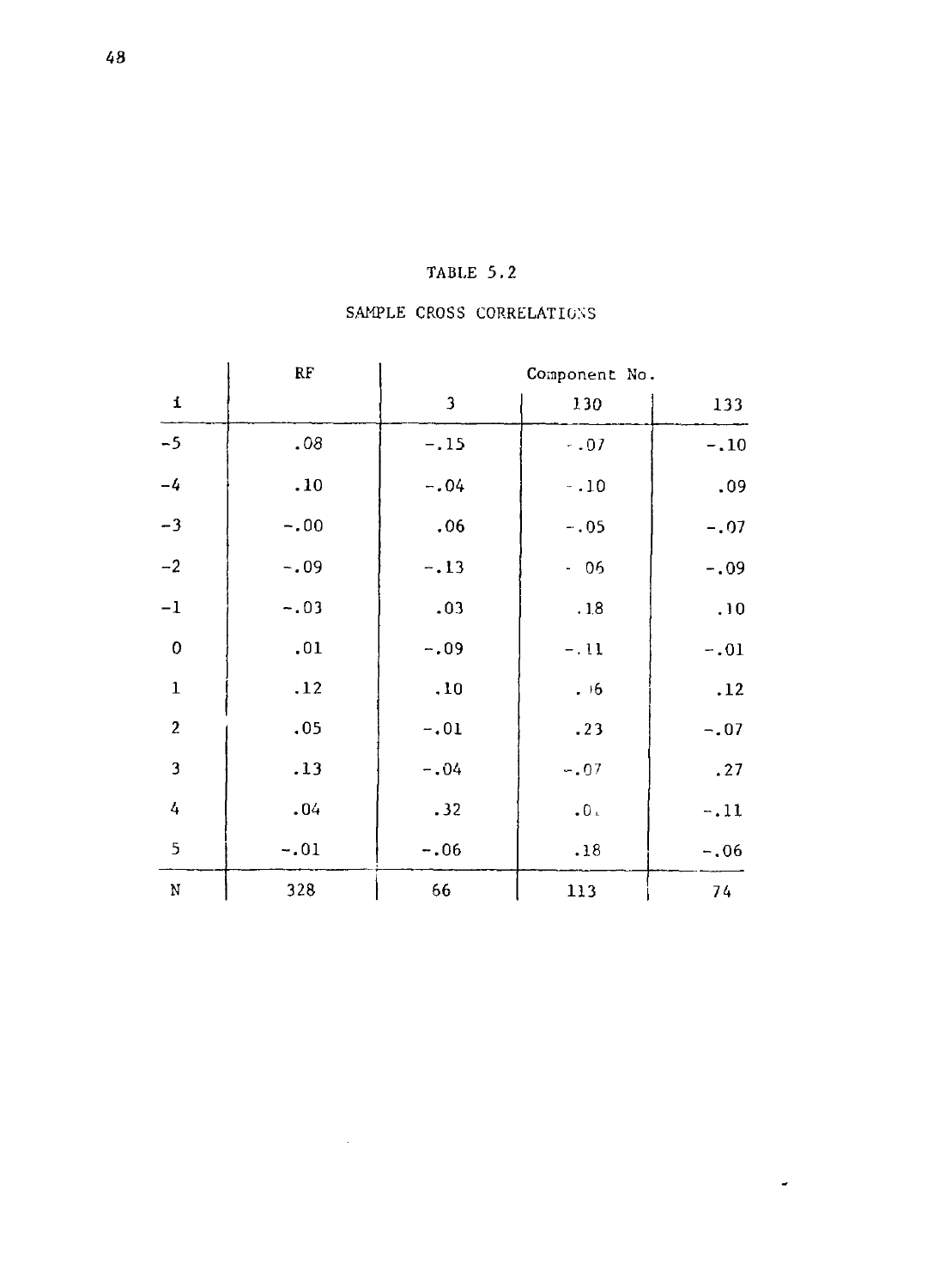# 5.3 Problems in Real Time Analysis

One approach used by Liang [1], but was not repeated here, involves real time variables like bimonthly mean failure rate (MFR) and mean repair rate (MRR). These data are:

- 1. Discontinuous because of the existence of several idle months. Liang had to "invent" data points to fill the gaps.
- 2. Few in numbers. Bimonthly data for our 2 years period give at most a 48 points time series, just barely enough for a reliable analysis. Shorter interval yields more missing data points.
- 3. Not very reliable. Some bimonthly MFR and MRR would have to be obtained from averages of only a few uptimes and downtimes.
- 4. Difficult to interpret, since they would cut across maintenance periods.

Because of the above, real time analysis with MFR and MRR was not attempted.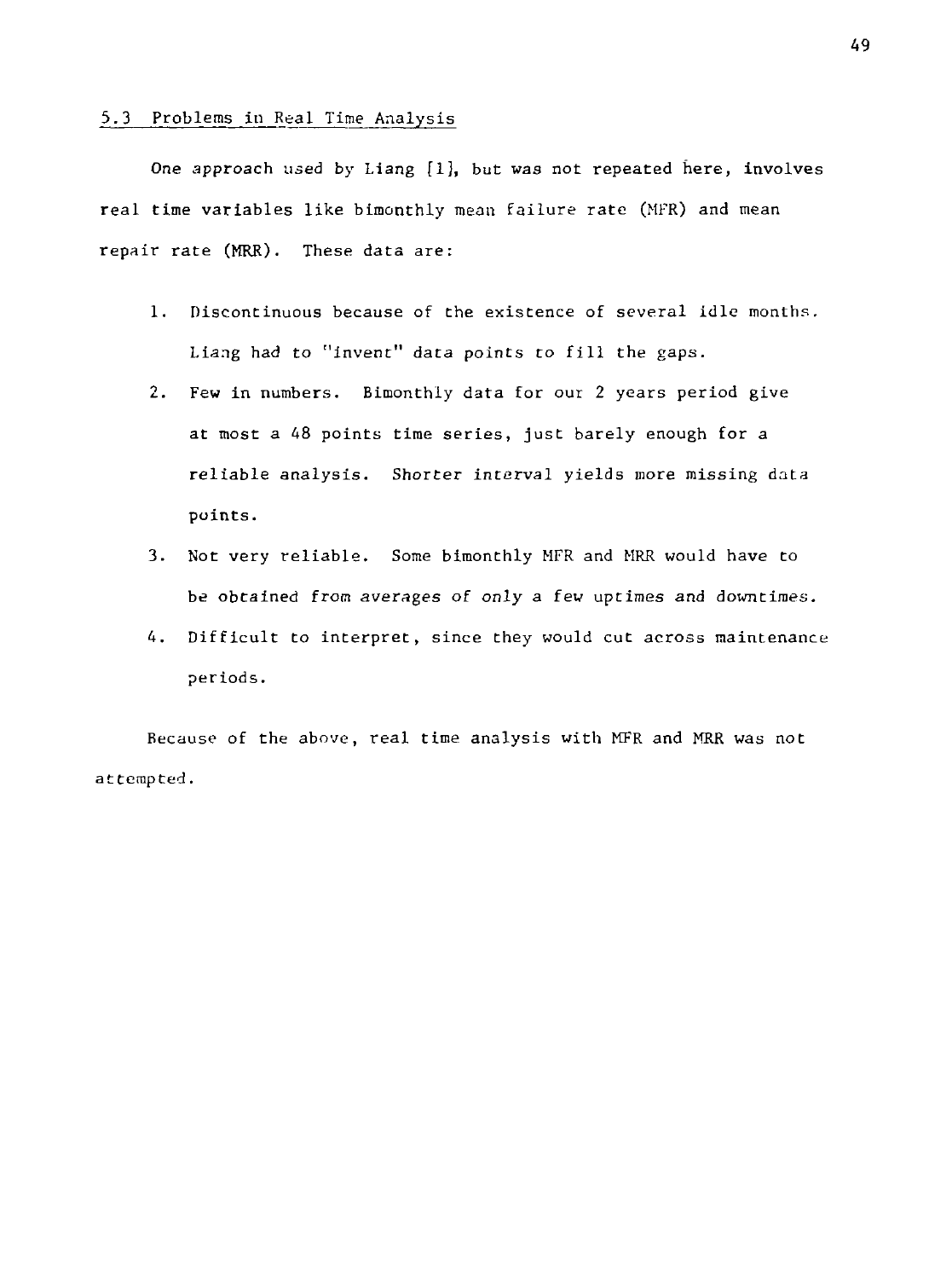#### CHAPTER 6

## CONCLUSION

In Chapter 1 we gave a list of raw results obtained from analyses described in preceding chapters. In this conclusion we offer interpretations of results and recommendations for the improvement of SuperHlLAC performance.

- 1. Information in the stored data files contains too many discrepancies with logbook data. These errors were incurred during coding and key punching. We expect that by having the SuperHlLAC crew doing the coding directly, in addition to keeping a log, data handling errors will be minimized.
- 2. Logbook entries are not well designed for categorization into the 14 subsystems. Furthermore, descriptions are not detailed enough to trace RF failures to the components responsible. Future logbook format, component definitions, and descriptions of fault tree events should be linked without ambiguities.
- 3. There, is a conflict of interests concerning information provided by the logbooks. Summary statistics favored by SuperHlLAC personnel and bookkeeping usage use a different set of information than a statistical life testing model. In particular, our study needed to know (1) actual termination time of a maintenance break instead of the scheduled time, and (?) actual component responsible for failure and the effective downtime instead of a history of the trial-and-error search process and the instability before the final crash. Although not much can be done since different analyses require different data, we felt it is appropriate to point out this fact.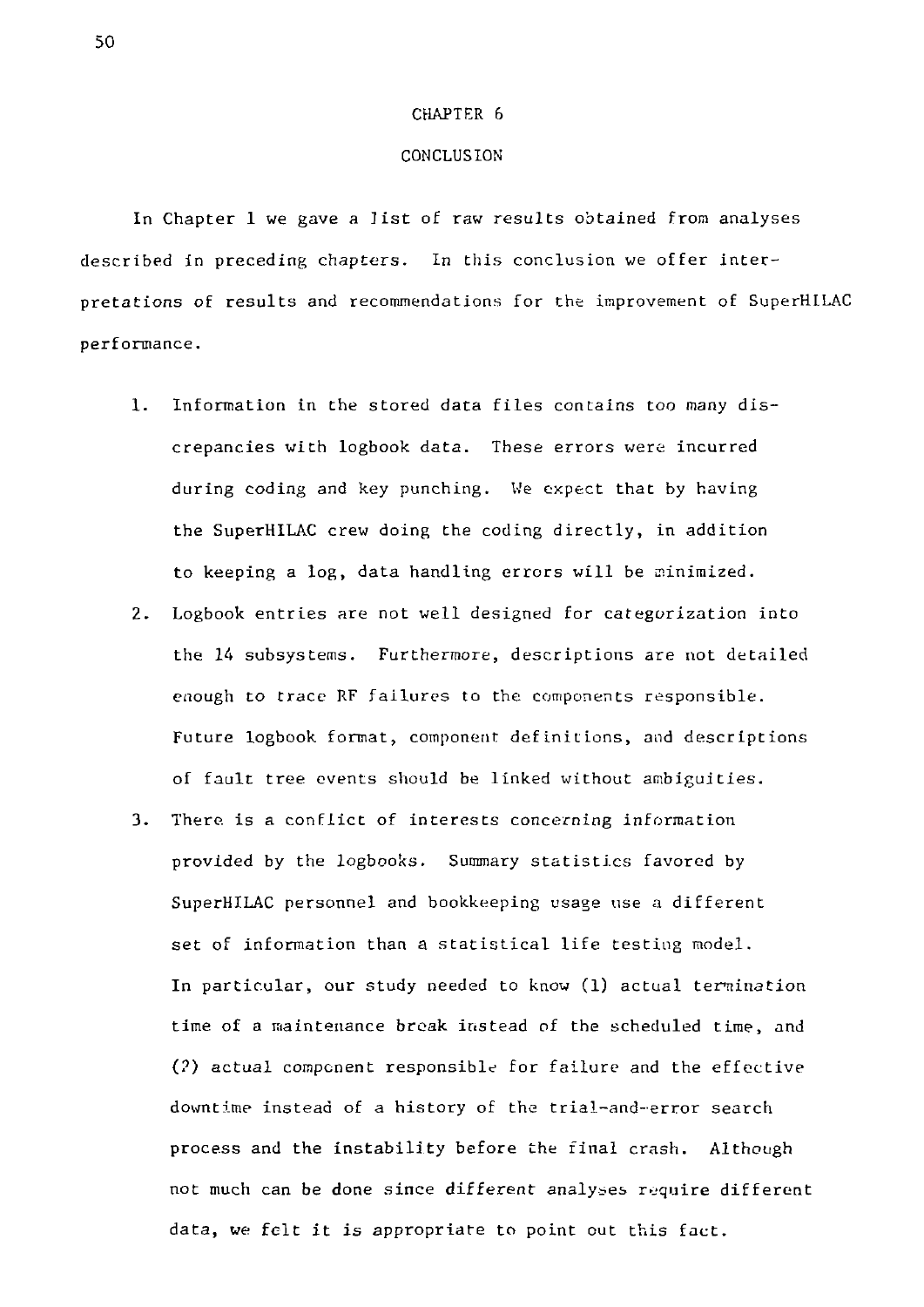- 4. Refinement of the recording unit produced no changes in the time series analysis or TTT plots. The .25 hr unit did manage to bring out more failures and therefore reduced RF MTTF and MTTR from 51.70 and 2.00 hrs to 31.00 and 1.14 hrs respectively. However, the availability remained at .96. The Computer MTTF and MTTR were reduced from 146.50 and 2.14 hrs *to* 32.49 and 1.18 hrs respectively, with a drop of availability from .99 to .97. Further refinement of unit is always welcomed, but we feel it *is* unnecessary for our purposes unless "trip-offs" of less than 7.5 minutes are considered significant.
- 5. As (4) has shown, the interpretation of MTTF and MTTR depend on what is considered as a failure. Many SuperHILAC failures considered by Liang were not actual failures - e.g., Source Element Change, Set-Up, Stripper Foil Change - but were necessary steps prior to an experiment. Removal of such nonfailures, particualrly in *Adam, Eve,* and *Othev*  subsystems' records, would yield higher MTTF. Likewise, the definition of the availability of the SuperHILAC needs reexamining. Availability of .95 was somehow set to be a desirable level of operation. We wish to point out such a goal is unreachable even if RF were made perfect. Experimental set-ups have already slashed *Adari, Eve,* and *Other* subsystems' availability down to .82, .94, and .93 respectively. For our purposes, we feel that if tuning and *Experimenter's* downtimes (subsystem 14) were not considered

 $\ddot{\phantom{0}}$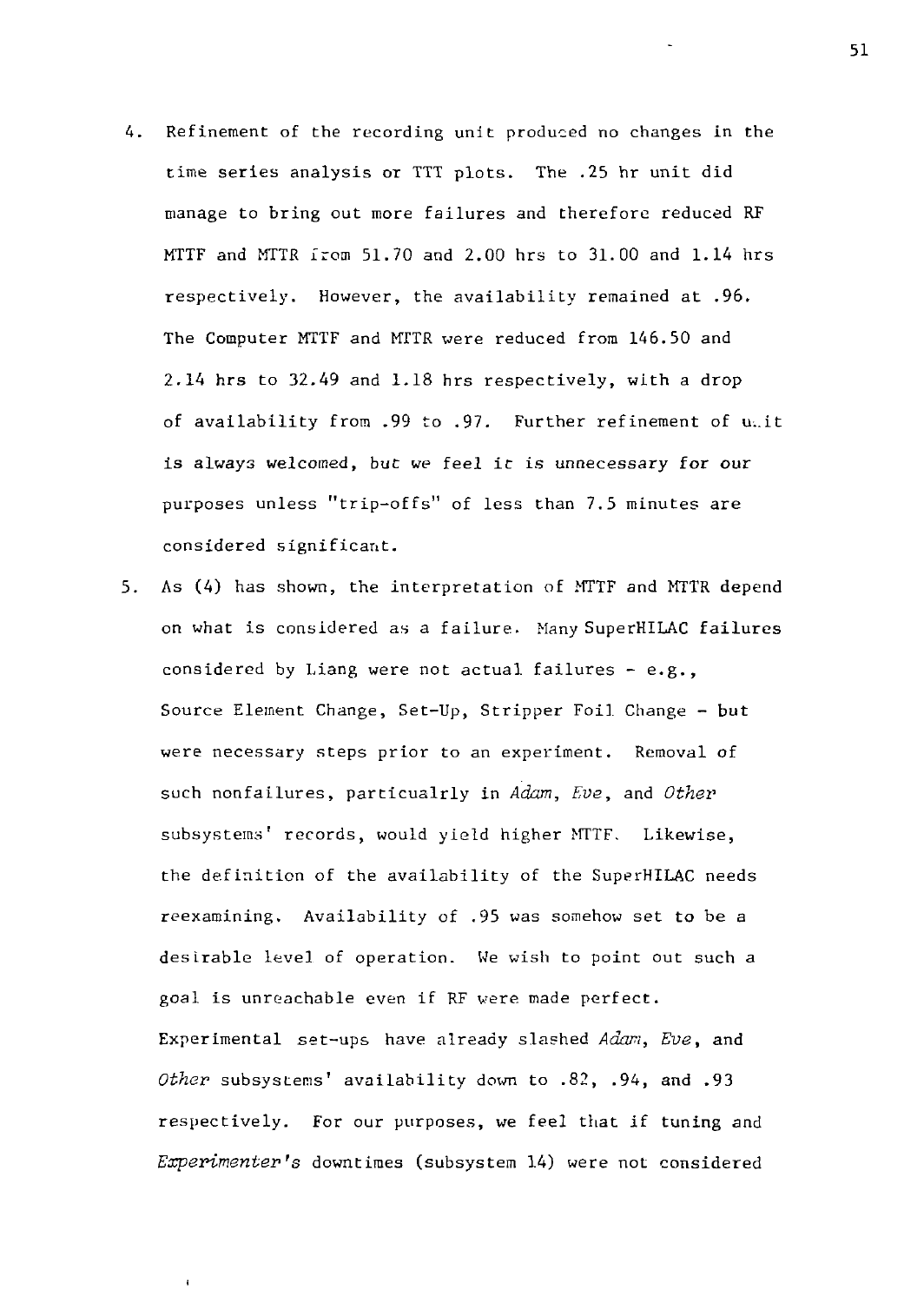as actual failures, neither should set-ups. In any case, improvement in SuperHILAC availability rests more on the efficiency of set-up procedures than on reliability of the RF.

- 6. Partially because of (5), we feel availability is not a good measure of desirable SuperHILAC performance. The RF downtimes are so short compared with the uptimes that a 50% decrease in MTTF would cause no appreciable decrease in availability. Since scheduling periods of continuous use is important, MTTF, and hence reliability, would be a better measure.
- 7. Another point in the interpretation of availability concerns the parasitic mode. Availability of the parasitic mode was found by Liang to be larger than those of the other modes when we expected lower availability, since the parasitic beam puts more stress en the system. It seems that the higher availability came about because the parasitic beam was never turned on until the system had been operating satisfactorily for some time.
- 8. Although only basic time series analytic techniques were used, we are convinced that the RF and the SuperHILAC are too unstable, in terms of their constituents, and their workloads are too random to sustain any ARIMA structures. Besides sample information like mean and variances, there may not exist any reliable predictions of uptimes and downtimes. Further time series analysis is unwarranted unless more stable data could be obtained or some physical Eiodel is to be tested.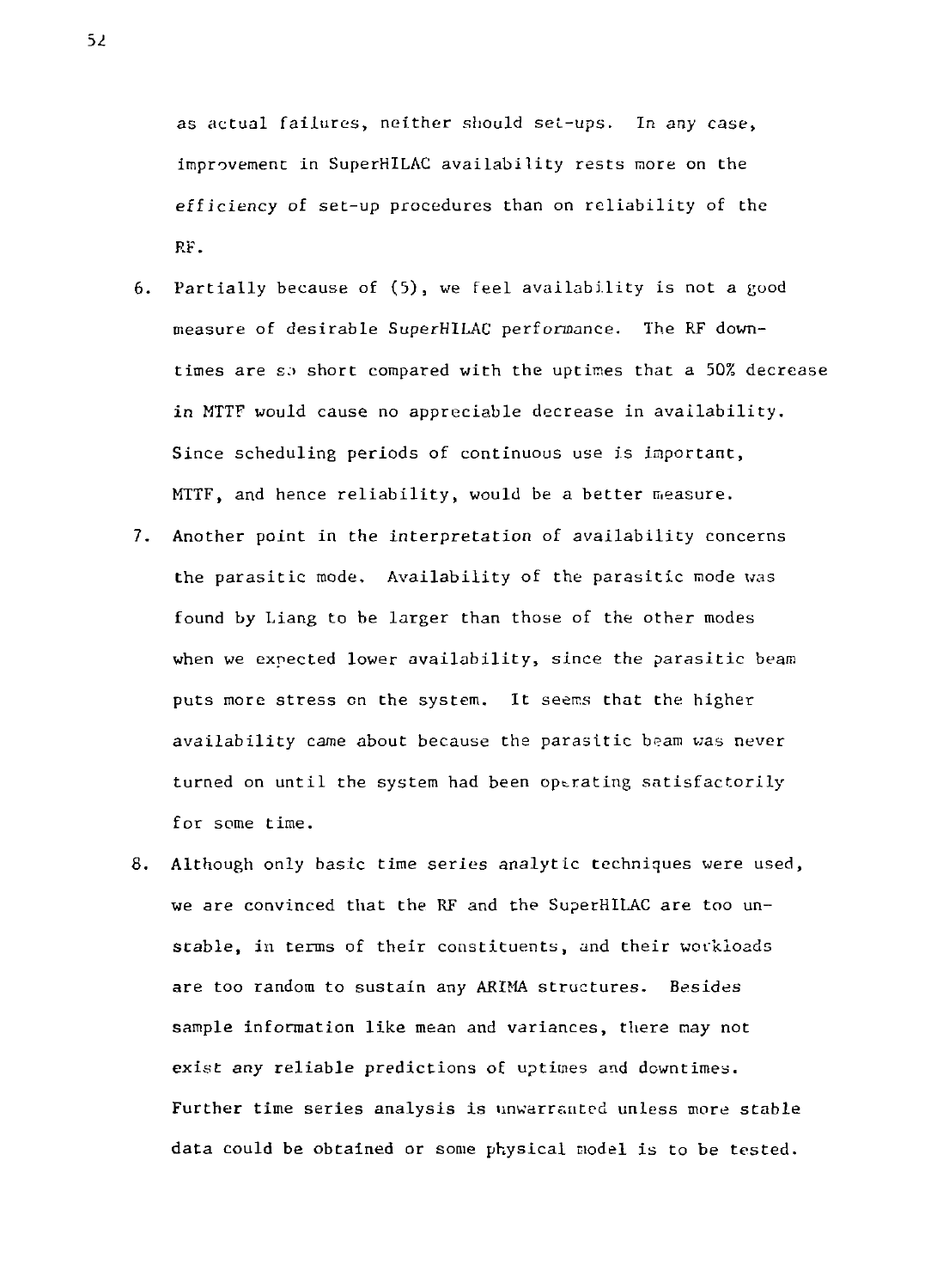- 9. The uptimes of the RF and its components are found to be either exponential or DFR. This suggests th. t no replacement or overhaul cf units should be made until the unit goes down. For the RF and most components, this is impossible since scheduled maintenance dictates that service be done at a given time, whether the unit is up or down.
- 10. The maintenance records of the RF, and all but one RF component, are found to be either exponential or DFR. This means the RF operating period should be extended, perhaps to a month. Only the Filament Transformer shows IFR property and suggests more frequent maintenance on this unit is desirable.
- 11. Liang has shown earlier that subsystem *Other* with availability of .93 and MTTF of 18.15 hrs is the worst subsystem. This study found that RF basic component number 133 *(Other)*  is the worst among its peers. Together with RF intermediate component number 0 *(Others)* and basic component number 123 *(Other)* they comprise 36% of the total number of failures and 40% of the total downtimes. Clearly a great deal of effort must be put in constructing better fault trees for the SuperHILAC and the RF if we are to identify and correct the weaknesses of the system.
- 12. The RF failure records did not show any seasonal patterns. Inspection of the Computer subystem data also failed to turn up seasonal patterns. If summer temperatures are the cause of more failures, the Cooling subsystem data should reveal it.

53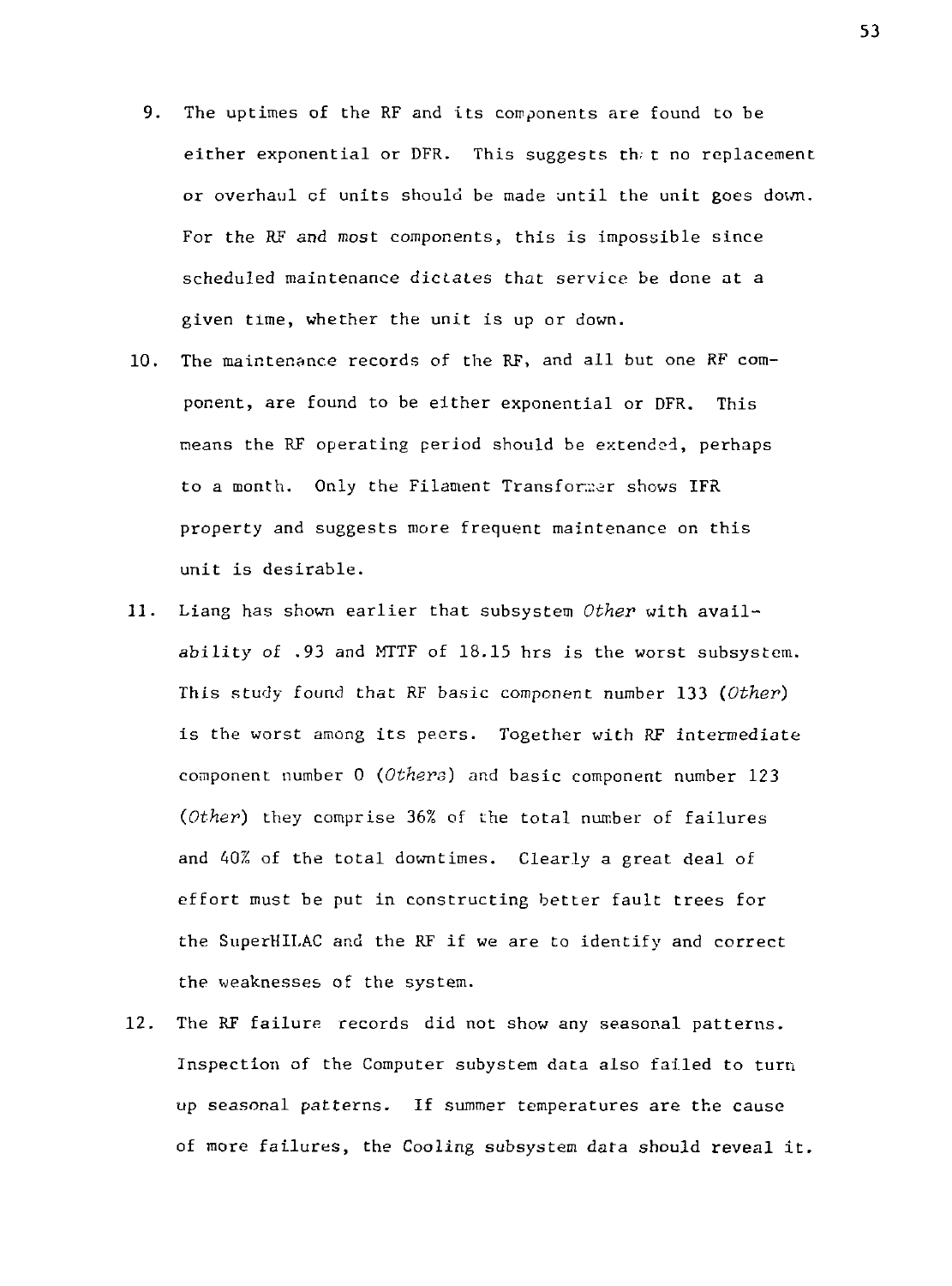However, Cooling was found by Liang to have a MTTF of 1479.64 hrs and availability of 1.00, and hence cannot account for much of anything. This indicates that current records do not identify actual causes of RF failures, but only indicate components that needed immediate attention.  $13.$ If our MTTFs were not so much larger than our MTTRs, and we have accurate information about the shut-off relationships among the components (i.e., the status of a component when another component is down), then we can test the accuracy of our RF fault tree by comparing actual RF availability with derived RF availability from component data. But since MTTF >> MTTR, availabilities are insensitive to shut-off relationships *[2].* Liang has therefore put unnecessary emphasis on the importance of these relationships. All our component uptimes were obtained under assumption of functional independence, i.e., failure of one component will not shut off another. Our derived RF availability A  $_{\star}$  = II A  $_{\star}$  = .964 is  $\leq$  actual RF availability of .965, l which agrees with theory. The contrary result  $(A_1 > A)$ that Liang got is probably due to data error.

 $14.$ We have not made too many assumptions in our analysis. The most obvious being suspended animation during maintenance in order to join uptimes and downtimes. This is of course incorrect since all kinds of testings are being made, but it may be unimportant considering these uptimes and downtimes are truncated random data.

54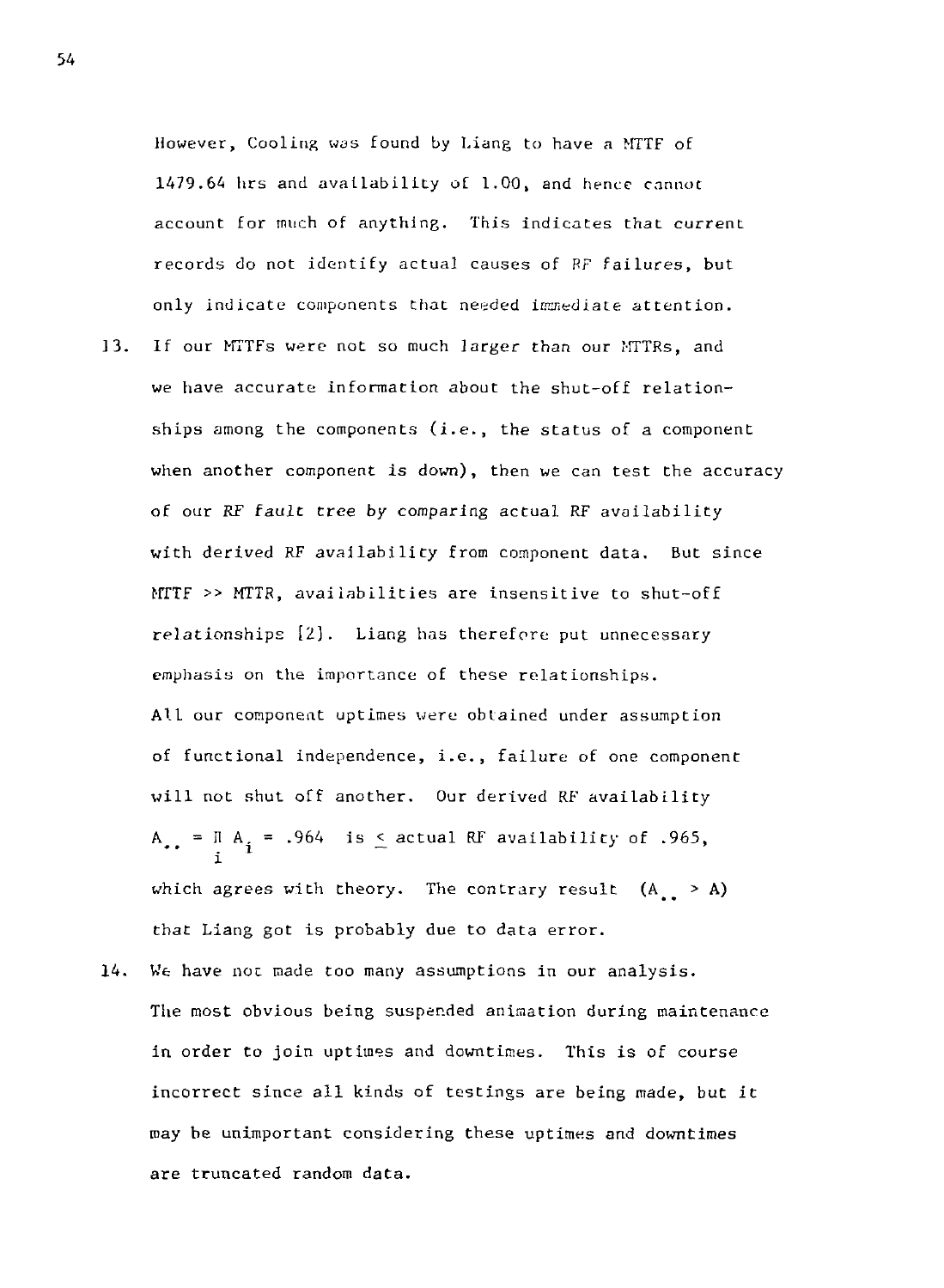### APPENDIX A

## SUBROUTINE FOR SUPERHILAC SUBSYSTEM DATA RETRIEVAL

Subroutine RADIO and the accompanying two sets of program HILAC updates, listed here, are used to select from a stored data file the relevant information for a SuperHILAC subsystem analysis. Subroutine RADIO utilizes the input and output features of program HILAC but avoids all its other subroutines.

Subroutine RADIO serves two functions. One is to produce detailed output similar to program HILAC but for one specified subsystem and without SuperHILAC operating mode considerations. Another is to rearrange and condense this output into a table as input to program RF (Appendix B) . Update statements titled TABLE need to be inserted for the second function.

Besides deleting irrelevant information concerning other subystems and recalculating uptimes between failures and shut-downs, subroutine RADIO also edits maintenance breaks and orders events with respect to time to adjust for having Ignored operating modes. An example of maintenance break editing is shown in Figure Al.l.

### RF Subsystem Data

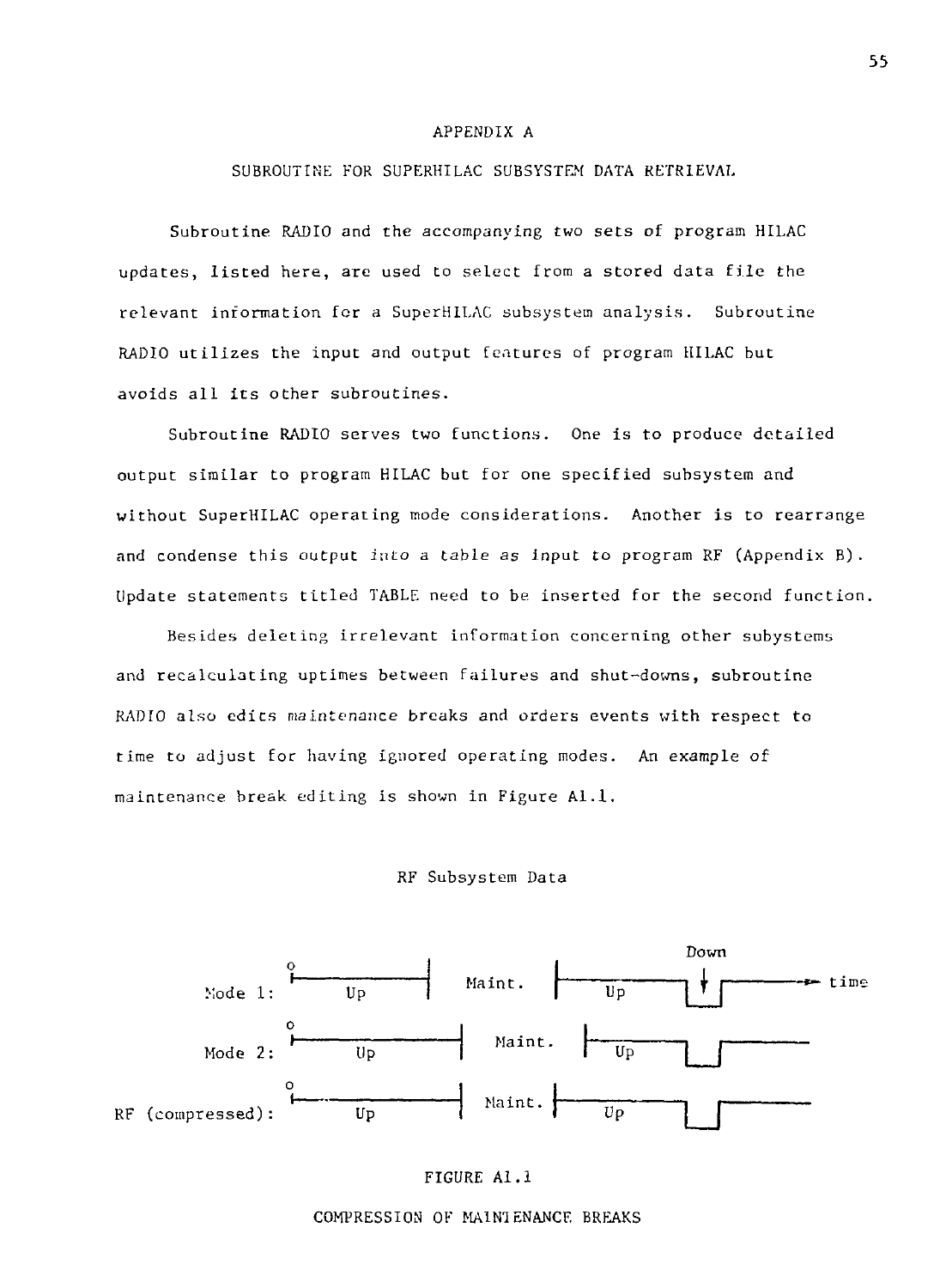```
$10157 RADIO ...
EG HILAC. 2
RE HILAG.3
       PROGRAM HILAC(INPUT, OUTPUT, PUNCH)
* I HII AC. \hbarDIMENSION REDATA(500,51, INDEX (401)
     INDEX(11:0JINDEX=1
=1 HILAC.45.
                                                                         Contractor
       60 10 1#! HILAC.62
     I CALL RADIOIRFDATA, INDEX, JINDEX)
EINSERI HILAC.65
       SUBROUTINE RADIOIREDATA, DIOEX, JINDEX)
       COMMON/A/AD, AF, AFA, AT, AU, AUT, AL (750, 10), B(601, ED, EF, EFA, ET, EU, EUT,
      1EVENT(2),EVT(750,2),EXE,IM,IX,G(14),U(10),L8,LV,M,PD,PF,PFA,PT,PU
      2, QD, QF, QFA, CT, QU, QUT, RB, RF, RFA, RT, RU, RUT, SC, SF, SFA, ST, SU, SUT, UD, UF
      3,UFA,UT,UU,UUT,VO,VF,VFA,VT,VU,VUT,HJ,WF,WFA,HT,NU,WU,
  4.10.1F.IFA.IL, U.W.QUI, V.O.O. EA, P.A.A.
       DIMENSION REDATA(500,51, INDEX(40), 2(80,2)
\mathsf{C}COMPRESS MAINTENANCE INTERVALS
\mathsf{C}\mathsf{C} .
                                         المتوارد والمتواطن والمتواطن والمتعارض والمتواطن
       |M| = |M+1|A) \{\{M_i\}, \{1\} \neq 0DQ 5 I=1, IMIF(A1(i,7), NE.3) GQ TO 5
                                                 المنافر والمستوات والمتحدودة
       K = I + 100 6 J=K, IMI
       IFI(ALIJ, 71, NE, 3), GR, (ALIJ, 1), EQ.01169 TC 52
   16 CONTLUUE \sim . The component is the component of the contract of the component
    52 \text{ } L1 = J-1IFILL.50.1100 TO 5
       B1G = 24<sup>e</sup>A1(1,1) - 11 + A1(1,2)SMALL = 916 + AL(1, 4)state and a strategic control of
                                                                             and the control of the con-
       D0 4 L<sup>2=K</sup>, LL
     BIGI = 24 * (A11 IP, I1 - 1) + A1 ILP, 2)BIG = AKAX1IBIG, BIG1SMAUL1 = SIO1 + AL(LP.4)the contract of the contract of the contract of
     4 SMALL=AMINI(SMALL, SMALLI)
       AI(I,1)=I+AINIGI(24)A1(1, 2) = B16 - 24 = (A111, 1) - 1A111, 4155MALL-BIG
       DQ 43 LP=X, LL43 Al(LP, 7) = 2
                                         المالي المتفاعل المنابي المتعاون المناطقة في
     5 CONTINUE
\mathsf{C}the company of the company of the company of
\mathcal{C}DELETE IRRELEVANT INFORMATION
ſ.
       17 - 000 \text{ } 1 \text{ } 11.1Mand then we have a set \mathcal{L}^{\mathcal{L}} . The set of the set of \mathcal{L}^{\mathcal{L}}IF(41(1,7).EQ.2)GQ TO I
       IF((A1(I+7)-E0-5)-OR-(A1(I+7)-E0-4)-OR-(A1(I+7)-E0-3)-OR-(A1(I+6)-
```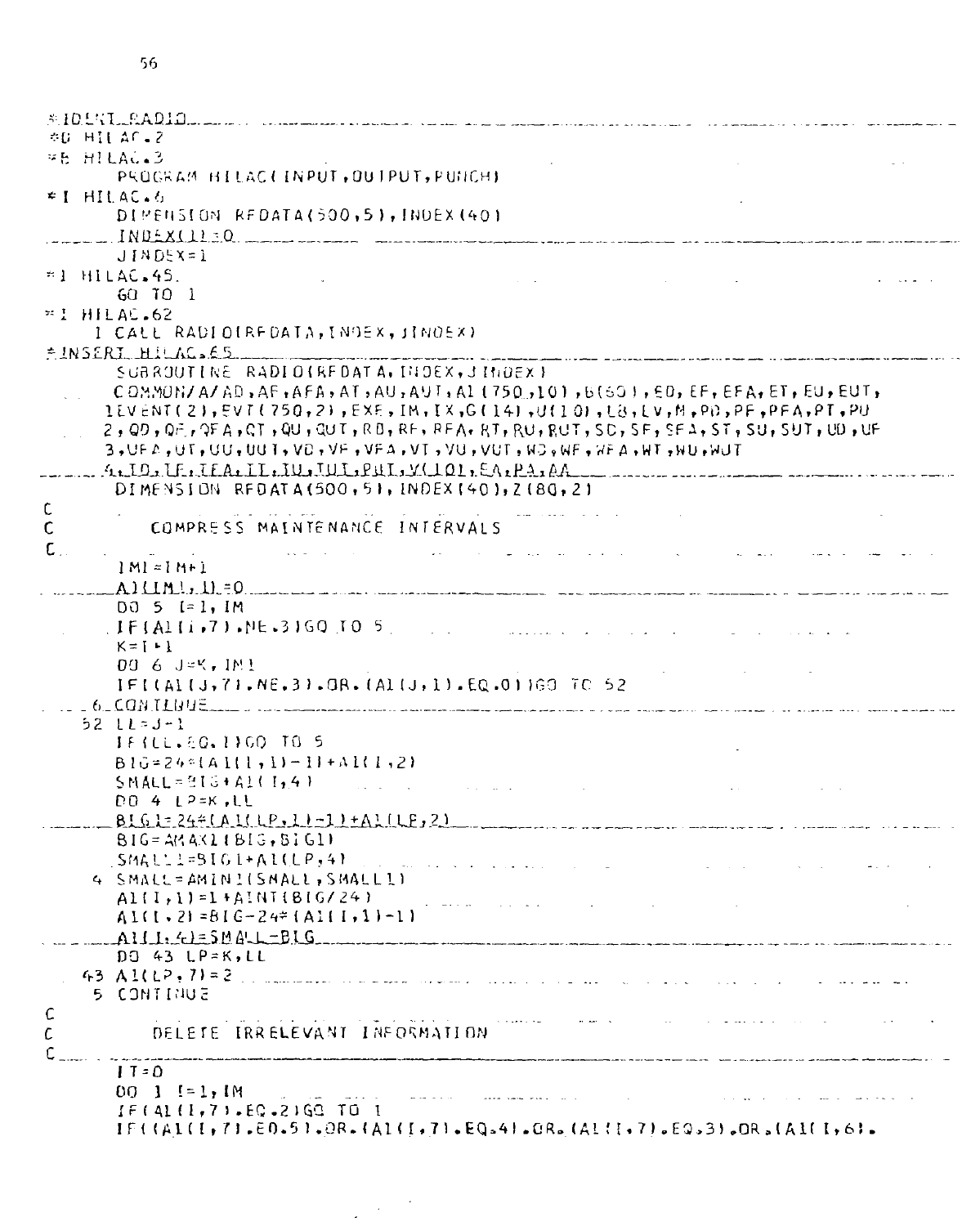| 150.91150.10.2                                                                                                                                                                                                                                                                                                                               |
|----------------------------------------------------------------------------------------------------------------------------------------------------------------------------------------------------------------------------------------------------------------------------------------------------------------------------------------------|
| $60.70$ 1, $1.1$<br>ing a substitution of the contract of the<br>and and a                                                                                                                                                                                                                                                                   |
| $2 \mid 1 = 11 + 1$                                                                                                                                                                                                                                                                                                                          |
| $2(11,1)$ = 1                                                                                                                                                                                                                                                                                                                                |
| $2$ (IT, 2)=24*(Al(I, 1)-1)+Al(I, 2)                                                                                                                                                                                                                                                                                                         |
|                                                                                                                                                                                                                                                                                                                                              |
| C                                                                                                                                                                                                                                                                                                                                            |
| TELLISORT Z WITH RESPECT TO TIME<br>$\mathcal{L}$<br>$\mathbf{r}$ , $\mathbf{r}$                                                                                                                                                                                                                                                             |
| C.                                                                                                                                                                                                                                                                                                                                           |
|                                                                                                                                                                                                                                                                                                                                              |
| 15 IF(Z(I, 2), LE, Z(I+1, 2))GO 10 20                                                                                                                                                                                                                                                                                                        |
|                                                                                                                                                                                                                                                                                                                                              |
| $Y = Z (I, 2)$                                                                                                                                                                                                                                                                                                                               |
| $\ldots$ $\ldots$ $\ldots$ $\ldots$ $\ldots$ $\ldots$ $\ldots$ $\ldots$ $\ldots$ $\ldots$ $\ldots$ $\ldots$ $\ldots$ $\ldots$ $\ldots$ $\ldots$ $\ldots$ $\ldots$ $\ldots$ $\ldots$ $\ldots$ $\ldots$ $\ldots$ $\ldots$ $\ldots$ $\ldots$ $\ldots$ $\ldots$ $\ldots$ $\ldots$ $\ldots$ $\ldots$ $\ldots$ $\ldots$ $\ldots$ $\ldots$ $\ldots$ |
| $2(1,2)=2(1+1,2)$                                                                                                                                                                                                                                                                                                                            |
| $7(1+1)11=X$                                                                                                                                                                                                                                                                                                                                 |
| $Z(I+1,2)=Y$                                                                                                                                                                                                                                                                                                                                 |
|                                                                                                                                                                                                                                                                                                                                              |
| GO TO 15                                                                                                                                                                                                                                                                                                                                     |
|                                                                                                                                                                                                                                                                                                                                              |
| IF(I.NE.ITIGO TO 15                                                                                                                                                                                                                                                                                                                          |
|                                                                                                                                                                                                                                                                                                                                              |
| OUTPUT AND UPTIME CALCULATION<br>C.                                                                                                                                                                                                                                                                                                          |
| $C_{-1}, \ldots$<br>المتعادل للمناد                                                                                                                                                                                                                                                                                                          |
| DO 7 IL=1.1T                                                                                                                                                                                                                                                                                                                                 |
|                                                                                                                                                                                                                                                                                                                                              |
| IF(AL(IP,7), NE.51GO TO 8                                                                                                                                                                                                                                                                                                                    |
| $-3. K = IP$                                                                                                                                                                                                                                                                                                                                 |
| UPT IME=0                                                                                                                                                                                                                                                                                                                                    |
| $C_{\text{max}}$ , $C_{\text{max}}$ , $EOR$ , $TABLE$ , $HMSER1$ , $C_{\text{max}}$ , $GQ$ , $TO$ , $33$ , $C_{\text{max}}$ , $C_{\text{max}}$ , $C_{\text{max}}$ , $C_{\text{max}}$ , $C_{\text{max}}$                                                                                                                                      |
| PRINT 100, (EVII IP, L), $t = 1$ , 2), $(A1([P, L), L = 1, 7)$                                                                                                                                                                                                                                                                               |
| 60.70.7<br>المنافسات الشجوع والاستدار الأمريكي الماري المنافس والمنافس المنافس<br>and the con-                                                                                                                                                                                                                                               |
| 8   F((A1(I°,7)。EQ。3)。AND,(A1(K,7)。EQ。4)1GQ TO 3                                                                                                                                                                                                                                                                                             |
| 9 UEIMEEZA * (ALLIP, 11-1) * ALLIP, 21-(24 * (ALIK, 11-1) * A.ILK, 21 + A.ILK, 41)                                                                                                                                                                                                                                                           |
| $K = IP$                                                                                                                                                                                                                                                                                                                                     |
| PRINT 100, (EVT(IP,L),L=1,2), (A1(IP,L),L=1,4),UPTINE, (A1(IP,L),L=6,                                                                                                                                                                                                                                                                        |
| $171$ and $171$                                                                                                                                                                                                                                                                                                                              |
| 100 FORMAT (1X, 2A10, 7F7.2)                                                                                                                                                                                                                                                                                                                 |
| $1.23$ $1.500 - 1.1 - 1$ NO EXCJING EXP + 11                                                                                                                                                                                                                                                                                                 |
| $RFOATALI, I!=AILIP, I$                                                                                                                                                                                                                                                                                                                      |
|                                                                                                                                                                                                                                                                                                                                              |
| $RFDAIA(I,31=ALI.2,41$                                                                                                                                                                                                                                                                                                                       |
|                                                                                                                                                                                                                                                                                                                                              |
| $RFDATA(I,51=AI(IP,7))$                                                                                                                                                                                                                                                                                                                      |
| 7 COBIINUE -                                                                                                                                                                                                                                                                                                                                 |
| $JINDE X = JINDE X + I$                                                                                                                                                                                                                                                                                                                      |
|                                                                                                                                                                                                                                                                                                                                              |
| <b>RETURN</b>                                                                                                                                                                                                                                                                                                                                |
| END <sub>.</sub>                                                                                                                                                                                                                                                                                                                             |
|                                                                                                                                                                                                                                                                                                                                              |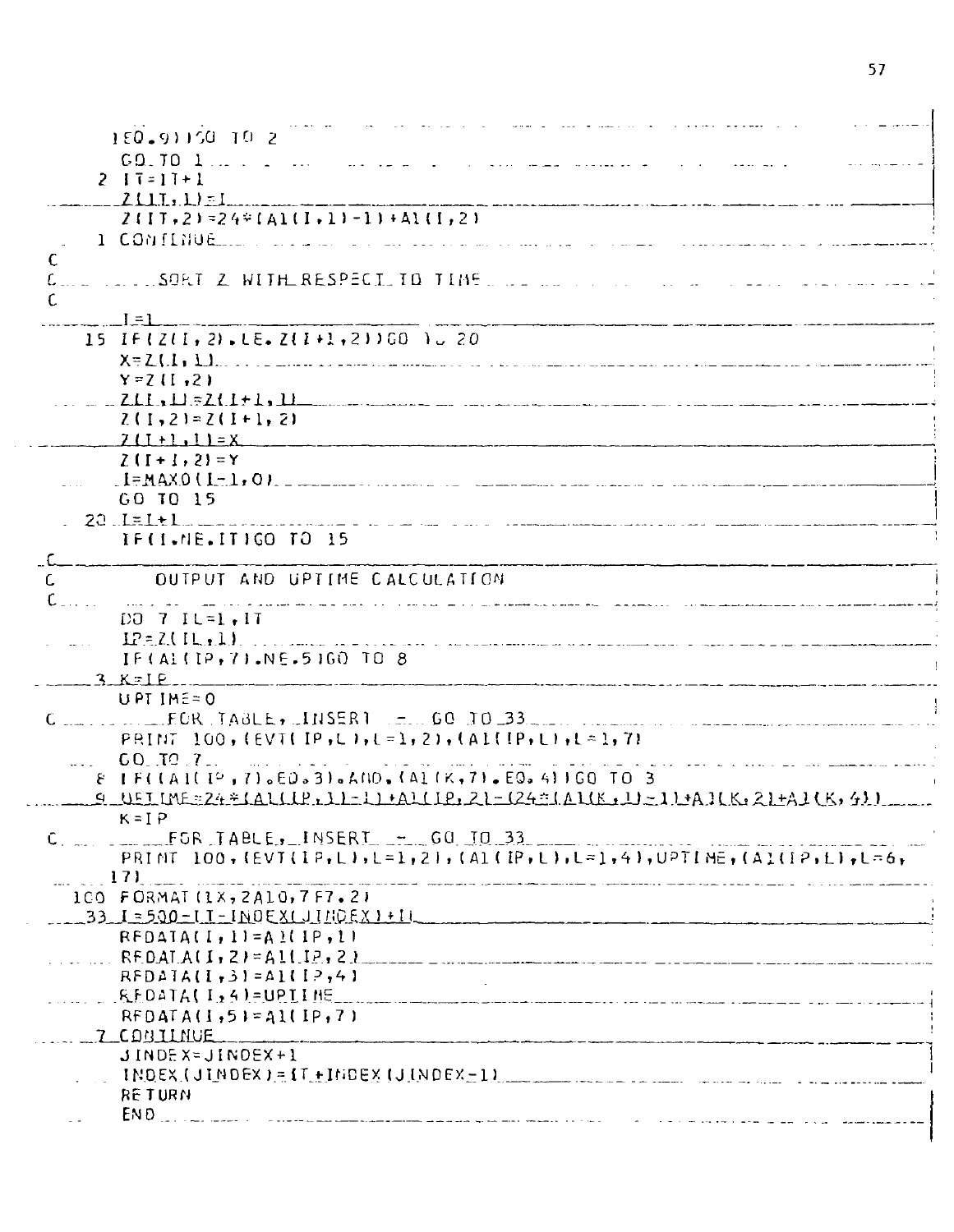$\ddot{\phantom{0}}$ 

-97

ï

 $\hat{\mathbf{v}}$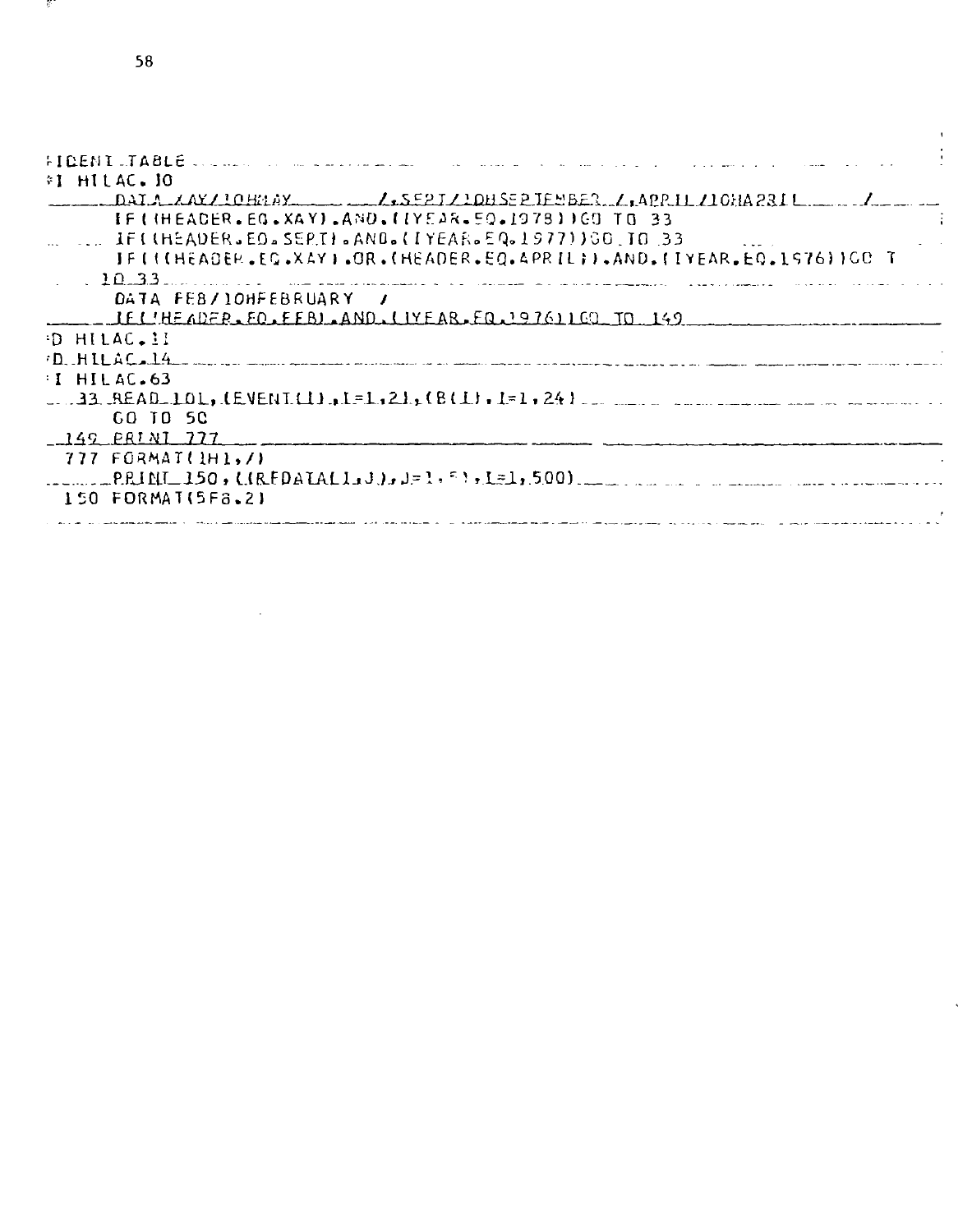### APPENDIX B

## PROGRAM FOR SUPERHILAC SUBSYSTEM COMPONENT UPTIME AND DOWNTIME EDITING

Program RF and its four supporting subroutines, listed here, are used to obtain (1) the uptime and downtime series, and (2) the pooled maintenance information from the output of subroutine RADIO.

For uptimes and downtimes, program RF (1) merges consecutive downtimes, (2) joins time segments separated by shutdown/maintenance, (3) discards downtimes which lead an operating period, and (4) gives useful statistics and other information. For the maintenace analysis, program RF does the above for each operating period and then pools the uptime information into a vector. Details of the above procedures were given in Chapters 1, 3, and 5.

Note: There is a problem with Lhe initial value of the uptime series.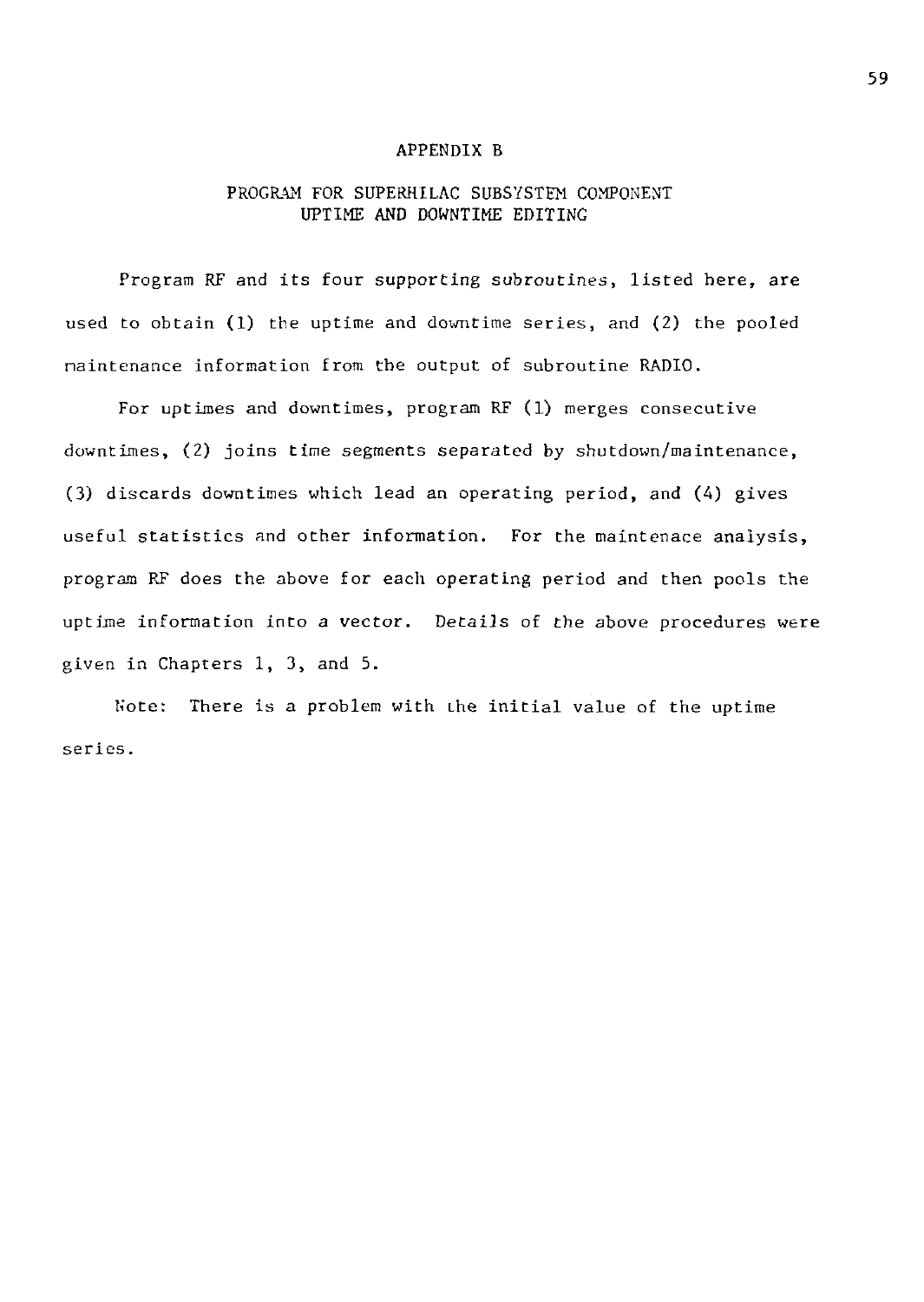```
PROGRAM RECINPUT, OUTPUT, PUNCHI
      COMMON / A/IK, REDATA(500,51
      CIMENSION UPTIME(500), OFF(500)
      01MENSION UPMAX(50), MAX1(50), UP00L(500)
Ċ
           IK = AMOUNT OF REDATA
Ċ
           REDATA = INPUT DATA (DAY, TIME, DOWN, UP, OPTICN)
      IK=0DC.2.1 - 1.500...2 UPTIMEU1 = 0.110 1K = 1K + 1READ 112, (RFDATA(IK, J), J=1, 5)
  112 FORMAT(5F8.3)
      IFIREDATALIK, 51.NE.8.1GO TO 110
      K = K - 1, ... ...
      PRINT 1
    I FORMAT(IHI)
      PRINT 111, IK
  111 GRMAT(1615)
  123 ORMAT(10FB.2)
LALL MERGE
Ċ
          JJ = AMUUNTOF UP-DOWN PAIRSKPP.IKK = DATA SEGMENT TO BE ANALYZED
C
C
          UPTIME.OFF = UP-DOWN PAIRS
      \mathcal{P} = 1IKK = IK + L_{max}\mathsf{C}\epsilonANALYSIS OF MAINTENANCE SEGMENTS 1
\mathbf{C}INSERT FOLLOWING 12 CARDS FOR MAINT ANALYSIS
      IFLAG=KZ=0GO TO 99
  . 98. KPP = IKK ...
   99 DG 510 KP=KPP,IK
      IF((REDATA(KP, 5).NE.3.).AND.(KP.NE.IK))GO TO 510
      IKK=KP+IR3=RFDATA(IKK.3)
      R4 = RFOATALIKK, 41R5=RFDATA(IKK,5)
      GO TD 96
  510 CONTINUE
   96 CONTINUE
Ċ
      RFDATA(IKK, 4) = .001\therefore REDATA(IKK, 3) = REDATA(IKK, 5) = 0. ... ...
          JOIN TIME SEGMENTS SEPERATED BY SHUTDOWNS/MAINTENANCE
t.
      CALL JOIN(UPTIME, OFF, KPP, [KK, JJ]
          IGNORE STARTING DOWNTIME
C
      K = 1IF(UPTIME(1).EQ.O)K=2
     ..... IGNORE ENDING ZERO UPTIME
C
      IF(UPTIME(JJ).EQ.0.001)JJ=JJ-1
      PRINT 663
                              UPI663 FORMAT(16H DOWN
      PRINT 664, (OFF(I), UPTIME(I), I=K, JJ)
 664 FORMAT (2FB.2)
          AVAILABILITY STATISTICS
      CALL STAT (UPTIME, OFF, K, JJ, PERIOD)
```
60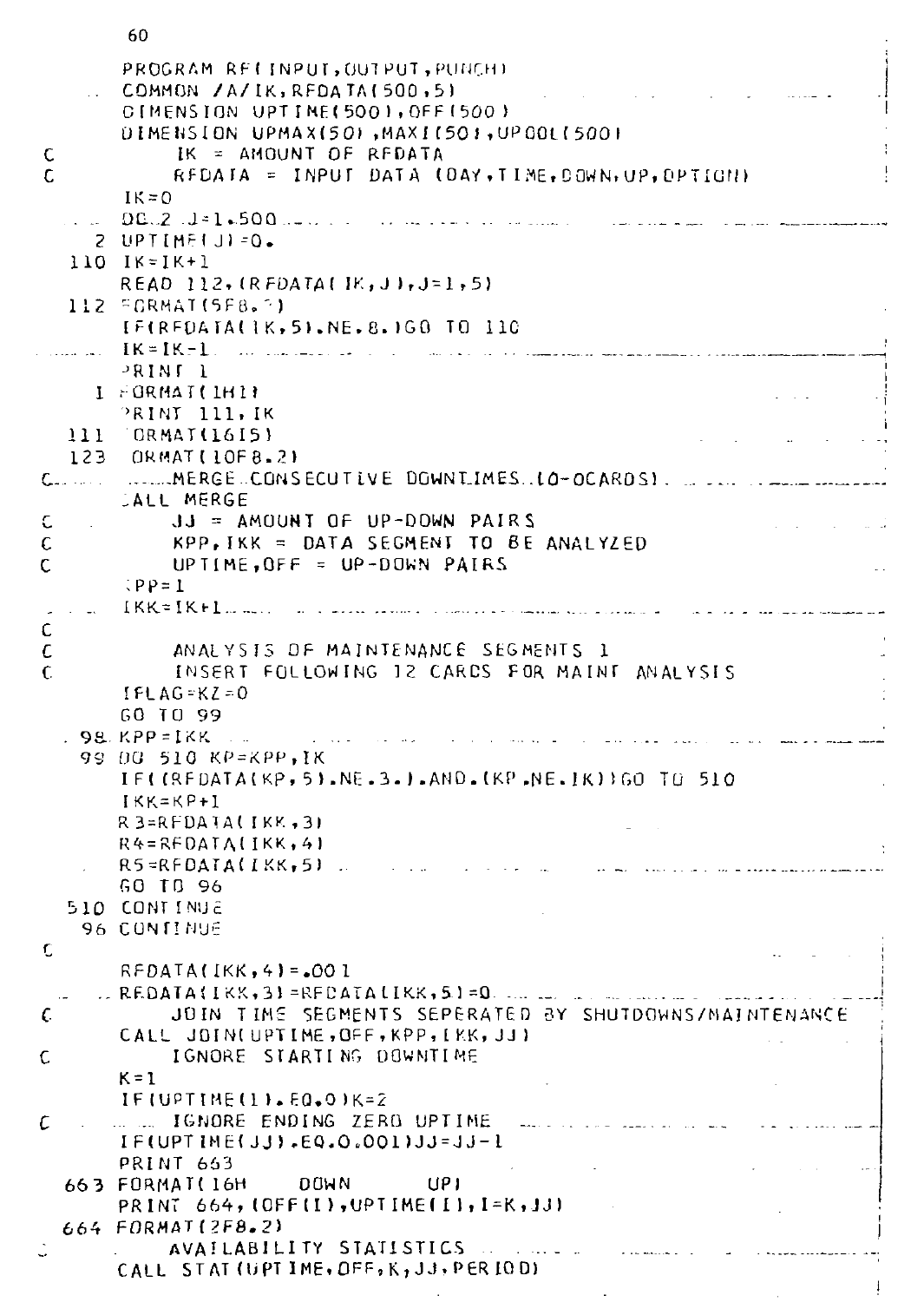| INSERT FULLOWING 41 CARDS FOR MAINT ANALYSIS                                                                                                                                                                                                                                                                                                                                                                                                 |
|----------------------------------------------------------------------------------------------------------------------------------------------------------------------------------------------------------------------------------------------------------------------------------------------------------------------------------------------------------------------------------------------------------------------------------------------|
| IF(PERIOD.LE.0.001)GO TO 14<br>$\sim$                                                                                                                                                                                                                                                                                                                                                                                                        |
| CALL MAINT(UPTIME, K, JJ, JI, IFLAG, UPOOL, UPMAX, KZ)                                                                                                                                                                                                                                                                                                                                                                                       |
| 14 IF((IKK-1), EQ. IK) GO TO 10                                                                                                                                                                                                                                                                                                                                                                                                              |
| $RFDATAIIKK-31=83$<br>$\ldots$ REDAIALIKK, A $\lambda$ = R4 $\ldots$ and a second component of the second second                                                                                                                                                                                                                                                                                                                             |
| RFCATA(IKK,51=R5                                                                                                                                                                                                                                                                                                                                                                                                                             |
| $GQ$ to $GQ$                                                                                                                                                                                                                                                                                                                                                                                                                                 |
| and a strong contractor<br>10 PRINT 11                                                                                                                                                                                                                                                                                                                                                                                                       |
|                                                                                                                                                                                                                                                                                                                                                                                                                                              |
| $PRINT_123, (UPOOL11), I=1, J1)$                                                                                                                                                                                                                                                                                                                                                                                                             |
|                                                                                                                                                                                                                                                                                                                                                                                                                                              |
| $DQ$ 16 $L=1,KZ$                                                                                                                                                                                                                                                                                                                                                                                                                             |
| $\mathbf{y} = \mathbf{y} + \mathbf{y}$ , where $\mathbf{y} = \mathbf{y}$<br><u> 1965 - Andrew Marian, marka masa masa masa sa </u>                                                                                                                                                                                                                                                                                                           |
| <b>XMIN=UPMAX(L)</b>                                                                                                                                                                                                                                                                                                                                                                                                                         |
| .__.DQ 15 I≃L,KZ<br>contact of the contact                                                                                                                                                                                                                                                                                                                                                                                                   |
| IFIUPMAXII).GE.XMINIGO TO 15                                                                                                                                                                                                                                                                                                                                                                                                                 |
|                                                                                                                                                                                                                                                                                                                                                                                                                                              |
| $J = I$                                                                                                                                                                                                                                                                                                                                                                                                                                      |
| 15. CONTINUE<br>سافي فستواد الوارد وساري وواجدت المواطنوس مداريا فالعاد<br>and a company                                                                                                                                                                                                                                                                                                                                                     |
| UP MAX (J) = UPMAX (L)                                                                                                                                                                                                                                                                                                                                                                                                                       |
| $16.0$ PMAX $(L)$ =XM $M$<br>and the second company of the second company of the second company of the second company of the second company of the second company of the second company of the second company of the second company of the second company o                                                                                                                                                                                  |
| FIND INDICES                                                                                                                                                                                                                                                                                                                                                                                                                                 |
|                                                                                                                                                                                                                                                                                                                                                                                                                                              |
| $KY = I$                                                                                                                                                                                                                                                                                                                                                                                                                                     |
| $-1=1$                                                                                                                                                                                                                                                                                                                                                                                                                                       |
| $513=0$                                                                                                                                                                                                                                                                                                                                                                                                                                      |
| $DC$ 4 $I$ $I$ = $KY$ $KZ$<br>and a state of the                                                                                                                                                                                                                                                                                                                                                                                             |
| IFIUPMAXIII).NE.UPMAXIKYIIGO TO 3                                                                                                                                                                                                                                                                                                                                                                                                            |
| $\frac{1}{2}$ $\frac{1}{2}$ $\frac{1}{2}$ $\frac{1}{2}$ $\frac{1}{2}$ $\frac{1}{2}$ $\frac{1}{2}$ $\frac{1}{2}$ $\frac{1}{2}$ $\frac{1}{2}$ $\frac{1}{2}$ $\frac{1}{2}$ $\frac{1}{2}$ $\frac{1}{2}$ $\frac{1}{2}$ $\frac{1}{2}$ $\frac{1}{2}$ $\frac{1}{2}$ $\frac{1}{2}$ $\frac{1}{2}$ $\frac{1}{2}$ $\frac{1}{2}$<br>.<br>The first contract of the contract of the contract of the second state of the second contract of the contract of |
| 3 IFIUPOCLIII.LE.UPMAXIKYIIGO TO 6                                                                                                                                                                                                                                                                                                                                                                                                           |
| $-1 = 1 - 1$<br>ومتهدد والداما والمناور والمتعد فالداري الماسط والماري                                                                                                                                                                                                                                                                                                                                                                       |
| $MAXIf$ $XY$ ) = I                                                                                                                                                                                                                                                                                                                                                                                                                           |
| . IF(KY.EQ.KZ)GO TO 7                                                                                                                                                                                                                                                                                                                                                                                                                        |
| $XY = KY + 1$                                                                                                                                                                                                                                                                                                                                                                                                                                |
|                                                                                                                                                                                                                                                                                                                                                                                                                                              |
| IF(I.LE.(J1+1)1GO TO 5                                                                                                                                                                                                                                                                                                                                                                                                                       |
| 7 PRINT 12, KY                                                                                                                                                                                                                                                                                                                                                                                                                               |
| 12 FORMAT(1X,33HTOTAL NUMBER OF MAINT INTERVALS =, I5)                                                                                                                                                                                                                                                                                                                                                                                       |
| PRINT 13                                                                                                                                                                                                                                                                                                                                                                                                                                     |
| 13 FOPMAT(1X,32HINDICES OF MAINT ENDING POINTS =)                                                                                                                                                                                                                                                                                                                                                                                            |
| $\angle$ PPINI. 111, (MAXI(I), 1=1, KY1                                                                                                                                                                                                                                                                                                                                                                                                      |
|                                                                                                                                                                                                                                                                                                                                                                                                                                              |
| ___JJ=!J-L                                                                                                                                                                                                                                                                                                                                                                                                                                   |
| <b>END</b>                                                                                                                                                                                                                                                                                                                                                                                                                                   |
|                                                                                                                                                                                                                                                                                                                                                                                                                                              |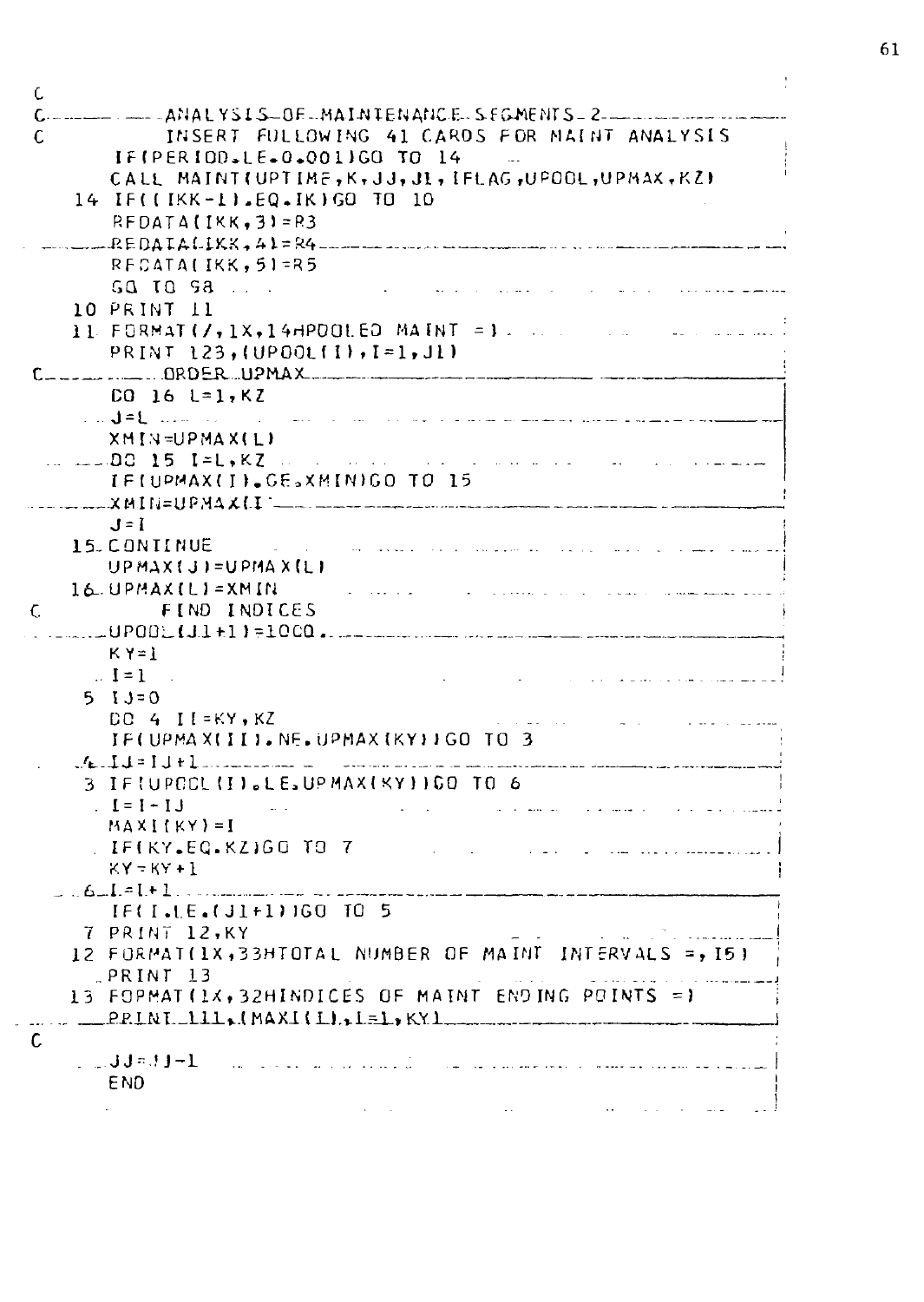|    | SUBROUTINE MERGE                                                         |
|----|--------------------------------------------------------------------------|
|    | COMMON /A/IK, REDATA(500, 5)                                             |
| ι  | MERGE CONSECUTIVE DOWNTIMES (0-0 CARDS)                                  |
| C  | $J = NUMBER OF O-O CARDS$                                                |
| c  | $JJ = END LOGITION$                                                      |
| c  | KK = START LOCATION                                                      |
| c  | LK = FLAG VARIABLE FCR ADJUSTMENT TO KK                                  |
|    | $J=1$                                                                    |
|    | $LK = 0$                                                                 |
|    | $D0$ 7 I=1, IK<br>$\mathbf{r}$ . The state of the state $\mathbf{r}$     |
| c  | TEST FOR 0-0 CARD                                                        |
|    | IF((REDATA(I,4).NE.O).OR.(REDATA(I,5).NE.O))GO TO 7                      |
|    | $IF$ $(RF$ $DATA$ $(I-1,5)$ .NE.0) $LK=1$                                |
| C. | COUNT NUMBER OF 0-0 CARDS                                                |
|    | 8 IF((RFDATA(I+J,4),NE.0).OR.(RFDATA(I+J,5).NE.0))GO TO 11               |
|    |                                                                          |
|    | GO TO 8                                                                  |
|    | $11 \quad 33 = 1 + 3 - 1$<br>and the company of the company              |
|    | $KK = I - I + LK$                                                        |
|    | $IF(JJ, EQ_{A}KK)GQ_{A}JQ_{A}J3$                                         |
|    | $DOWN = 0$                                                               |
|    |                                                                          |
| C  | MERGE                                                                    |
|    | $DQ$ i2 $L=KK, JJ$                                                       |
|    | DOWN=DOWN+RFDATA(L.3)                                                    |
|    |                                                                          |
|    | $12$ RFDATA(L,5)=8.                                                      |
| c  | <b>RESET</b>                                                             |
|    | $RFDATALJJ, 3$ = DOWN                                                    |
|    | $RFDATA(JJ,4)=UP$                                                        |
|    | $RFDATA[JJ,5]=0$                                                         |
|    | $\begin{array}{c} 1 & \text{if } \mathbf{0} \neq \mathbf{0} \end{array}$ |
|    | 13 LK=0                                                                  |
|    | $7 \text{ IF}$ (REDATA(1,5).EG.3.)REDATA(1,3)=0.                         |
|    | RETURN                                                                   |
|    | END                                                                      |
|    |                                                                          |

 $\ddot{\phantom{0}}$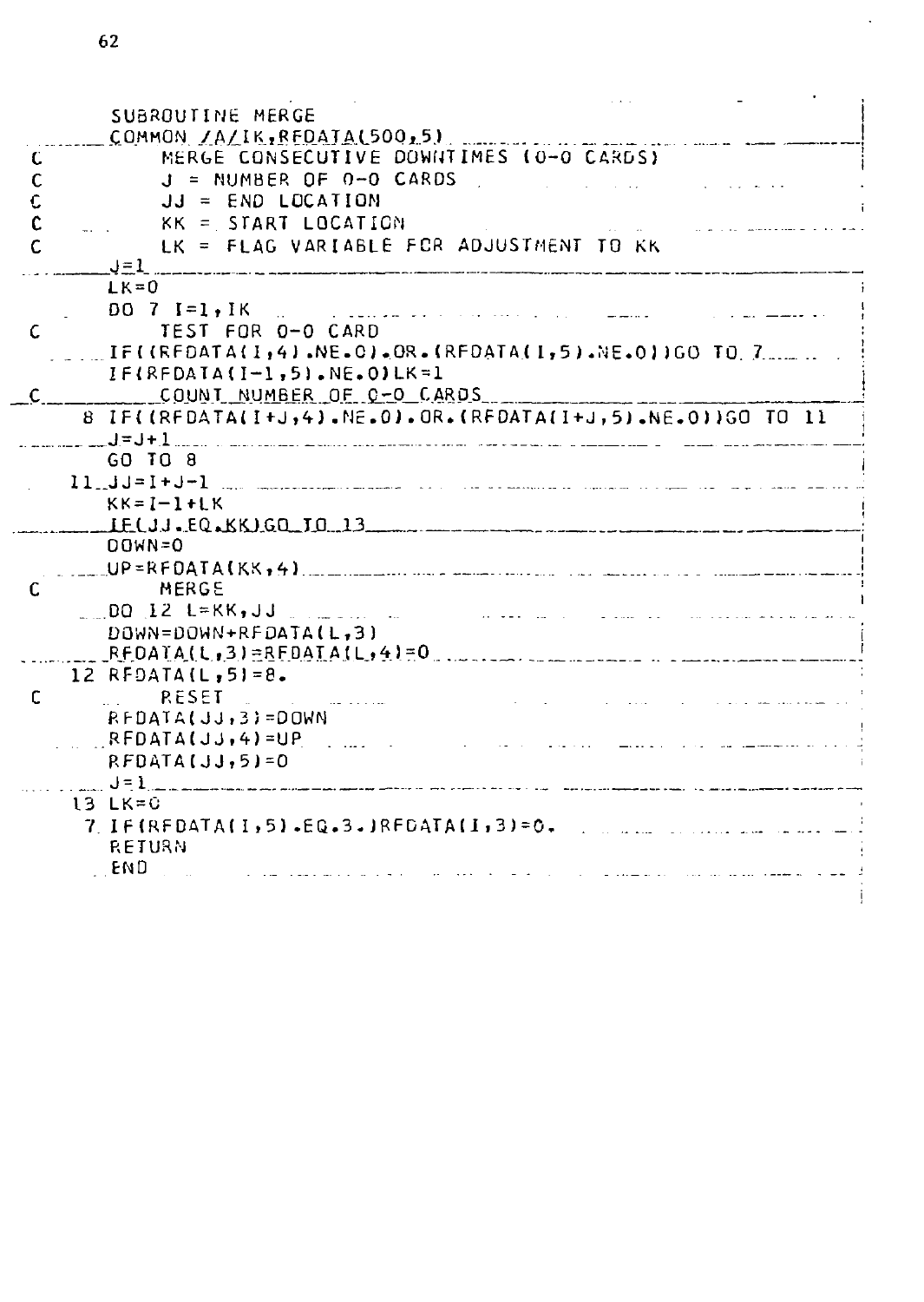|    |                                                                                                                                                               | 63<br>$\hat{A}$ |
|----|---------------------------------------------------------------------------------------------------------------------------------------------------------------|-----------------|
|    | SUBROUTINE JOIN(UPTIME, OFF, KPP, IKK, JJ)                                                                                                                    |                 |
|    | COMMON /A/IK, RFDATA(500,5)<br>DIMENSION UPTIME(IKK), OFF(IKK)                                                                                                |                 |
| c  | JOIN TIME SEGMENTS SEPERATED BY SHUTDOWNS/MAINTENANCE                                                                                                         |                 |
| С  | J = NUMBER OF SHUTDOWNS/MAINT CARDS TO SKIP                                                                                                                   |                 |
|    | JJ=0                                                                                                                                                          |                 |
| c  | ADJUST STARTING POINT                                                                                                                                         |                 |
|    | $KPPP = KPP$<br>DO I I=KPPP, IKK                                                                                                                              |                 |
|    | $IF((REDAIA(I,3).NE.O.).OR.(REDATA(I,4).NE.O.)) GO TO 2$                                                                                                      |                 |
|    | $1$ KPP=KPP+1                                                                                                                                                 |                 |
|    | 2 DO 77 I=KPP,IKK                                                                                                                                             |                 |
|    | IF(REDATA(I,5).EQ.8)GO TO 77<br>$J = L$                                                                                                                       |                 |
|    | $UP = DOWN = 0$                                                                                                                                               |                 |
|    | $JJ = JJ + 1$                                                                                                                                                 |                 |
| С  | RECORD IF FAILURE CARD                                                                                                                                        |                 |
|    | IF(REDATA(1,5).NE.0)GO TO 70<br>$UPIIME(JJ)=RFDATALI, 41$                                                                                                     |                 |
|    | $OFF$ (JJ) = R FDATA (I_3)<br>.<br>1911 – La La Communicación de Antichente de Maria de Antichente de Antichente de Antichente de Antichente de A             |                 |
|    | GO TO 77                                                                                                                                                      |                 |
| C  | TEST FOR ZERO PREVIOUS UPTIME                                                                                                                                 |                 |
| C  | 70 IF(REDATA(I,4).NE.0160 TO 60<br>SEARCH FOR NEXT FAILURE CARD                                                                                               |                 |
|    | .<br>Se mental de ser el producto del la manda al manda al manda al mental de la contradició de la contradició del<br>72 IF(RF0ATA(I+J,5).EQ.0)GO TO 71       |                 |
|    | $J=J+1$                                                                                                                                                       |                 |
|    | GO TO 72                                                                                                                                                      |                 |
| C  | TEST FOR DOWN-DOWN<br>71 IF(REDATA(I+J,4).NE.01GO TO 78                                                                                                       |                 |
|    | $KK = I - 1$<br><b>Service</b> State                                                                                                                          |                 |
|    | $LK = I + J$                                                                                                                                                  |                 |
| C. | JOIN DOMN-DUMN<br><u>and communications of the communication of the se</u>                                                                                    |                 |
|    | $DQ$ 94 L=KK, LK<br>DOWN=DOWN+REDATA(L,3)                                                                                                                     |                 |
|    | $UP=UP+RFDATA(L,4)$                                                                                                                                           |                 |
|    | $RFDATA(L,3)=RFDATA(L,4)=0.$                                                                                                                                  |                 |
|    | 94 REDATA(L, 5)=8.                                                                                                                                            |                 |
| c  | <b>RESET</b><br>$FFDAIA(LK, 5) = C$                                                                                                                           |                 |
|    | $RFDATA(LK, 3) = DQWN$                                                                                                                                        |                 |
|    | RFDATA(LK,4]≈UP                                                                                                                                               |                 |
|    | $JJ=JJ-2$<br>$IF(JJ_{\bullet}LI_{\bullet}OJJ_{\bullet}=0$                                                                                                     |                 |
|    | GA TO 77                                                                                                                                                      |                 |
| C  | DOWN-UP                                                                                                                                                       |                 |
|    | 78 LK=I+J-l<br><u> 1965 – Landan Alemania, mangang</u><br>الفارية المتعارض والمتارين المتعارف المستقير                                                        |                 |
|    | DO 79 L≖I.LK<br>$75$ RFDATA(1,5)=8                                                                                                                            |                 |
|    | والتواوي والمتروح والمتناد والمتحاسبات المتحاد والمتحدد والتناس المتناوبة والمسا<br>GO TO 76                                                                  |                 |
| c  | SEARCH FOR NEXT FAILURE CARD                                                                                                                                  |                 |
|    | 60 IF(RFDATA(I+J,5).EQ.0)GO TO 91                                                                                                                             |                 |
|    | $J = J + I$<br>المتحجم والمنافي والمحارب والمستحيل والمتناوب والمتناوب والمتناوب والمتحدث والمحارب والمتحدث<br>GO TO 60                                       |                 |
| C  | JOIN UP-UP/DOWN CONTROL CONTROL<br>and the company of                                                                                                         |                 |
|    | 91 LK=I+J                                                                                                                                                     |                 |
|    | $D0$ 93 L=1, LK<br>.<br>وی در دست های دوران این از دوران ایران به است و به این این این این ایران این این این این این ایران این ایران ا<br>$UP=UP+RFDATA(L,4)$ |                 |
|    |                                                                                                                                                               |                 |
|    |                                                                                                                                                               |                 |

Ĉ,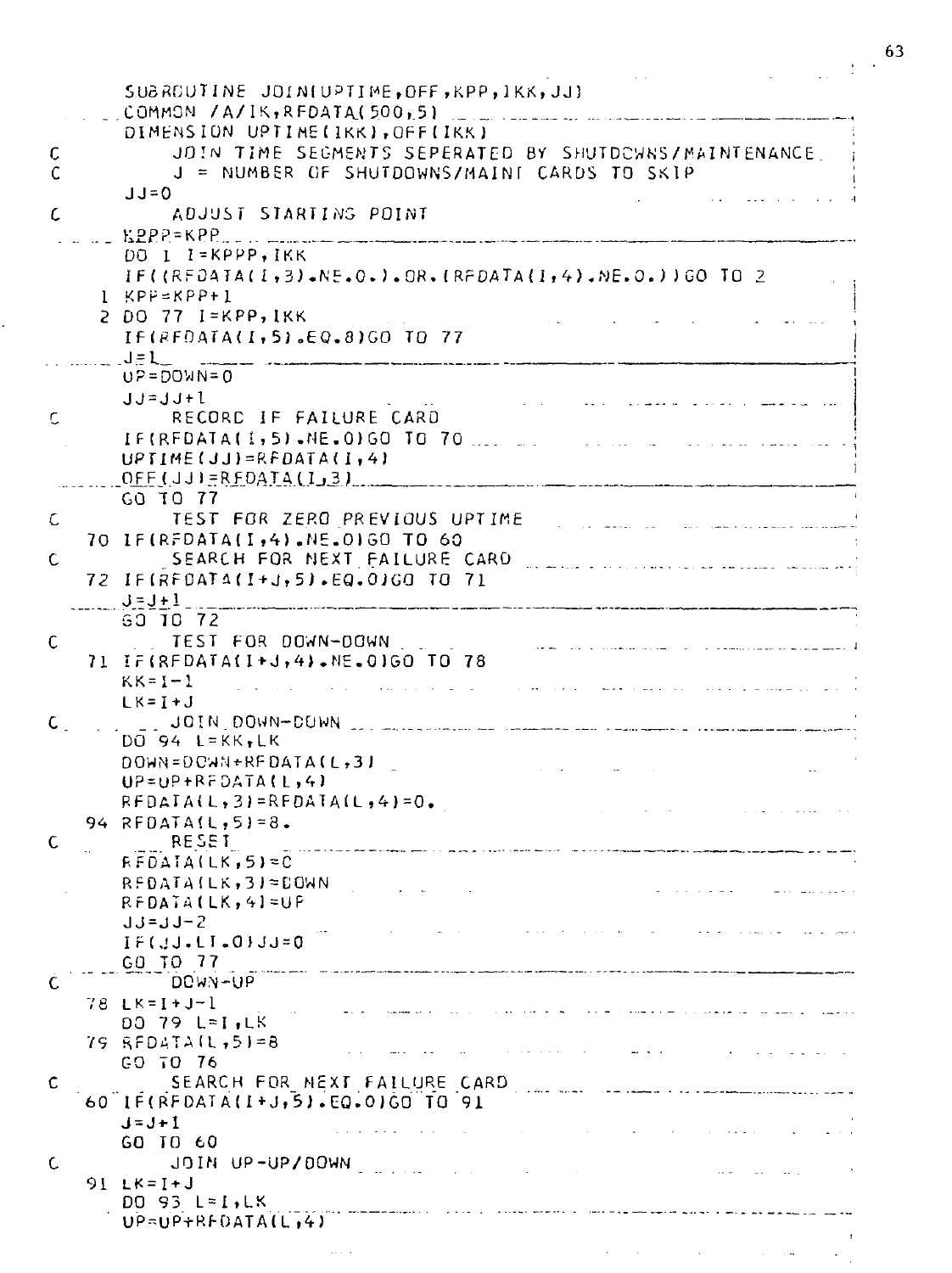RFDATA(L,5)=8<br>93. RFDATA(L,4)=0. ... ...<br>RESET  $\overline{c}$  $RFDATA(LK, 5) = 0$ RFDATA(LY,4)=UP  $76 \text{ J} - 1 \text{ J} - 1$ **77 CONTINUE** RETURN  $\sim$   $\sim$ المسترد والمسترد ولايت END  $\mathbf{1}$ Ť

|    | SUBROUTINE STAT(UPTIME,OFF,K,JJ,PERIOD)<br>$\rightarrow$ |
|----|----------------------------------------------------------|
| C. | DIMENSION UPTIME(JJ), OFF(JJ)<br>AVAILABILITY STATISTICS |
|    |                                                          |
|    | $J1 = JJ$                                                |
|    | $UP = DOWN = 0$ .                                        |
|    | $DQ$ 10 $I = K$ , JJ                                     |
|    | $U$ ?= $U$ P+ $U$ PTIME(I)                               |
|    | 10 DƏWN≃DOWN+OFF(I)                                      |
|    | PRINT 11, UP                                             |
|    | 11 FORMAT(1X,15HTOTAL UPTIMES =,512.2)                   |
|    | PERIOD=UP+DOWN                                           |
|    | PRINT 15, PER10D                                         |
|    |                                                          |
|    | IF(PERIOD.LE.0.001)GO TO 60                              |
|    | AVAIL=UP/PERIOD                                          |
|    | $UP = UP / (JJ-K)$                                       |
|    | $IF((OFF(JJ),EQ,0,1,AND,(JJ,NE,K))JI=JJ-I$               |
|    | . DOWN=DOWN/(J1-K+∣)                                     |
|    | PRINT 20.UP                                              |
|    | 20 FORMAT(1X,19HMEAN TIME TO FAIL =, F8.2)               |
|    | $UP = 1/UP$                                              |
|    | PRINT 30.UP                                              |
|    | 30 FORMAT(1X,19HMEAN FAILURE RATE = F8.2)                |
|    | PRINT 40, LOWN                                           |
|    | 40 FORMAT(1X,21HMEAN TIME TO REPAIR = F6.2)              |
|    | PRINI 50,AVAIL                                           |
|    | 50 FORMAT(1X,14HAVAILABILITY =,F13.2)                    |
|    | 60 RETURN                                                |
|    | END                                                      |

 $\sim$   $\sim$  .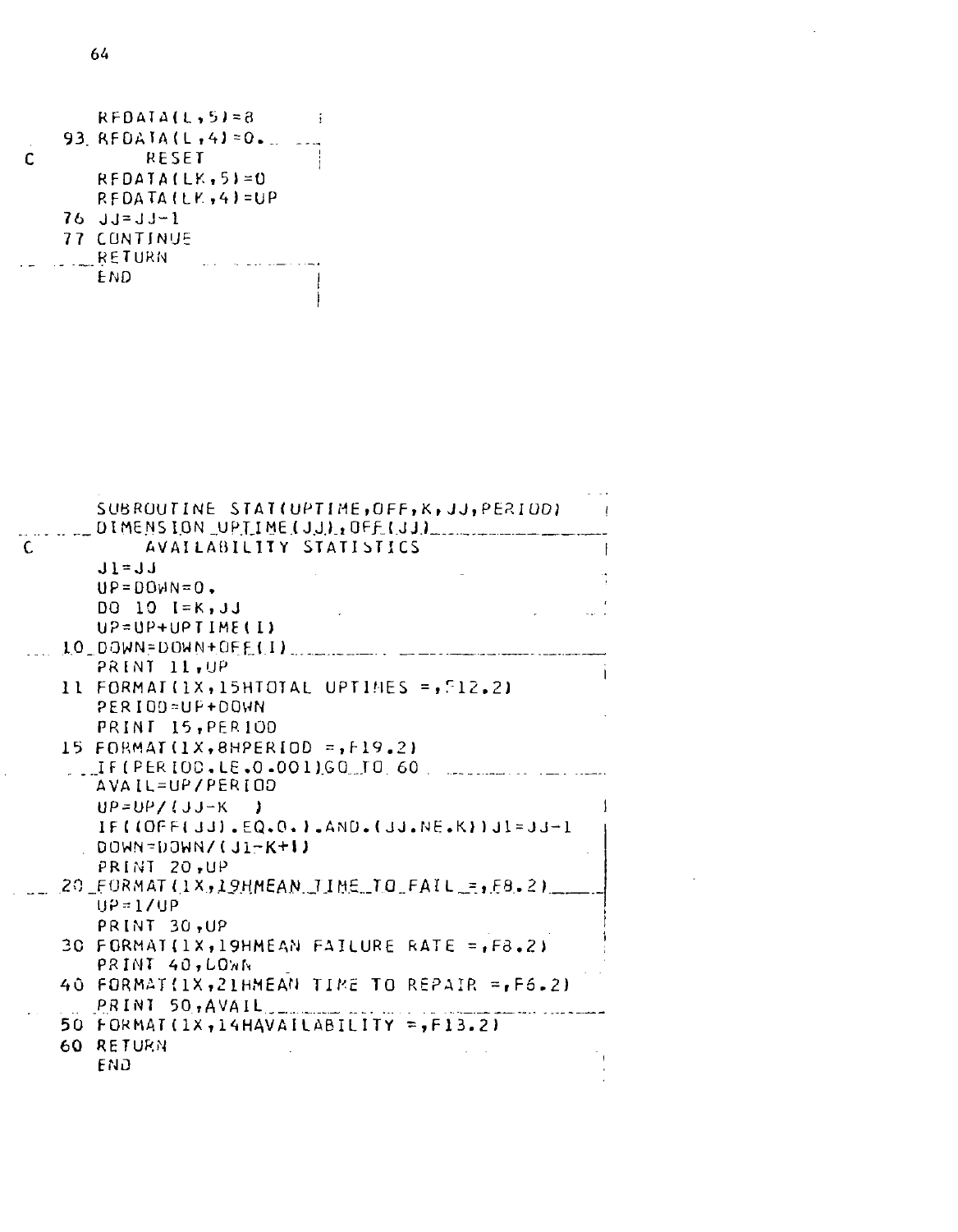|             | SUBROUTINE MAINT(UPTIME,K,JJ,JL,IFLAG,GPGOL,GPMAX,KZ)                                                                                                                                                                                                     | 65                            |
|-------------|-----------------------------------------------------------------------------------------------------------------------------------------------------------------------------------------------------------------------------------------------------------|-------------------------------|
|             | DIMENSION UPTIME(JJ)                                                                                                                                                                                                                                      |                               |
|             | DIMENSION UPOOL(500), UPMAX(50), UPIIM(50)                                                                                                                                                                                                                |                               |
| C           | $JI = SIZE OF UPUOL$                                                                                                                                                                                                                                      |                               |
| Ū           | $JZ = SIZE OF U21IA$                                                                                                                                                                                                                                      |                               |
| c           | UPMAX = ENDING POINTS OF MAINT INTERVALS                                                                                                                                                                                                                  |                               |
| $\mathsf C$ | IFLAG = 1 AFTER CALL MAINT                                                                                                                                                                                                                                |                               |
| C           | ……… UPODL = POOLEJ MAINT …                                                                                                                                                                                                                                |                               |
| C           | $\mathbf{r}$ , and the same construction of the same construction of the same construction of the same construction of the same construction of the same construction of the same construction of the same construction of the sa<br>$KZ = SIZE$ OF UPMAX |                               |
|             |                                                                                                                                                                                                                                                           |                               |
| C           | UPTIN = TEMPORARY STORAGE OF INDIVIDUAL MAINT                                                                                                                                                                                                             | and the second control of the |
| C           | LB = LOWER INDEX FOR UPOUL                                                                                                                                                                                                                                |                               |
|             | IFIIFLAC.NE.0)GO TO 625                                                                                                                                                                                                                                   |                               |
|             | $IFLAG=1$                                                                                                                                                                                                                                                 |                               |
|             | UPOOL(1)=UPJIME(K), and then a sense that a series of the series and the contract of the series of the series                                                                                                                                             |                               |
|             | $Jl = JJ - K + l$                                                                                                                                                                                                                                         |                               |
|             | IF(J1.LT.2)GO TO 627<br>a series a construction of the component of                                                                                                                                                                                       |                               |
|             | $DU$ 626 $I = 2, J1$<br>$626$ UPOOL(I)=UPOOL(I-I)+UPTIME(I+K-1)                                                                                                                                                                                           |                               |
|             | ستستعد المتاريخ والمرادي والمرادي                                                                                                                                                                                                                         |                               |
|             | $627$ $KZ=KZ+1$                                                                                                                                                                                                                                           |                               |
|             |                                                                                                                                                                                                                                                           |                               |
| $\epsilon$  | $60$ $10$ $2$                                                                                                                                                                                                                                             |                               |
|             | ACCUMULATE UPTIME<br>المستخدم المستشفى وسيستهد الحارب المتعارف التواريخ المنادر المنادر المنادر المنادر المتعارف المتعارف المتعارف<br>625 UPTIM(1)=UPTIME(K)                                                                                              |                               |
|             |                                                                                                                                                                                                                                                           |                               |
|             | J2=JJ-K+I<br>in a company of the company of the company of the company of the company of the company of the company of the company of the company of the company of the company of the company of the company of the company of the company               |                               |
|             | $006011 = 2,12$                                                                                                                                                                                                                                           |                               |
|             | $1.601.0211M(1) = 0211M(1-1)+0P11ME(1+k+1)$                                                                                                                                                                                                               |                               |
|             | $KZ = KZ + 1$                                                                                                                                                                                                                                             |                               |
|             | $UPMAX[KZ]=UPTIM(JZ)$<br>المناكست كمعاملة وكالمهمة المجار الحادي المنادر المنادر والمنادر المنادر                                                                                                                                                         |                               |
|             | $L8=1$<br>$D0 692 1 = 1, J2$                                                                                                                                                                                                                              |                               |
|             | أوالطواء التصريف وللمحتمل والمحافرة الماطور والماري المتحدث والمنافر<br>IF(UPTIM(I).LT.UPDOL(LB))GO TO 607                                                                                                                                                |                               |
|             |                                                                                                                                                                                                                                                           |                               |
|             | CO 693 J=LB, Jl                                                                                                                                                                                                                                           |                               |
|             | IF(J.EQ.JIIGO ID 608                                                                                                                                                                                                                                      |                               |
|             | IF (LUPOOL (J).LE.UPTIM(I)).AND. (UPOOL (J+1).GE.UPTIM(I)))GO TO 604                                                                                                                                                                                      |                               |
|             | <b>603 CONTINUE</b><br>and a straight and a straight and                                                                                                                                                                                                  |                               |
|             | 604 J1=J1+1                                                                                                                                                                                                                                               |                               |
|             | $L5 = j + 2$                                                                                                                                                                                                                                              |                               |
|             | $UPI = UPOOL(J+1)$                                                                                                                                                                                                                                        |                               |
|             | $UPOOL$ (J+1) = UPT IM(I)<br>ه<br>الاستخدام والمناطق المستندر به والتيابين مستقل المناطق المناطق المناطق                                                                                                                                                  |                               |
|             | CO IO 605                                                                                                                                                                                                                                                 |                               |
|             | $607$ $J1 = J1 + 1$<br>للمساوية فسنسرط الركوك يستمد سامدا العمادة المداري المدمد المداري والمناد                                                                                                                                                          |                               |
|             | $LB = LB + I$                                                                                                                                                                                                                                             |                               |
|             | UPT=UPDOL(LB-1)                                                                                                                                                                                                                                           |                               |
|             | $UPOOL(LB-1)=UPIIM(1)$                                                                                                                                                                                                                                    |                               |
| С           | SHIFT<br>مستقصيتهم والمهوان مستبقا مستعددهم المتاريخ والمرادع والمتاريخ والمنابين والمتارين والمرادي والمنادر المتعارفة                                                                                                                                   |                               |
|             | 606 DO 605 L=LB,J1                                                                                                                                                                                                                                        |                               |
|             | IF(L.EQ.J1)GO TO 628<br>$\sim$ 100 $\mu$                                                                                                                                                                                                                  |                               |
|             | UPT1=UPO01(L)                                                                                                                                                                                                                                             |                               |
|             | 628 UPDOL(L)=UPT                                                                                                                                                                                                                                          |                               |
|             | 605 UPT=9PT1                                                                                                                                                                                                                                              |                               |
|             | 602 CONTINUE<br>$\sim$ 100 $\mu$                                                                                                                                                                                                                          |                               |
|             | GO TO 2                                                                                                                                                                                                                                                   |                               |
| C           | ATTACH                                                                                                                                                                                                                                                    |                               |
|             | $608 K21 = 31 + 1$                                                                                                                                                                                                                                        |                               |
|             | $J! = J! + J2 - I + I$                                                                                                                                                                                                                                    |                               |
|             | $DO 609 J = K21.JI$                                                                                                                                                                                                                                       |                               |
|             | $UPDOL$ $(J) = UP$ $I$ $IM$ $(I)$                                                                                                                                                                                                                         |                               |
|             | 609 $I = I + 1$                                                                                                                                                                                                                                           |                               |
|             | 2 RETURN                                                                                                                                                                                                                                                  |                               |
|             | END                                                                                                                                                                                                                                                       |                               |

 $\hat{\boldsymbol{\beta}}$ 

 $\ddot{\phantom{1}}$ 

 $\sim$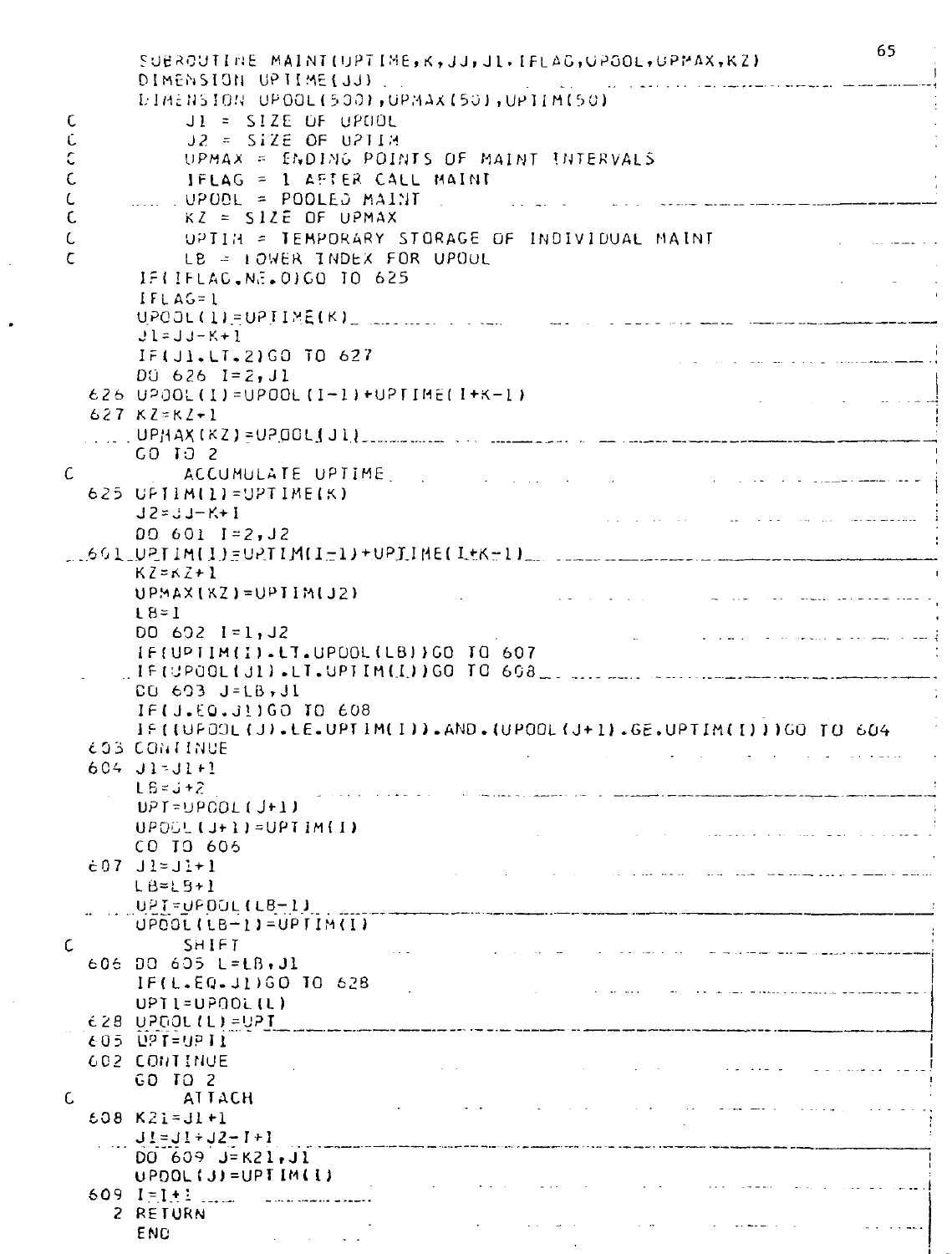# APPENDIX C

# PROGRAM FOR CALCULATING TOTAL TIME ON TEST

Program TTTPLOT and its six supporting subroutines, listed here, are used to calculate and plot the total time on test transform for (1) uptimes or downtimes, and (2) pooled operating period uptimes. The input to program TTTPLOT is the output of program RF. Details of the total time on test plot were given in Chapters 2 and 3.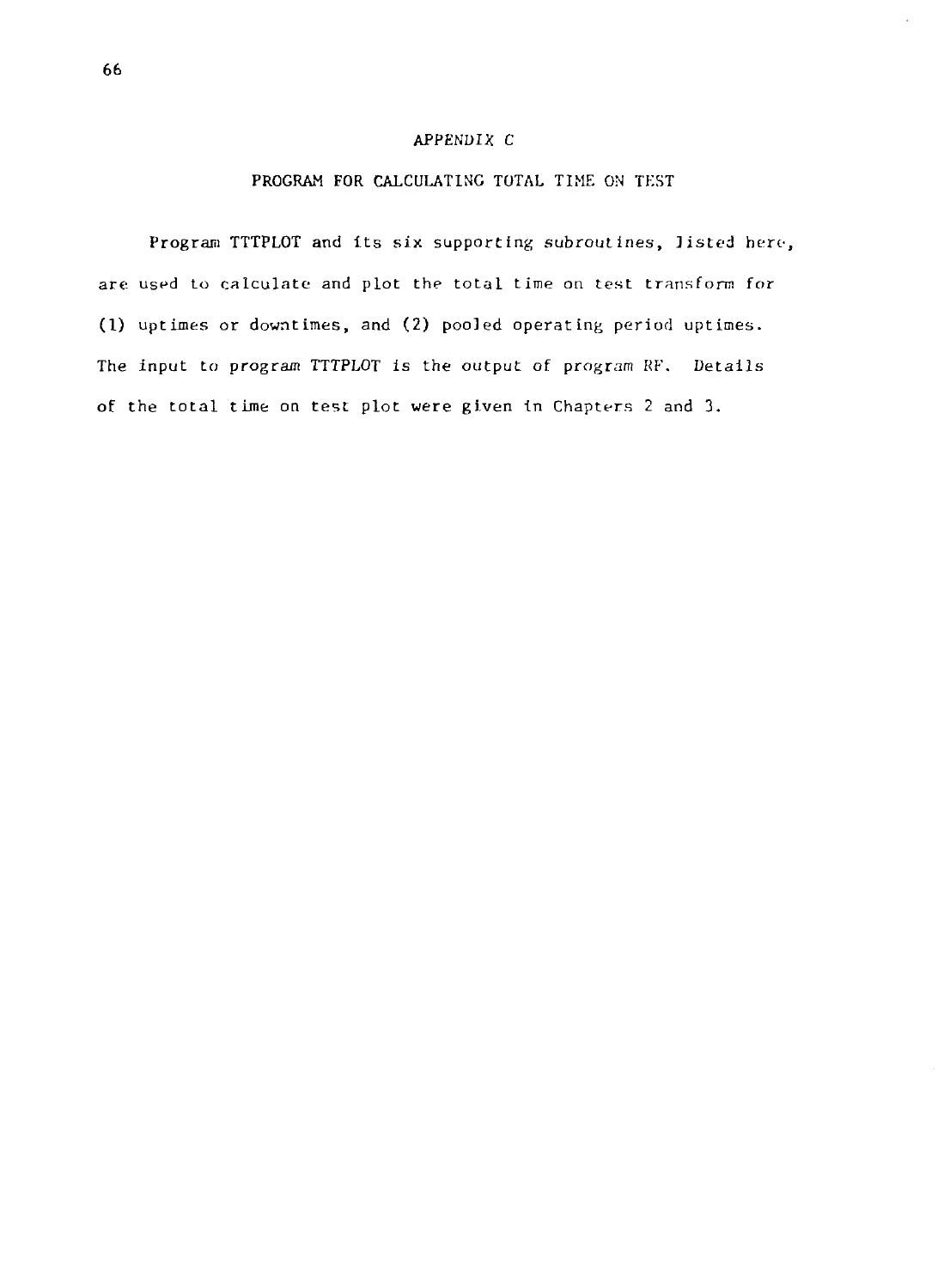|   |                                             | PROGRAM ITTPLCT(INFUT.OUTPUT.TAPE99.TAPE8=INPUT)         |
|---|---------------------------------------------|----------------------------------------------------------|
|   | COMMON ZAZZ(408)ZBZKY,MAXI(50)              |                                                          |
|   | DIMENSION X(400),N(400),NS(400),NN(400)     |                                                          |
|   |                                             |                                                          |
|   |                                             | DIMENSION X1(400),Y1(400),X2(401),Y2(401),SPECS(30)      |
|   | $EQUIVALENCE(X1(1), X2(2)); (Y1(1), Y2(2))$ |                                                          |
| C | 2 ≃ iNPUT CATA                              |                                                          |
| c |                                             | x = GROERED LISTINCT VALLES OF Z                         |
| C |                                             | N = REMAINING NUMBER OF ITEMS ON TEST.                   |
| С |                                             | AF = MUHEER OF DISTINCT VALUES OF 2                      |
| C |                                             | NS = COUNTS OF THE REPETITION OF VALUES OF X             |
|   |                                             |                                                          |
| C | $x1, 2 = \text{NOKNALIED } x - AXIS$        |                                                          |
| L | Y1,2 = NORPALIZED TTT                       |                                                          |
| c | SPECS = $FLOT$ SPECIFICATIONS               |                                                          |
| L |                                             |                                                          |
| C |                                             | INSENT THE FOLLOWING 18 CARDS FOR MAINT RUN.             |
| c |                                             | KY = TOTAL MUMBER OF MAINT INTERVALS                     |
| C |                                             | MAXI = ILDICES OF ENDING POINTS FOR THE MAINT INTEMVALS  |
|   |                                             | NN = REMAINING NUMBER OF MAINT INTERVALS ON TEST         |
| c |                                             |                                                          |
|   | $REAC(B, 300)$ KY, $(MAXI(I), I=1*KY)$      |                                                          |
|   | 200 FORMAT(1615)                            |                                                          |
|   | <b>FRINT IB.RY</b>                          |                                                          |
|   |                                             | 10 FORMAT(1), SHETOTAL NUMBER OF MAINT INTERVALS = ,15)  |
|   | PRINT 23                                    |                                                          |
|   |                                             | 20 FORMAT(1X,32HILDICES OF MAINT ENDING POINTS =)        |
|   | PRINT SHE, (MAXI(I), I=1, KY)               |                                                          |
|   |                                             |                                                          |
| C |                                             |                                                          |
|   | $222$ PEAC(8,35)Z                           |                                                          |
|   | IF(ECF(SLIGPUT))2+222                       |                                                          |
|   | 2 PRINT 30                                  |                                                          |
|   | 30 FORMAT(1x.12HITPUT CATA =)               |                                                          |
|   | PRINT 35.Z                                  |                                                          |
|   | 35 FÜRMAT(1LF8.2)                           |                                                          |
|   | CALL SORT(X,N,NF,NS)                        |                                                          |
| С |                                             | FCR MAINT RUN. INSERT - CALL SORT1(NN.MS.NF)             |
| C |                                             | FOR MAINT RUN, REMOVE THE FOLLOWING CARD THE CALL SOVERA |
|   | CALL SOVERA (NF . X, NS)                    |                                                          |
| c | FOR MAINT RUN, PEPLACE BY -                 | CALL $ITTI(NF, NN, N, X, X_1, Y_1)$                      |
|   |                                             |                                                          |
|   | CALL TITINF W.X.XI.Y1)                      |                                                          |
|   | $NCS = N(1)$                                |                                                          |
| c |                                             | FCP MAINT RUN. INSERT $-$ Call FIX1(NOS, X1.Y1)          |
|   | PRINT 40                                    |                                                          |
|   |                                             | 4E FORMAT(/+1X+27HTOTAL TIME ON TEST VALUES =)           |
|   | PRINT $35 \cdot (11) \cdot 1 = 1 \cdot NOS$ |                                                          |
| с | PLUT                                        |                                                          |
|   | $x2(1)$ =n.                                 |                                                          |
|   | $Y2(1) = 1$ .                               |                                                          |
|   | SPECS(1)=1.2                                |                                                          |
|   | SPECS(2)=3.                                 |                                                          |
|   |                                             |                                                          |
|   | $SPECS(7)=6.$                               |                                                          |
|   | 5PEC578)=6.                                 |                                                          |
|   | $SPECS(9)=1.0$                              | <b>Contractor</b>                                        |
|   | SPECS(li)=l.0                               |                                                          |
|   | <b>SPECS(11)=1.</b>                         |                                                          |
|   | SPECS(12)=9).D                              |                                                          |
|   |                                             |                                                          |
|   |                                             |                                                          |

 $\ddot{\phantom{a}}$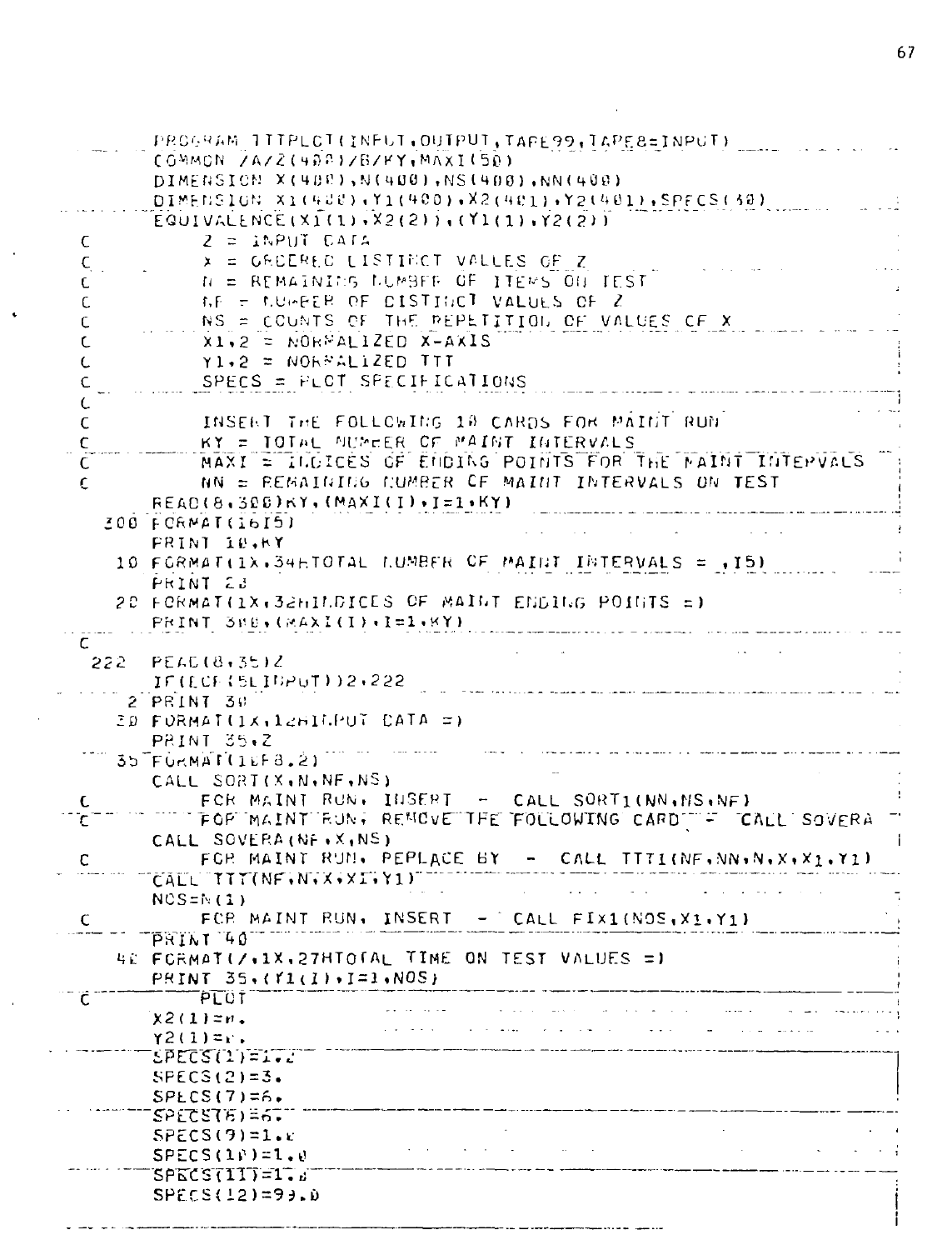| CALL GULILI(SPECS)<br>$SPECS(9) = 10$ .<br>$SPECS(1P)=10$ .      |  |
|------------------------------------------------------------------|--|
| CALL AXLILI(SPECS)<br>$SPECS(3)=1.0$                             |  |
| $SPECS(4) = 0.0$                                                 |  |
| $SPECS(S) = 1.1$                                                 |  |
| SPECS(G)                                                         |  |
| $SFECS(17) = .12$                                                |  |
| $SPECS(18)=.15$                                                  |  |
| $SPECS(19)=0.0$                                                  |  |
| $SPECS(20)=7$ .                                                  |  |
| $SPEC5(21)=2.4$                                                  |  |
| $SPECS(24)=0.9$                                                  |  |
| $SPLCS(26) = d \cdot d$                                          |  |
| $SPECS(26)=1.0$                                                  |  |
| CALL NODEIL(SPECS)                                               |  |
| CALL NOOLIB(SPECS)                                               |  |
| $SPECS(24)=1$ .<br>CALL TITLEBI23HTOTAL TI'E UN TEST PLOT SPECS: |  |
| $SPECS(13)=NUS+1$ .                                              |  |
| $SPECS(14)=1.5$                                                  |  |
| $SPECS(15)=1.9$                                                  |  |
| CALL SLLILI(X2+Y2+SPECS)                                         |  |
| $\lambda$ 2(2) = 1.                                              |  |
| $Y^2(2)=1$ .                                                     |  |
| $SPLCS(13)=2$ .                                                  |  |
| $PASH = -1$                                                      |  |
| $SRACT \approx .05$                                              |  |
| CALL CLLILI(X2+Y2+CASH+SPACE+SPECS)                              |  |
| CALL COSEND SPECS)                                               |  |
| ENŪ                                                              |  |

 $\label{eq:2.1} \frac{1}{\sqrt{2}}\left(\frac{1}{\sqrt{2}}\right)^{2} \left(\frac{1}{\sqrt{2}}\right)^{2} \left(\frac{1}{\sqrt{2}}\right)^{2} \left(\frac{1}{\sqrt{2}}\right)^{2} \left(\frac{1}{\sqrt{2}}\right)^{2} \left(\frac{1}{\sqrt{2}}\right)^{2} \left(\frac{1}{\sqrt{2}}\right)^{2} \left(\frac{1}{\sqrt{2}}\right)^{2} \left(\frac{1}{\sqrt{2}}\right)^{2} \left(\frac{1}{\sqrt{2}}\right)^{2} \left(\frac{1}{\sqrt{2}}\right)^{2} \left(\$  $\sim 10^{-1}$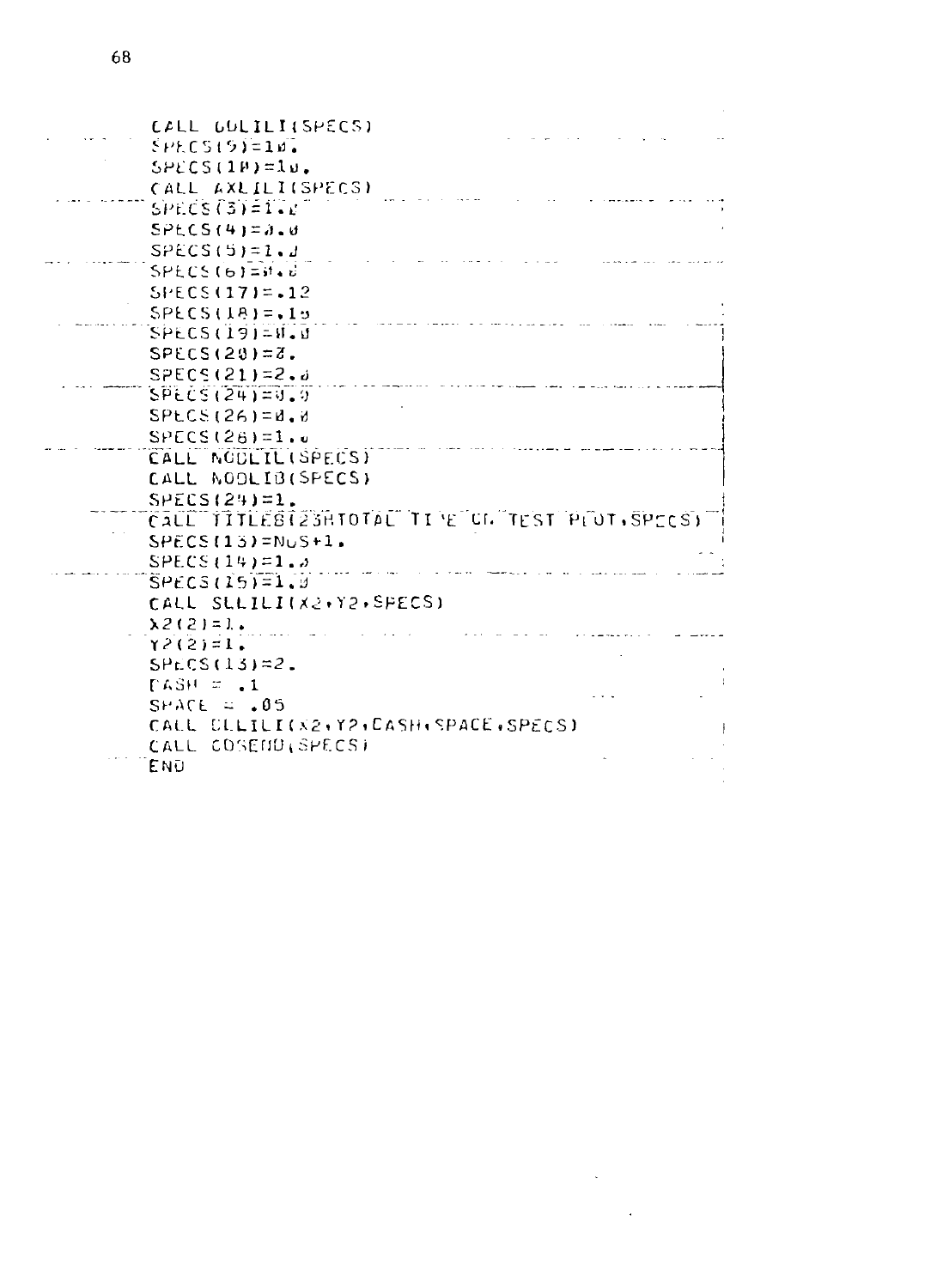|        | SUDROUTILE SURT(X+N+HF+1S)                                                          |
|--------|-------------------------------------------------------------------------------------|
|        | てんぶれい ブラムノて(チョョ)                                                                    |
|        | しまっともるまのに、メイラできます(などさますもとしゅとき)                                                      |
| C<br>C | $\kappa = \mu \text{C}$ of the CATA 10 $\lambda$<br>2. IS SUTCHEREL AFTER EXECUTION |
|        | ⊦=1                                                                                 |
|        | ZMAX=2(1)                                                                           |
|        | $UU = 1.5 - 1.22 + 9.05$                                                            |
|        | IE(2(1)。GT。23AN)27Aメニ2(I)                                                           |
|        | $I: (2(1), 01, 01)$ hex+1<br>ļь.                                                    |
|        | 10-20-1=1+K                                                                         |
|        | 20 I.S (I)=2                                                                        |
|        | $1 + = 1$                                                                           |
|        | $\Sigma$ Ii. = 2(1)<br>، ئ                                                          |
|        | LO 43 1=2.K                                                                         |
|        | _IE(2(1).EI.***IE)XXIC=2(1)<br>4 F                                                  |
|        | IFIXYID.EU.LYAX+1)00 TO 60                                                          |
|        | $\lambda$ (OF)=XV18                                                                 |
|        | DO 54 1=1.K<br>IF(2(I),LG, (MID)DS(GF)=US(GF)+1                                     |
|        | 57 IF(2(I),EG,XVIO)2(I)=2MAX+1                                                      |
|        | わおきしき+1                                                                             |
|        | 60T <sup>2</sup> 30                                                                 |
|        | 65 NF=dF-1                                                                          |
|        | れくようにん                                                                              |
|        | [J 70 I=2.NP                                                                        |
|        | 7. h(I)=0(I-1)-n3([-1)                                                              |
|        | トモエしさい                                                                              |
|        | Eufr                                                                                |
|        |                                                                                     |
|        |                                                                                     |
|        |                                                                                     |
|        | SUBROUTINE SCRIICHLIS. MF)                                                          |
|        | LIPELSION WS (UF), RW (UF)                                                          |
|        | COGPCに フレフドィップAXI(53)                                                               |
|        | $LI = A$ <sup>V</sup> $\cup$ $U$ <sub>i</sub> T OF CATA IL 2                        |
|        | $U = UF + I$                                                                        |
|        | $LT = 3$                                                                            |
|        | しじこし                                                                                |
|        | KĭY≡kì                                                                              |
|        | DO 31 LR=1∙KY                                                                       |
|        | 32 LI≃LI+NS(Lu)                                                                     |
|        | LL≃LI                                                                               |
|        | NN(LJ)=KYY<br>$LJ = LJ + 1$                                                         |
|        | IF(LI.EQ.MAXI(LK))GO TO 22                                                          |
|        | $IFLLI, GT, PAXI (LK)$ ) GO<br>TO 9                                                 |
|        | GO TG 1<br>32                                                                       |
|        | 91<br>LKK=LK                                                                        |
|        | LL≈LL-1<br>1 L I                                                                    |
|        | ⊦Yì=≺⊺Y-1                                                                           |
|        | $Ln = Lk + 1$                                                                       |
|        | IF(LL∙EO∙FA⊼I(LKK))GC TO 22                                                         |
|        | 60 TO 17                                                                            |
|        | <b><i>FYY=FYY-1</i></b><br>22.                                                      |
|        | 31.<br>CONTINUE                                                                     |
|        |                                                                                     |
|        | RETURN<br>ETA:                                                                      |

l.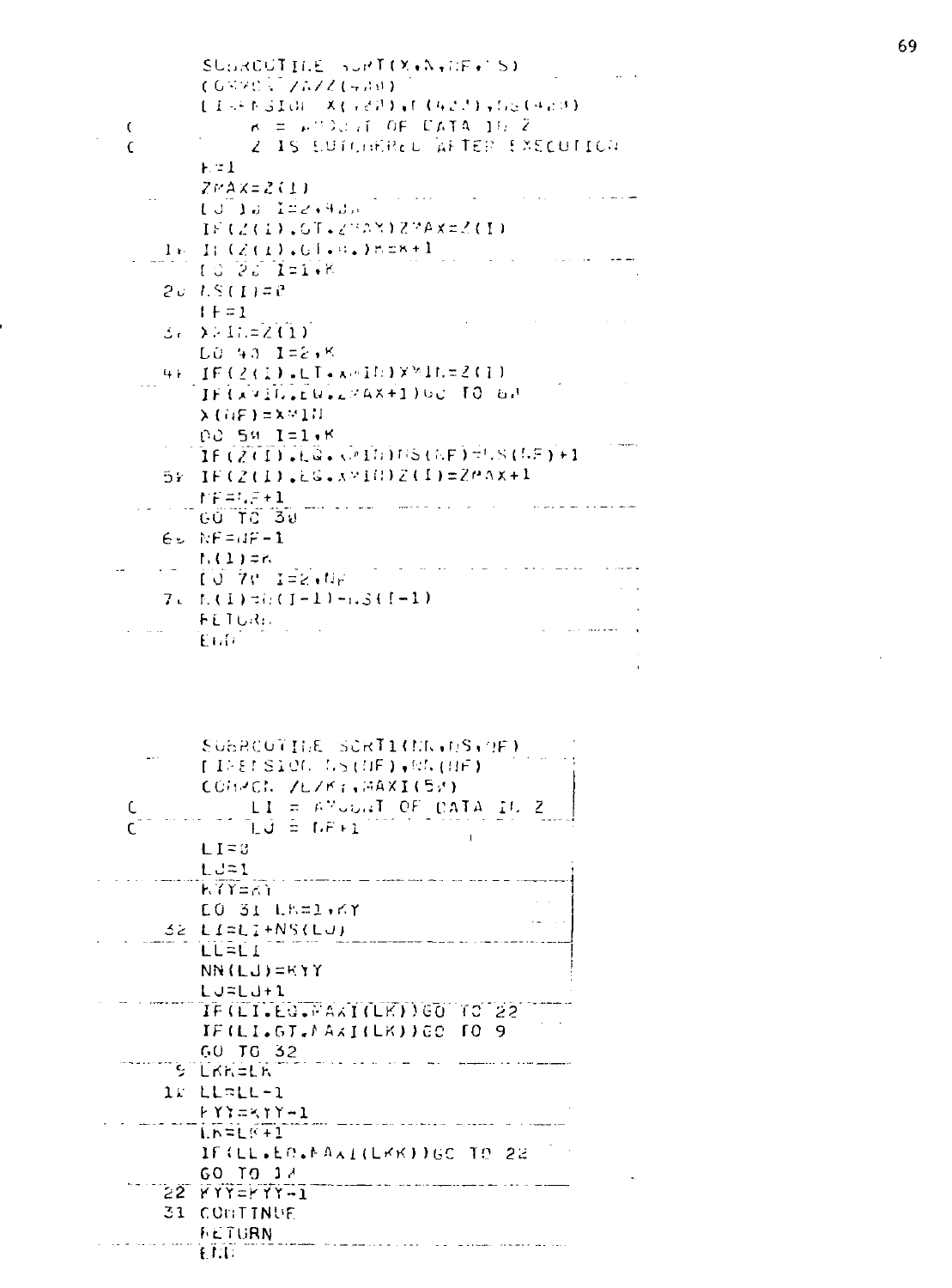| SUBROUTINE SOVERATLE, X, DS)<br><b>IFILENSIGN XILEI JUSINEI</b> |
|-----------------------------------------------------------------|
| $p =$ [STIMATED MEAD                                            |
| S2 = ESTIMATED VARIALCE                                         |
| <b>CV = ESTIMATED COEFFICIENT OF VARIATION</b>                  |
| $L = 0$                                                         |
| $A = H$ .                                                       |
| $52 = 1$ .                                                      |
| $E \theta$ 10 $I = I \bullet I$ F                               |
| $t = 1, +1, S(1)$                                               |
| ๊ A=ภ+Ytī)*6Stī)                                                |
| $10$ S2=S2+NS(I)**(I)**3                                        |
| ムームノト                                                           |
| $52=527-1+7$                                                    |
| CV=SGRT(S2)/A                                                   |
| FRIDT 20,CV                                                     |
| 2L FORMAT(1X+22HCOEFF+ OF VARIATION = +F5.2)                    |
|                                                                 |
| れさしょうれ                                                          |
| FED                                                             |

SUBROUTINE FIXINGGS. (1.Y1) CUNNON ZEZKY, MAXI(50) [INENSIG: TEMP(402),X1(FOS),Y1(HOS)  $J=1$  $\frac{1}{k} = \frac{1}{k}$  $\mathcal{A}(\mathbf{a})$  and  $\mathbf{a}(\mathbf{a})$  and  $\mathcal{A}(\mathbf{a})$ **UC 18 I=1,MGS** IF(I.EO.MAXI(K))60 TO 5  $TEHP(G)ETIGF$  $1+U = U$ GO TO 18  $5K=1$ 16 CONTINUE NUS=NCS-HY DO 20 1-17505  $X1(1)$ =FLCAT(1)/00S 2E YI(I)=TEAP(I)/TEMP(GOS) **RETURE**  $EED$ 

 $\sim 10$ 

 $\bar{q}$  ,  $\bar{q}$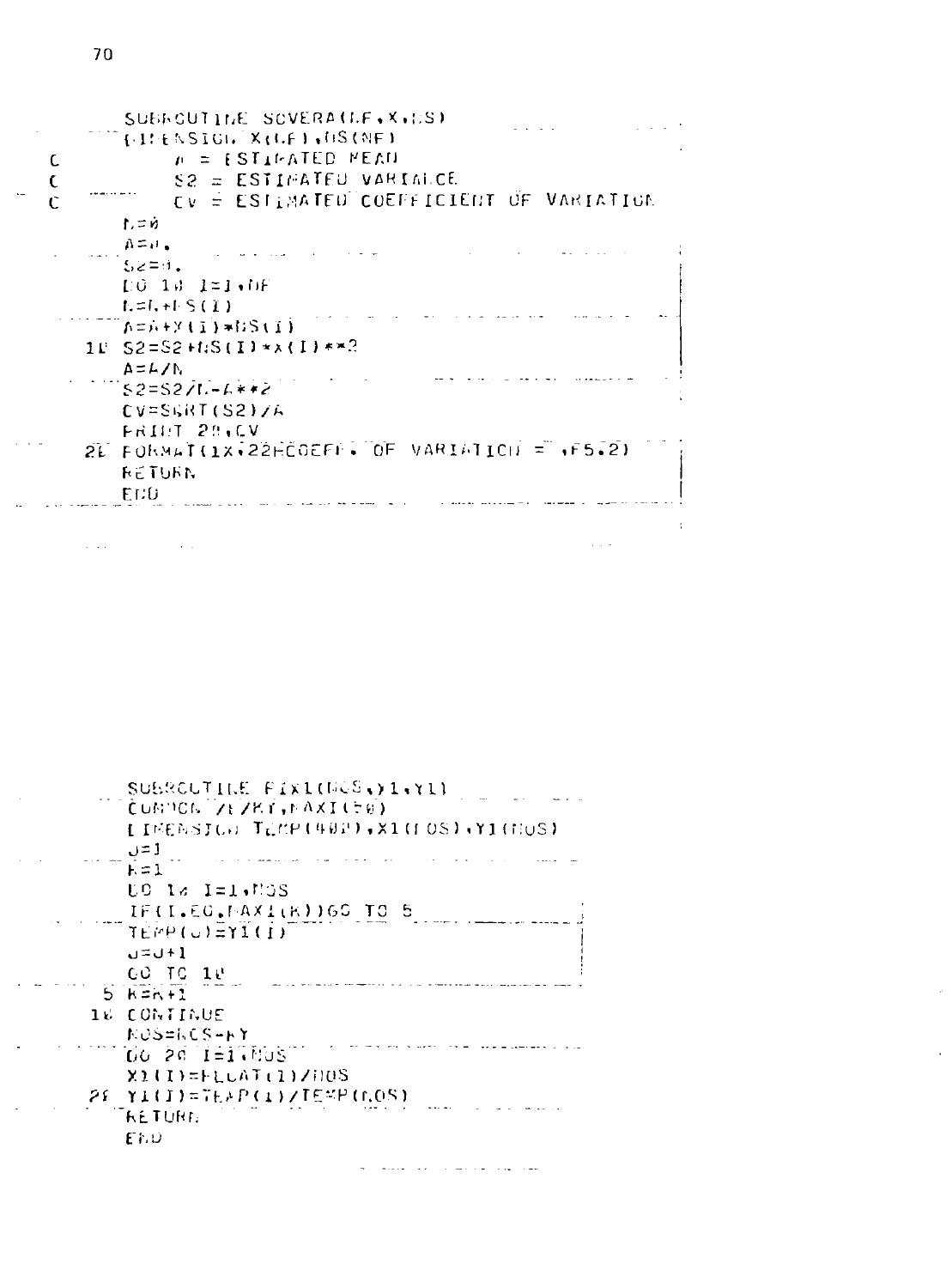|    | SUBROUTTHE 111(NFAA, X, X1, Y1)                     |
|----|-----------------------------------------------------|
|    | DILENSICH XINE) (NE) (XIII483) (YII488) (TEMP (486) |
| C  | TEMP = WISTINGT CUMMEATIVE TIT                      |
| £. | NUS = TUTAL NORBER OF ITEMS TESTED                  |
|    | $NC(>=N(1))$                                        |
|    |                                                     |
|    | DC 13 I=1,NOS                                       |
|    | 10 X1(I)=FLOAT(I)/NOS                               |
|    | $TEMP(1)=X(1)*NCS$                                  |
|    | $DQ = 2d$ $I = 2dHr$                                |
|    | $20$ TEMP(I)=(X(I)-X(I-1))*N(I)+TEMP(I-1)           |
|    | - N 2 = 1                                           |
|    | $N1 = NF - 1$                                       |
|    | $[6 48$ $-1.01$                                     |
|    | $N3 = N2 + N(U) - N(U+1) - 1$                       |
|    | $TO$ 30 $I = N2 \cdot N5$                           |
|    | $SE[YI(I) = TFMP(J)]$                               |
|    | 42 N2=H3+1                                          |
|    | $N3 = 2 + 4 (N_F) - 1$                              |
|    | LO 58 I=N2.N3                                       |
|    | <b>EE YI(I)=TEMP(NF)</b>                            |
|    | $DC$ 68 $I = 1.00$                                  |
|    | $E_E$ $\lambda T(I) = \lambda T(I)/\lambda T(M2)$   |
|    | <b>RETUPN</b>                                       |
|    | END                                                 |
|    |                                                     |

فتحد مطلوبيتها والمنابع الرابي

| C. | SUBROUTINE TITI(NF.NN.N.X.XI.Y1)<br>DIMENSION NN(NE), X(NE), X1(400), Y1(400), TEMP(488), N(NE)<br>$LI = AMOUNT$ OF DATA IN Z<br>TEMP = DISTINCT CUMULATIVE TTT |
|----|-----------------------------------------------------------------------------------------------------------------------------------------------------------------|
|    | $L1 = N(1)$                                                                                                                                                     |
|    | $DQ \t1 I = 1 I$                                                                                                                                                |
|    | $1$ $\times$ 1(I)=FLOAT(I)/LI                                                                                                                                   |
|    | $TEMP(1)=X(1)*NN(1)$                                                                                                                                            |
|    | DC 2 1=2, NF                                                                                                                                                    |
|    | $2$ TEMP(I)=TEMP(I-1)+(X(I)-X(I-1))*NN(I)                                                                                                                       |
|    | $N^2 = 7$                                                                                                                                                       |
|    | $N1 = NF - 1$                                                                                                                                                   |
|    | DO 3 I=1, N1                                                                                                                                                    |
|    | $N3 = N2 + N(T) - N(T + 1) - 1$                                                                                                                                 |
|    | DO 4 J=N2, N3                                                                                                                                                   |
|    | $4 Y1(J)=TEMP(T)$                                                                                                                                               |
|    | $3 N2 = N3 + 1$                                                                                                                                                 |
|    | $N3 = N2 + N(NF) - 1$                                                                                                                                           |
|    | DO 5 J=N2,N3                                                                                                                                                    |
|    | $5 Y1(J) = TEMP(NF)$                                                                                                                                            |
|    | $00651=.03$                                                                                                                                                     |
|    | $6$ $Y1(I)=Y1(I)/Y1(N3)$                                                                                                                                        |
|    | RETURN                                                                                                                                                          |
|    | <b>END</b>                                                                                                                                                      |
|    |                                                                                                                                                                 |

الإنفق والمفسر والمنادي المستوفى المناولات المنادي المنافر المنادي والمنادي

 $\sim$   $\sim$ 

## $71$

 $\mathcal{L}^{\text{max}}_{\text{max}}$ 

 $\sim 100$